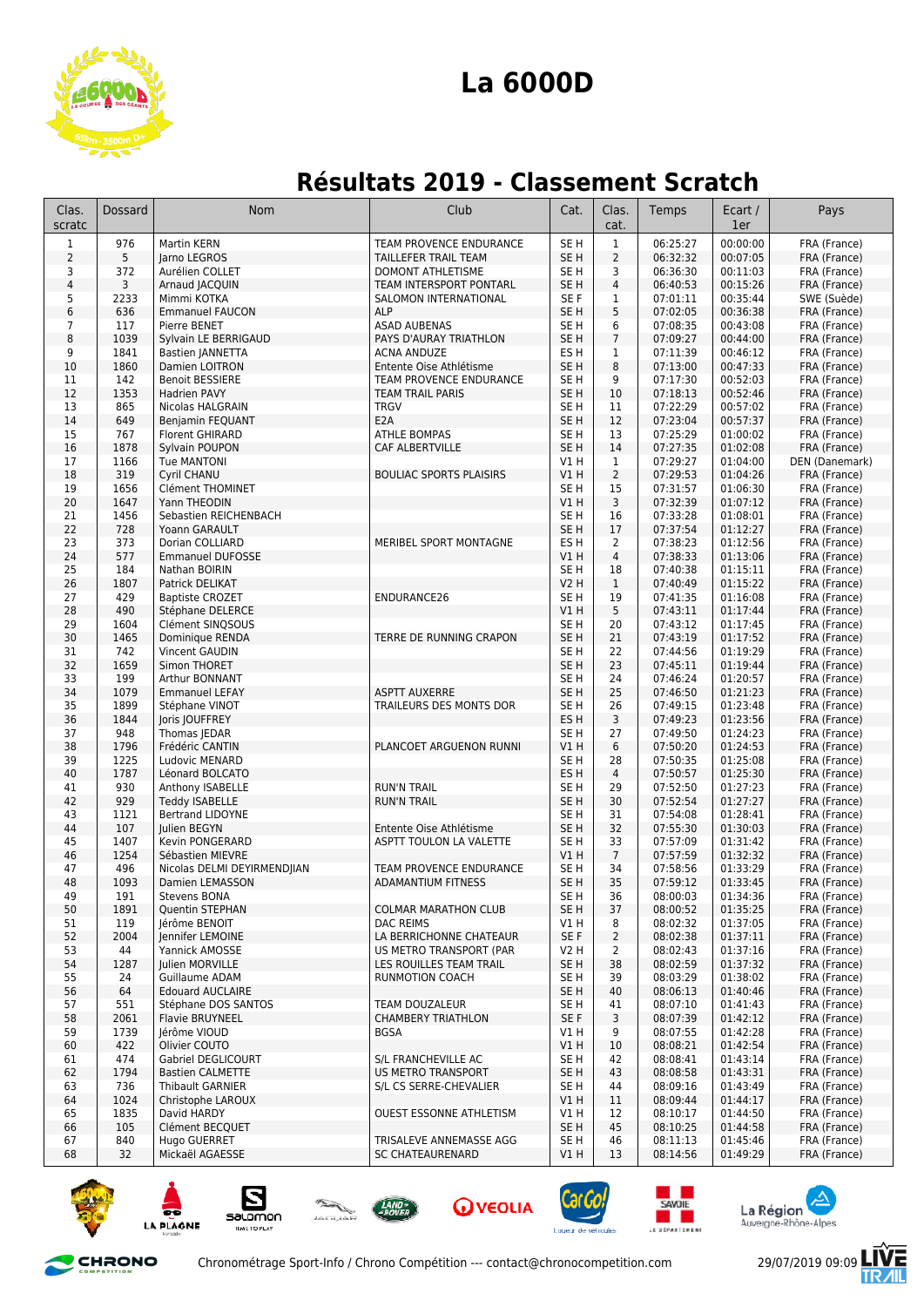

| Clas.<br>scratc | Dossard      | Nom                                  | Club                                               | Cat.                               | Clas.<br>cat.        | Temps                | Ecart /<br>1er       | Pays                                  |
|-----------------|--------------|--------------------------------------|----------------------------------------------------|------------------------------------|----------------------|----------------------|----------------------|---------------------------------------|
| 69              | 1501         | Jason ROBINSON                       | <b>MKRC</b>                                        | <b>V2 H</b>                        | 3                    | 08:15:00             | 01:49:33             | GBR (Royaume-Uni)                     |
| 70              | 586          | Vincent DUPRE                        |                                                    | VIH                                | 14                   | 08:16:01             | 01:50:34             | FRA (France)                          |
| 71              | 1065         | lason LECERF                         |                                                    | SE <sub>H</sub>                    | 47                   | 08:16:35             | 01:51:08             | FRA (France)                          |
| 72              | 1167         | Damien MAQUAIRE                      |                                                    | SE <sub>H</sub>                    | 48                   | 08:16:40             | 01:51:13             | FRA (France)                          |
| 73              | 2224         | Christelle BASSEREAU                 | CAP GARONNE - LE PRADET                            | $VI$ F                             | $\mathbf{1}$         | 08:17:42             | 01:52:15             | FRA (France)                          |
| 74<br>75        | 371<br>2025  | Christophe COLAS<br>Lucie ARNAL      | SAINT MALO SPORTS LOISI<br>TEAM PROVENCE ENDURANCE | SE <sub>H</sub><br>SE F            | 49<br>4              | 08:19:29<br>08:19:41 | 01:54:02<br>01:54:14 | FRA (France)<br>FRA (France)          |
| 76              | 428          | Mickaël CROUIN                       | SPORT CONSULTING                                   | SE H                               | 50                   | 08:19:49             | 01:54:22             | FRA (France)                          |
| 77              | 14           | Christophe MARTIN                    | <b>DAC REIMS</b>                                   | SE H                               | 51                   | 08:20:39             | 01:55:12             | FRA (France)                          |
| 78              | 1028         | Guillaume LAUGEROTTE                 |                                                    | SE <sub>H</sub>                    | 52                   | 08:22:17             | 01:56:50             | FRA (France)                          |
| 79              | 277          | Romain CANTELOU                      |                                                    | SE <sub>H</sub>                    | 53                   | 08:23:59             | 01:58:32             | FRA (France)                          |
| 80              | 350          | Alexis CHNAOUI                       |                                                    | SE H                               | 54                   | 08:24:55             | 01:59:28             | FRA (France)                          |
| 81              | 535          | <b>Francois DIBETTA</b>              | <b>FRAMATOME</b>                                   | V2 H                               | 4                    | 08:25:25             | 01:59:58             | FRA (France)                          |
| 82              | 1001         | Antoine LALLEMENT                    | <b>AS VERBERIE</b>                                 | SE <sub>H</sub>                    | 55                   | 08:25:36             | 02:00:09             | FRA (France)                          |
| 83              | 368          | Samuel COGEZ                         | RC ARRAS TRIATHLON                                 | V1H                                | 15<br>56             | 08:26:10             | 02:00:43             | FRA (France)                          |
| 84<br>85        | 933<br>1408  | Camille JACOB<br>Vincent PORCHERON   | <b>INFO SPORT LOIRET</b>                           | SE <sub>H</sub><br>SE H            | 57                   | 08:26:42<br>08:26:59 | 02:01:15<br>02:01:32 | FRA (France)<br>FRA (France)          |
| 86              | 148          | Julien BIAIS                         | <b>SALON TRIATHLON</b>                             | SE <sub>H</sub>                    | 58                   | 08:27:21             | 02:01:54             | FRA (France)                          |
| 87              | 1536         | Jérémie ROUSSINET                    |                                                    | SE H                               | 59                   | 08:27:32             | 02:02:05             | FRA (France)                          |
| 88              | 1599         | Max Emilien SILVA                    |                                                    | SE H                               | 60                   | 08:27:38             | 02:02:11             | FRA (France)                          |
| 89              | 885          | Yohan HENNION                        |                                                    | SE H                               | 61                   | 08:27:48             | 02:02:21             | FRA (France)                          |
| 90              | 1642         | <b>Robbie TERMEER</b>                |                                                    | SE <sub>H</sub>                    | 62                   | 08:28:09             | 02:02:42             | <b>BEL</b> (Belgique)                 |
| 91              | 1449         | <b>Guillaume RAZET</b>               | LES FLAMMES ATHLETIQUES                            | SE H                               | 63                   | 08:28:11             | 02:02:44             | FRA (France)                          |
| 92              | 2093         | Sandrine DUMONT                      | DOLE AC                                            | $VI$ F                             | $\overline{2}$       | 08:29:24             | 02:03:57             | FRA (France)                          |
| 93              | 1832         | Vincent GUILIANI                     | TRAIL DE HAUTE PROVENCE                            | V1 H                               | 16                   | 08:29:25             | 02:03:58             | FRA (France)                          |
| 94<br>95        | 564<br>582   | Nicolas DUBEY<br>Philippe DUMUR      |                                                    | SE <sub>H</sub><br>SE <sub>H</sub> | 64<br>65             | 08:29:49<br>08:29:51 | 02:04:22<br>02:04:24 | FRA (France)<br>FRA (France)          |
| 96              | 1777         | Arthur BEAUCAMP                      | S/L MOLSHEIM ATHLETIC C                            | SE <sub>H</sub>                    | 66                   | 08:30:02             | 02:04:35             | FRA (France)                          |
| 97              | 1325         | Gilles OLIVERO                       |                                                    | V1H                                | 17                   | 08:31:17             | 02:05:50             | FRA (France)                          |
| 98              | 1893         | <b>Gregory TOMASONI</b>              |                                                    | SE <sub>H</sub>                    | 67                   | 08:31:24             | 02:05:57             | FRA (France)                          |
| 99              | 1464         | <b>Mathieu RENAULD</b>               | LES ROUILLES TEAM TRAIL                            | SE H                               | 68                   | 08:31:29             | 02:06:02             | FRA (France)                          |
| 100             | 1344         | Nicolas PARE                         | VEO2000 LA PLAGNE                                  | SE H                               | 69                   | 08:31:52             | 02:06:25             | FRA (France)                          |
| 100             | 1360         | Jean Michel PELIGRY                  | LA VOIE DE L'ECIR                                  | V1H                                | 18                   | 08:31:52             | 02:06:25             | FRA (France)                          |
| 102             | 200          | Roland BONNEFOND                     | VEO2000 LA PLAGNE                                  | VIH                                | 19                   | 08:32:17             | 02:06:50             | FRA (France)                          |
| 103             | 182          | Alexandre BOINON                     | <b>CLCS FIRMINY</b>                                | SE <sub>H</sub>                    | 70                   | 08:32:20             | 02:06:53             | FRA (France)                          |
| 104<br>105      | 1824<br>905  | Alex GIGON<br>Adrien HOIBIAN         |                                                    | SE <sub>H</sub><br>SE <sub>H</sub> | 71<br>72             | 08:32:52<br>08:34:42 | 02:07:25<br>02:09:15 | FRA (France)<br>FRA (France)          |
| 106             | 669          | Samuel FLEUTRE                       |                                                    | SE <sub>H</sub>                    | 73                   | 08:35:29             | 02:10:02             | FRA (France)                          |
| 107             | 1755         | Laurent WAGENHEIM                    | CASTRIES RUNNING CLUB                              | SE <sub>H</sub>                    | 74                   | 08:35:58             | 02:10:31             | FRA (France)                          |
| 108             | 1865         | Julien OLIVAR CALVO                  | Entente Oise Athlétisme                            | SE <sub>H</sub>                    | 75                   | 08:37:27             | 02:12:00             | FRA (France)                          |
| 109             | 1220         | Benjamin MELKI                       | <b>RUNNING GAG</b>                                 | SE H                               | 76                   | 08:37:37             | 02:12:10             | FRA (France)                          |
| 110             | 683          | Christophe FOURNIER                  | <b>ESCO ST ANDRE</b>                               | V2 H                               | 5                    | 08:38:02             | 02:12:35             | FRA (France)                          |
| 111             | 1785         | Kévin BLONDELLE                      |                                                    | SE H                               | 77                   | 08:38:07             | 02:12:40             | FRA (France)                          |
| 112             | 1744         | Christopher VITRY                    | S/L CA DE LA HAUTE MOSE                            | SE H                               | 78                   | 08:38:11             | 02:12:44             | FRA (France)                          |
| 113<br>114      | 887<br>25    | Nicolas HENRIET<br>Romain ADAM       | RUNMOTION COACH                                    | SE H<br>SE <sub>H</sub>            | 79<br>80             | 08:38:47<br>08:39:20 | 02:13:20<br>02:13:53 | <b>BEL</b> (Belgique)<br>FRA (France) |
| 115             | 1154         | Paul Emmanuel MAGOIS                 |                                                    | SE H                               | 81                   | 08:40:13             | 02:14:46             | FRA (France)                          |
| 116             | 805          | Simon GRAND                          | <b>AC TASSIN</b>                                   | SE <sub>H</sub>                    | 82                   | 08:40:49             | 02:15:22             | FRA (France)                          |
| 117             | 281          | <b>Florent CARDON</b>                |                                                    | SE H                               | 83                   | 08:41:18             | 02:15:51             | FRA (France)                          |
| 118             | 898          | Nicolas HIBON                        | Les traileurs gnôleurs                             | SE H                               | 84                   | 08:41:46             | 02:16:19             | FRA (France)                          |
| 119             | 1058         | Aymeric LE SCOUARNEC                 | S/L STADE NANTAIS AC                               | SE <sub>H</sub>                    | 85                   | 08:42:02             | 02:16:35             | FRA (France)                          |
| 120             | 1149         | <b>Thomas MADRE</b>                  | <b>US TALENCE TRAIL</b>                            | SE <sub>H</sub>                    | 86                   | 08:42:30             | 02:17:03             | FRA (France)                          |
| 121             | 402<br>871   | Benjamin CORVE<br>Frédérick HARDENNE | TERRE DE RUNNING ANTONY<br>TEAM TRAIL SINGLE TRACK | SE H                               | 87<br>6              | 08:42:41<br>08:44:49 | 02:17:14<br>02:19:22 | FRA (France)                          |
| 122<br>123      | 747          | <b>Guillaume GAUTHIER</b>            | <b>TEAM TUCHES</b>                                 | V2H<br>V1H                         | 20                   | 08:44:56             | 02:19:29             | <b>BEL</b> (Belgique)<br>FRA (France) |
| 124             | 779          | <b>Florian GIRERD</b>                | AFA FEYZIN VENISSIEUX                              | SE H                               | 88                   | 08:45:39             | 02:20:12             | FRA (France)                          |
| 125             | 602          | Clément DUTRIEUX                     |                                                    | SE H                               | 89                   | 08:46:34             | 02:21:07             | FRA (France)                          |
| 126             | 1859         | Stéphane LISCOET                     |                                                    | V1H                                | 21                   | 08:47:08             | 02:21:41             | FRA (France)                          |
| 127             | 194          | Mickaël BONDIS                       | <b>BOND BREIZH BREST</b>                           | SE <sub>H</sub>                    | 90                   | 08:47:21             | 02:21:54             | FRA (France)                          |
| 128             | 86           | Jordane BARBELIVIEN                  | <b>CLCS FIRMINY</b>                                | SE <sub>H</sub>                    | 91                   | 08:48:05             | 02:22:38             | FRA (France)                          |
| 129             | 1804         | <b>Blaise DEBAY</b>                  | <b>BEAUNE ATHLETISME 21</b>                        | V1 H                               | 22                   | 08:48:33             | 02:23:06             | <b>BEL</b> (Belgique)                 |
| 130             | 326          | Jonathan CHARLOT<br>Didier HENRIET   |                                                    | SE <sub>H</sub>                    | 92                   | 08:49:23             | 02:23:56<br>02:24:57 | FRA (France)<br>FRA (France)          |
| 131<br>132      | 886<br>821   | Christophe GRIETTE                   | <b>COURIR ENSEMBLE SNCF</b>                        | V2 H<br>V1H                        | $\overline{7}$<br>23 | 08:50:24<br>08:50:50 | 02:25:23             | FRA (France)                          |
| 133             | 1343         | Mathieu PARDON                       | TEAM DOUZALEUR                                     | SE <sub>H</sub>                    | 93                   | 08:50:58             | 02:25:31             | FRA (France)                          |
| 134             | 113          | Jean Baptiste BELMERE                | <b>HTMS</b>                                        | VIH                                | 24                   | 08:51:10             | 02:25:43             | FRA (France)                          |
| 134             | 1871         | Ludovic PELLICIER                    |                                                    | SE H                               | 94                   | 08:51:10             | 02:25:43             | FRA (France)                          |
| 136             | 1631         | Przemyslaw SZYMCZAK                  |                                                    | VIH                                | 25                   | 08:51:40             | 02:26:13             | POL (Pologne)                         |
| 137             | 1646         | <b>Matthieu THARION</b>              |                                                    | SE H                               | 95                   | 08:52:24             | 02:26:57             | FRA (France)                          |
| 138             | 48           | Clément ANDRIEUX                     | <b>CHALEUR TROPICALE</b>                           | SE H                               | 96                   | 08:52:35             | 02:27:08             | FRA (France)                          |
| 139             | 272          | Loïc CAMUS                           | FAC ANDREZIEUX                                     | SE H                               | 97                   | 08:52:50             | 02:27:23             | FRA (France)                          |
| 140<br>141      | 2148<br>1363 | Marion LEROY<br>Guilhem PELLET       | <b>AC CHENOVE</b>                                  | SE F<br>SE H                       | 5<br>98              | 08:53:52<br>08:54:09 | 02:28:25<br>02:28:42 | FRA (France)<br>FRA (France)          |
| 142             | 130          | Stéphan BERNARD                      |                                                    | VIH                                | 26                   | 08:55:07             | 02:29:40             | FRA (France)                          |
| 143             | 1571         | Alexandre SAUPIN                     | ASMN                                               | SE H                               | 99                   | 08:56:34             | 02:31:07             | FRA (France)                          |
|                 |              |                                      |                                                    |                                    |                      |                      |                      |                                       |











and the second





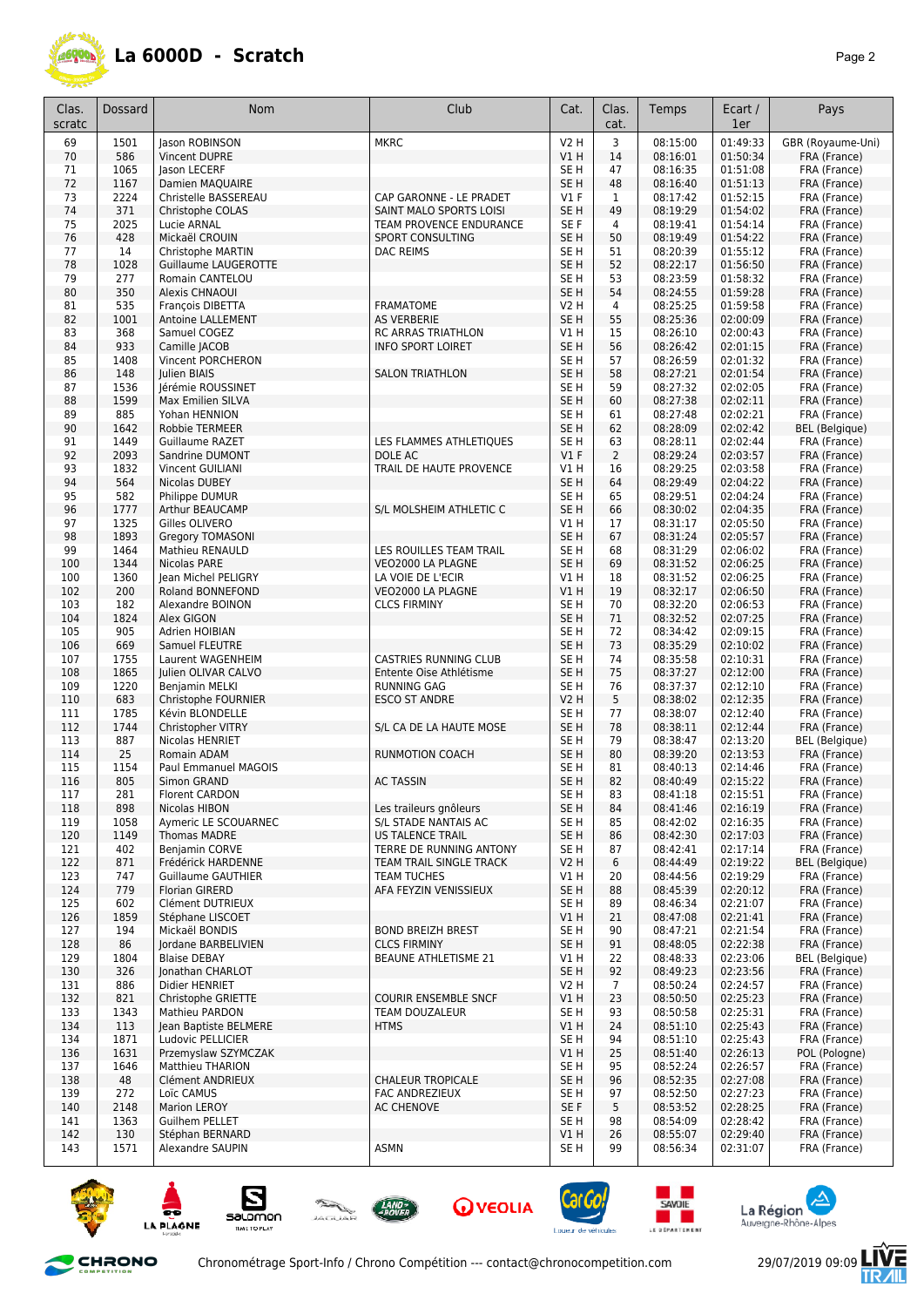

| Clas.      | Dossard      | Nom                                       | Club                                | Cat.                    | Clas.          | Temps                | Ecart /              | Pays                           |
|------------|--------------|-------------------------------------------|-------------------------------------|-------------------------|----------------|----------------------|----------------------|--------------------------------|
| scratc     |              |                                           |                                     |                         | cat.           |                      | 1er                  |                                |
| 144        | 548          | leffrev DORSEY                            |                                     | SE <sub>H</sub>         | 100            | 08:56:45             | 02:31:18             | FRA (France)                   |
| 145        | 62           | Sébastien AUBINEAU                        |                                     | VIH                     | 27             | 08:58:02             | 02:32:35             | FRA (France)                   |
| 146        | 963          | Yoann JOVET                               |                                     | SE <sub>H</sub>         | 101            | 08:58:05             | 02:32:38             | FRA (France)                   |
| 147        | 680          | Philippe FOURNAT                          |                                     | V3H                     | $\mathbf{1}$   | 08:58:07             | 02:32:40             | FRA (France)                   |
| 148<br>149 | 1612         | Thomas SOUBEYRAND                         |                                     | SE H<br>SE <sub>H</sub> | 102            | 08:58:19<br>08:58:33 | 02:32:52<br>02:33:06 | FRA (France)                   |
| 150        | 1898<br>1760 | Gary VERDEZ<br>Jean Michel WEBER          | <b>LES VOSGIRUNNERS</b>             | V1 H                    | 103<br>28      | 08:58:39             | 02:33:12             | FRA (France)<br>FRA (France)   |
| 151        | 1169         | Régis MARCHAND                            | <b>ISSY TRIATHLON</b>               | V2 H                    | 8              | 08:59:08             | 02:33:41             | FRA (France)                   |
| 152        | 1170         | Kevin MARCHAND                            |                                     | SE H                    | 104            | 08:59:10             | 02:33:43             | FRA (France)                   |
| 153        | 514          | Nicolas DESBROSSE                         | TOULON COURT                        | SE <sub>H</sub>         | 105            | 08:59:24             | 02:33:57             | FRA (France)                   |
| 154        | 956          | Louis JOSSE                               |                                     | SE <sub>H</sub>         | 106            | 08:59:37             | 02:34:10             | FRA (France)                   |
| 155        | 2199         | Céline SANDRIN                            | <b>SALON TRIATHLON</b>              | SE F                    | 6              | 09:00:18             | 02:34:51             | FRA (France)                   |
| 156        | 1007         | Sébastien LAMOOT                          |                                     | V1 H                    | 29             | 09:00:41             | 02:35:14             | FRA (France)                   |
| 157        | 1706         | Eric VAUGEOIS                             | TOUT CHAILLES COURT                 | V1H                     | 30             | 09:01:13             | 02:35:46             | FRA (France)                   |
| 158        | 892          | Didier HERCOUET                           | OC GIF                              | V2 H                    | 9              | 09:01:35             | 02:36:08             | FRA (France)                   |
| 159        | 1374         | <b>Emilien PERRIN</b>                     |                                     | SE <sub>H</sub>         | 107            | 09:01:59             | 02:36:32             | FRA (France)                   |
| 160        | 1848         | Christophe LABROCHE                       | <b>JC EPERNAY</b>                   | V1 H                    | 31             | 09:02:36             | 02:37:09             | FRA (France)                   |
| 161<br>162 | 928<br>1278  | Cédric INIGUEZ<br>Laurent MORANGE         | <b>ACPAGDE</b><br>3 POISSONS ROUGES | SE <sub>H</sub><br>V1 H | 108<br>32      | 09:03:07<br>09:04:05 | 02:37:40<br>02:38:38 | FRA (France)<br>FRA (France)   |
| 163        | 744          | Laurent GAUME                             |                                     | SE <sub>H</sub>         | 109            | 09:04:11             | 02:38:44             | FRA (France)                   |
| 164        | 532          | Julien DEZARNAULDS                        |                                     | V1H                     | 33             | 09:05:07             | 02:39:40             | FRA (France)                   |
| 165        | 1280         | Grégory MOREAUX                           |                                     | V1H                     | 34             | 09:05:12             | 02:39:45             | FRA (France)                   |
| 166        | 46           | Jean Paul ANCIAUX                         | TEAMTRAIL SINGLE TRACK              | <b>V2 H</b>             | 10             | 09:05:35             | 02:40:08             | <b>BEL</b> (Belgique)          |
| 167        | 1840         | Nicolas JABY                              | CLERMONT RUNNING COMPAN             | V1 H                    | 35             | 09:06:29             | 02:41:02             | FRA (France)                   |
| 168        | 1078         | Alexis LEDUC                              |                                     | SE H                    | 110            | 09:06:48             | 02:41:21             | FRA (France)                   |
| 169        | 574          | Laurent DUCRET                            |                                     | VIH                     | 36             | 09:06:55             | 02:41:28             | FRA (France)                   |
| 170        | 834          | <b>Romain GUERARD</b>                     |                                     | SE <sub>H</sub>         | 111            | 09:07:19             | 02:41:52             | FRA (France)                   |
| 171        | 1405         | <b>Fabrice POLGE</b>                      | <b>XVE ATHLETIC CLUB</b>            | V1 H                    | 37             | 09:07:24             | 02:41:57             | FRA (France)                   |
| 172        | 1152         | <b>Alvaric MAGIS</b>                      |                                     | SE H                    | 112            | 09:08:31             | 02:43:04             | <b>BEL</b> (Belgique)          |
| 173        | 1114         | <b>Gilles LHERBIER</b>                    | CCC                                 | V2 H                    | 11             | 09:08:35             | 02:43:08<br>02:43:17 | FRA (France)                   |
| 174<br>175 | 376<br>585   | Walter COLLOMB<br>Loïc DUPONT             |                                     | V1 H<br>SE H            | 38<br>113      | 09:08:44<br>09:08:47 | 02:43:20             | FRA (France)<br>BEL (Belgique) |
| 176        | 45           | Thomas ANCELIN                            | <b>JUST MONIT</b>                   | SE H                    | 114            | 09:08:53             | 02:43:26             | FRA (France)                   |
| 177        | 1497         | Kevin ROBERT                              | <b>TEAM TRAIL JURA</b>              | SE H                    | 115            | 09:09:00             | 02:43:33             | FRA (France)                   |
| 178        | 566          | <b>Richard DUBOIS</b>                     |                                     | V1 H                    | 39             | 09:09:30             | 02:44:03             | FRA (France)                   |
| 179        | 1702         | <b>Quentin VARENNE</b>                    | ECO-CJF                             | SE <sub>H</sub>         | 116            | 09:09:34             | 02:44:07             | FRA (France)                   |
| 180        | 212          | Jérémie BOUCHARD                          |                                     | SE H                    | 117            | 09:09:46             | 02:44:19             | FRA (France)                   |
| 181        | 74           | Charley BACRY                             |                                     | SE H                    | 118            | 09:09:59             | 02:44:32             | FRA (France)                   |
| 182        | 384          | Antoine COMPAROT                          | <b>ASPTT DIJON</b>                  | SE <sub>H</sub>         | 119            | 09:10:15             | 02:44:48             | FRA (France)                   |
| 183        | 530          | Fabien DEVOS                              |                                     | SE <sub>H</sub>         | 120            | 09:10:48             | 02:45:21             | FRA (France)                   |
| 183        | 1713         | Valentin VEREECKE                         |                                     | SE H                    | 120            | 09:10:48             | 02:45:21             | FRA (France)                   |
| 185        | 152          | William BIELBY                            |                                     | SE <sub>H</sub>         | 122            | 09:10:58             | 02:45:31             | NZL (Nouvelle-<br>Zélande)     |
| 186        | 1030         | Julien LAURENT                            | MACADAM 07                          | SE <sub>H</sub>         | 123            | 09:11:28             | 02:46:01             | FRA (France)                   |
| 187        | 1442         | David RAQUIN                              | <b>SA MONTBRISON</b>                | V1 H                    | 40             | 09:12:13             | 02:46:46             | FRA (France)                   |
| 188        | 1029         | Alexandre LAUGEROTTE                      |                                     | SE H                    | 124            | 09:12:47             | 02:47:20             | FRA (France)                   |
| 189<br>190 | 1883<br>1884 | Laurent REIGNIEZ<br>Laurent RENARD        | JC ST-HILAIRE-DE-RIEZ               | V2 H<br>V1 H            | 12<br>41       | 09:13:13<br>09:13:17 | 02:47:46<br>02:47:50 | FRA (France)                   |
| 191        | 1422         | Lucas PROBST                              |                                     | ES H                    | 5              | 09:13:29             | 02:48:02             | FRA (France)<br>FRA (France)   |
| 192        | 782          | Vincent GLEIZE                            |                                     | V1 H                    | 42             | 09:14:03             | 02:48:36             | FRA (France)                   |
| 193        | 1772         | David ADAM                                |                                     | V1H                     | 43             | 09:14:06             | 02:48:39             | FRA (France)                   |
| 194        | 1635         | Romain TAMI                               | <b>ST SONIC</b>                     | SE H                    | 125            | 09:15:02             | 02:49:35             | FRA (France)                   |
| 195        | 992          | Quentin LAFFICHE                          |                                     | SE <sub>H</sub>         | 126            | 09:15:15             | 02:49:48             | FRA (France)                   |
| 196        | 486          | <b>Emmanuel DELCOUR</b>                   |                                     | V1 H                    | 44             | 09:15:23             | 02:49:56             | FRA (France)                   |
| 197        | 1484         | Olivier RINGUEDE                          | <b>NEVOY RUNNING</b>                | V1 H                    | 45             | 09:15:45             | 02:50:18             | FRA (France)                   |
| 198        | 920          | Guillaume HUMBLOT                         | <b>ACAPPRESSINS</b>                 | SE H                    | 127            | 09:16:51             | 02:51:24             | FRA (France)                   |
| 199        | 2172         | Laurence NOGUE                            | <b>BOULIAC SPORTS PLAISIRS</b>      | V1 F                    | 3              | 09:17:22             | 02:51:55             | FRA (France)                   |
| 200        | 536          | Anthony DIEMUNSCH                         | САНМ                                | SE H                    | 128            | 09:17:23             | 02:51:56             | FRA (France)                   |
| 201<br>202 | 854          | Pierre Emmanuel GUILLIN<br>Cyril BOMBOURG |                                     | SE <sub>H</sub><br>SE H | 129<br>130     | 09:17:41<br>09:18:04 | 02:52:14<br>02:52:37 | FRA (France)<br>FRA (France)   |
| 203        | 190<br>275   | Alexis CANNESSON                          |                                     | SE <sub>H</sub>         | 131            | 09:18:32             | 02:53:05             | FRA (France)                   |
| 204        | 693          | Mathieu FRESNAIS                          |                                     | SE <sub>H</sub>         | 132            | 09:18:40             | 02:53:13             | FRA (France)                   |
| 205        | 73           | Rodolphe BACONNET                         |                                     | SE <sub>H</sub>         | 133            | 09:18:42             | 02:53:15             | FRA (France)                   |
| 206        | 1346         | Jean Claude PAROLI                        | <b>JC EPERNAY</b>                   | V3H                     | $\overline{2}$ | 09:19:01             | 02:53:34             | FRA (France)                   |
| 207        | 1427         | Christophe PUJAZON                        |                                     | V1 H                    | 46             | 09:19:55             | 02:54:28             | FRA (France)                   |
| 208        | 19           | Yoann MAILLARD                            |                                     | SE <sub>H</sub>         | 134            | 09:20:00             | 02:54:33             | FRA (France)                   |
| 209        | 1231         | Adrien MERCIER                            |                                     | SE H                    | 135            | 09:20:08             | 02:54:41             | FRA (France)                   |
| 210        | 1673         | Adrien TOURNUT                            |                                     | ES H                    | 6              | 09:20:51             | 02:55:24             | FRA (France)                   |
| 211        | 620          | Killian EVRARD                            | FREE RUNNERS LE CLUB                | SE H                    | 136            | 09:21:47             | 02:56:20             | FRA (France)                   |
| 212        | 913          | Alexandre HUBENY                          |                                     | SE H                    | 137            | 09:22:41             | 02:57:14             | FRA (France)                   |
| 213        | 2161         | Virginie MATHEY                           |                                     | $VI$ F                  | $\overline{4}$ | 09:22:57             | 02:57:30             | FRA (France)                   |
| 214<br>215 | 136<br>943   | <b>Arthur BERT</b><br>Marc JAUSSAUD       | TEAM CHAMPSAUR NATURE               | SE <sub>H</sub><br>V1 H | 138<br>47      | 09:23:46<br>09:24:00 | 02:58:19<br>02:58:33 | FRA (France)<br>FRA (France)   |
| 216        | 1667         | Laurent TOMASSI                           |                                     | V1 H                    | 48             | 09:24:06             | 02:58:39             | FRA (France)                   |
| 217        | 1377         | Sébastien PERRUCHET                       | ILE DE LOISIRS DE BUTHI             | SE <sub>H</sub>         | 139            | 09:24:13             | 02:58:46             | FRA (France)                   |
|            |              |                                           |                                     |                         |                |                      |                      |                                |















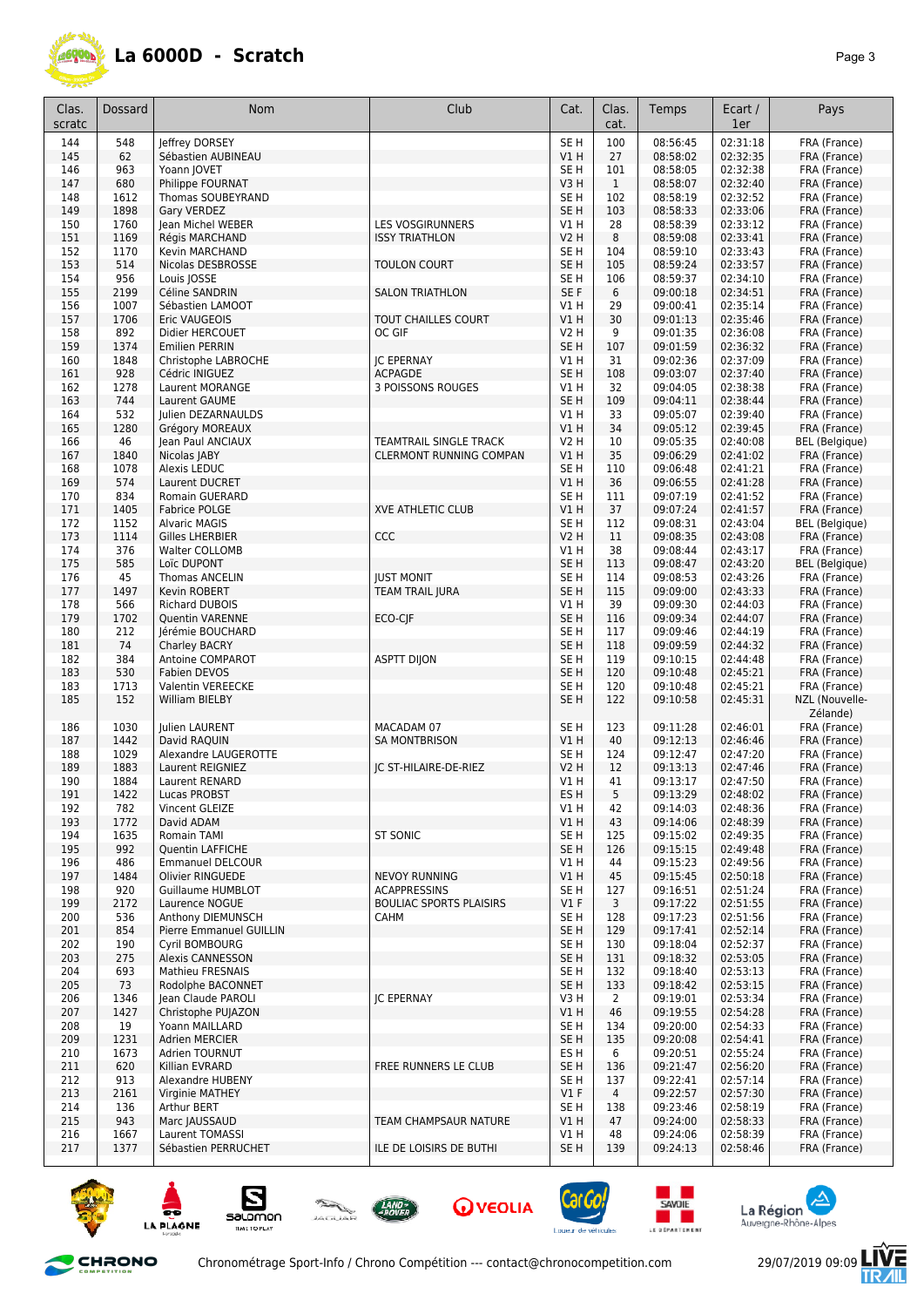

| Clas.      | Dossard      | Nom                                         | Club                                               | Cat.                               | Clas.                 | Temps                | Ecart /              | Pays                         |
|------------|--------------|---------------------------------------------|----------------------------------------------------|------------------------------------|-----------------------|----------------------|----------------------|------------------------------|
| scratc     |              |                                             |                                                    |                                    | cat.                  |                      | 1er                  |                              |
| 218        | 1403         | <b>Iulien POISSONNET</b>                    | CA SEDAN                                           | SE <sub>H</sub>                    | 140                   | 09:24:44             | 02:59:17             | FRA (France)                 |
| 219        | 1669         | <b>Vincent TORRENT</b>                      |                                                    | SE <sub>H</sub>                    | 141                   | 09:25:04             | 02:59:37             | FRA (France)                 |
| 220        | 1697         | Thibaut VANDEMOORTELE                       |                                                    | SE <sub>H</sub>                    | 142                   | 09:25:06             | 02:59:39             | FRA (France)                 |
| 221        | 482          | Stanislas DELANGLE                          | L2A53                                              | SE <sub>H</sub><br>ES <sub>H</sub> | 143                   | 09:25:08             | 02:59:41             | FRA (France)                 |
| 222<br>223 | 1428<br>699  | Valentin PY<br>Stéphane FROGER              |                                                    | SE <sub>H</sub>                    | $\overline{7}$<br>144 | 09:25:09<br>09:25:39 | 02:59:42<br>03:00:12 | FRA (France)<br>FRA (France) |
| 224        | 891          | Julien HERBERT                              |                                                    | SE <sub>H</sub>                    | 145                   | 09:25:42             | 03:00:15             | FRA (France)                 |
| 225        | 1797         | Patrice CASROUGE                            | <b>COLISERVICE</b>                                 | SE H                               | 146                   | 09:26:03             | 03:00:36             | FRA (France)                 |
| 226        | 1853         | Pierre Yves LE GALL                         | <b>COURIR POUR LA VIE</b>                          | SE <sub>H</sub>                    | 147                   | 09:26:14             | 03:00:47             | FRA (France)                 |
| 227        | 1517         | Alain ROSSIAUD                              | A S AIX LES BAINS                                  | V1H                                | 49                    | 09:26:27             | 03:01:00             | FRA (France)                 |
| 228        | 36           | Thibault AIGOUI                             |                                                    | SE H                               | 148                   | 09:27:13             | 03:01:46             | FRA (France)                 |
| 229        | 187          | Olivier BOISSINOT                           | ALTERNATURE 3R                                     | SE <sub>H</sub>                    | 149                   | 09:27:14             | 03:01:47             | FRA (France)                 |
| 230        | 795          | Eddy GOUDEY                                 |                                                    | SE H                               | 150                   | 09:27:17             | 03:01:50             | FRA (France)                 |
| 231<br>232 | 103<br>1530  | Julien BEAUHAIRE<br>Alain ROUSSEAU          | EA LE CREUSOT                                      | V1H<br>V2 H                        | 50<br>13              | 09:27:20<br>09:27:27 | 03:01:53<br>03:02:00 | FRA (France)<br>FRA (France) |
| 233        | 1872         | David PENNEC                                | <b>S/L CA MORLAIX</b>                              | V1 H                               | 51                    | 09:27:39             | 03:02:12             | FRA (France)                 |
| 234        | 1609         | Slawek SOLTYSIAK                            |                                                    | V1H                                | 52                    | 09:27:40             | 03:02:13             | FRA (France)                 |
| 235        | 1294         | Jérémy MUNAUT                               |                                                    | V1 H                               | 53                    | 09:27:55             | 03:02:28             | <b>BEL</b> (Belgique)        |
| 236        | 2237         | Peggy MUGNIER                               |                                                    | SE F                               | $\overline{7}$        | 09:28:00             | 03:02:33             | FRA (France)                 |
| 237        | 1503         | <b>Bruno RODDE</b>                          |                                                    | V1 H                               | 54                    | 09:28:04             | 03:02:37             | FRA (France)                 |
| 238        | 2100         | <b>Charlotte FUMARD</b>                     |                                                    | SE F                               | 8                     | 09:28:42             | 03:03:15             | FRA (France)                 |
| 239        | 1051         | Frédéric LE JACQ                            | FREE RUNNERS LE CLUB                               | V1H                                | 55                    | 09:28:43             | 03:03:16             | FRA (France)                 |
| 240<br>241 | 1885<br>1097 | Luciano Octavio RIBEIRO<br>Leoty PASCAL     | <b>AC BOBIGNY</b>                                  | SE H<br><b>V2 H</b>                | 151<br>14             | 09:29:12<br>09:29:41 | 03:03:45<br>03:04:14 | BRA (Brésil)<br>FRA (France) |
| 242        | 1519         | <b>Emmanuel ROSZAK</b>                      |                                                    | V2 H                               | 15                    | 09:30:00             | 03:04:33             | FRA (France)                 |
| 243        | 1273         | Raphaël MONTEIL                             |                                                    | SE H                               | 152                   | 09:30:33             | 03:05:06             | FRA (France)                 |
| 244        | 2016         | Mélaine AUBRY KIENTZ                        |                                                    | SE F                               | 9                     | 09:31:02             | 03:05:35             | FRA (France)                 |
| 245        | 576          | Cédric DUFEIL                               |                                                    | V1H                                | 56                    | 09:31:04             | 03:05:37             | FRA (France)                 |
| 246        | 260          | Christophe BURNEL                           | JOUQUES GENERATION TRAI                            | VIH                                | 57                    | 09:31:06             | 03:05:39             | FRA (France)                 |
| 247        | 432          | Nicolas CURY                                | Les traileurs gnôleurs                             | SE <sub>H</sub>                    | 153                   | 09:31:08             | 03:05:41             | FRA (France)                 |
| 248        | 225          | Loic BOURGAIN                               | VEO 2000 LA PLAGNE                                 | SE <sub>H</sub>                    | 154                   | 09:31:15             | 03:05:48             | FRA (France)                 |
| 249<br>250 | 977<br>153   | <b>Steve KERRIC</b><br>Johann BIGOT         | <b>AC CELLOIS</b>                                  | SE H<br>SE <sub>H</sub>            | 155<br>156            | 09:31:43             | 03:06:16<br>03:06:25 | FRA (France)                 |
| 251        | 1703         | Dimitri VASSEUR                             | CAC CALOTERIE                                      | V1 H                               | 58                    | 09:31:52<br>09:31:58 | 03:06:31             | FRA (France)<br>FRA (France) |
| 252        | 1586         | Philippe SEBILLE                            |                                                    | SE H                               | 157                   | 09:32:19             | 03:06:52             | FRA (France)                 |
| 253        | 1200         | Loic MAS                                    |                                                    | SE <sub>H</sub>                    | 158                   | 09:32:34             | 03:07:07             | FRA (France)                 |
| 254        | 220          | Rémi BOULIER                                |                                                    | SE H                               | 159                   | 09:32:54             | 03:07:27             | FRA (France)                 |
| 255        | 812          | Samuel GRAUX                                | <b>TRGV</b>                                        | SE <sub>H</sub>                    | 160                   | 09:33:04             | 03:07:37             | FRA (France)                 |
| 256        | 937          | Lucas JAILLET                               |                                                    | SE <sub>H</sub>                    | 161                   | 09:33:29             | 03:08:02             | FRA (France)                 |
| 257        | 1102         | <b>Thomas LERICHE</b>                       |                                                    | SE <sub>H</sub>                    | 162                   | 09:33:30             | 03:08:03             | FRA (France)                 |
| 258<br>259 | 1783<br>352  | Cyrille BERTRO<br>Félix CHOQUET             | <b>TEAMRANEF</b>                                   | SE <sub>H</sub><br>SE <sub>H</sub> | 163<br>164            | 09:34:35<br>09:34:55 | 03:09:08<br>03:09:28 | FRA (France)<br>FRA (France) |
| 260        | 1076         | Cyril LEDOUX                                | <b>TEAM ARDENNES</b>                               | V1 H                               | 59                    | 09:35:16             | 03:09:49             | FRA (France)                 |
| 261        | 421          | Yann COUTANT                                | LES MOLLETS DE GATINE                              | V1H                                | 60                    | 09:35:24             | 03:09:57             | FRA (France)                 |
| 262        | 684          | <b>Baptiste FOURNIER</b>                    |                                                    | SE H                               | 165                   | 09:36:06             | 03:10:39             | FRA (France)                 |
| 263        | 1193         | Lionel MARTINASSO                           | VEO2000 LA PLAGNE                                  | <b>V2 H</b>                        | 16                    | 09:36:31             | 03:11:04             | FRA (France)                 |
| 264        | 330          | Frédéric CHATEAU                            | <b>BADMINTON CLUB CHAMBERY</b>                     | V1 H                               | 61                    | 09:37:39             | 03:12:12             | FRA (France)                 |
| 265        | 1564         | <b>Gilles SANCEY</b>                        | <b>ASPTT BELFORT TRAIL</b>                         | V3H                                | 3                     | 09:38:40             | 03:13:13             | FRA (France)                 |
| 266        | 1587         | Guillaume SENDRA<br><b>Bruno TAINTURIER</b> | SEPAS IMPOSSIBLE                                   | SE H                               | 166                   | 09:38:59<br>09:38:59 | 03:13:32<br>03:13:32 | FRA (France)<br>FRA (France) |
| 266<br>268 | 1634<br>1602 | Pascal SIMOND                               | SEPAS IMPOSSIBLE                                   | V1 H<br>V2 H                       | 62<br>17              | 09:39:18             | 03:13:51             | FRA (France)                 |
| 269        | 2192         | Maud RESPAUD                                | RTN30                                              | $VI$ F                             | 5                     | 09:39:31             | 03:14:04             | FRA (France)                 |
| 270        | 569          | Pierre Yves DUBOURG                         |                                                    | SE H                               | 167                   | 09:40:26             | 03:14:59             | FRA (France)                 |
| 271        | 1342         | <b>Benjamin PARAT</b>                       | MACADAM 07                                         | V1H                                | 63                    | 09:40:29             | 03:15:02             | FRA (France)                 |
| 272        | 358          | Arnaud CLARA                                |                                                    | SE H                               | 168                   | 09:40:41             | 03:15:14             | FRA (France)                 |
| 272        | 1448         | Adrien RAYNAUD                              |                                                    | SE H                               | 168                   | 09:40:41             | 03:15:14             | FRA (France)                 |
| 274        | 1357         | Henri PEDRO                                 |                                                    | SE H                               | 170                   | 09:40:48             | 03:15:21<br>03:15:40 | FRA (France)                 |
| 275<br>276 | 61<br>556    | Thibault ASTIER<br>Michel DOUCHET           |                                                    | SE H<br>V3H                        | 171<br>4              | 09:41:07<br>09:41:20 | 03:15:53             | FRA (France)<br>FRA (France) |
| 277        | 174          | Mathieu BLONDELLE                           |                                                    | SE <sub>H</sub>                    | 172                   | 09:41:22             | 03:15:55             | FRA (France)                 |
| 278        | 1686         | Julien TUPIN                                |                                                    | SE H                               | 173                   | 09:41:23             | 03:15:56             | FRA (France)                 |
| 279        | 2068         | Cécile CIMAN                                | <b>OXYJEUNE</b>                                    | $VI$ F                             | 6                     | 09:41:25             | 03:15:58             | FRA (France)                 |
| 280        | 1895         | Pierre Antoine VAILLANT                     |                                                    | SE H                               | 174                   | 09:41:26             | 03:15:59             | FRA (France)                 |
| 281        | 1593         | Julien SEVIN                                | <b>BOULIAC SPORTS PLAISIRS</b>                     | SE H                               | 175                   | 09:41:33             | 03:16:06             | FRA (France)                 |
| 282        | 752          | Romain GEFFARD                              |                                                    | V1 H                               | 64                    | 09:41:40             | 03:16:13             | FRA (France)                 |
| 283<br>283 | 813<br>1020  | Didier GRAVOIL<br>David LARCHE              | SAINT JEAN DE MONT TRIA<br>TRIATHLON THIONVILLE YU | V1H<br>V1 H                        | 65<br>65              | 09:41:46<br>09:41:46 | 03:16:19<br>03:16:19 | FRA (France)<br>FRA (France) |
| 285        | 405          | <b>Guillaume COSTES</b>                     | <b>TEAM IFTL</b>                                   | SE <sub>H</sub>                    | 176                   | 09:41:54             | 03:16:27             | FRA (France)                 |
| 286        | 315          | Yann CHAMPEAU                               |                                                    | V1 H                               | 67                    | 09:42:02             | 03:16:35             | FRA (France)                 |
| 287        | 519          | Antoine DESHAYES                            | LES COCHES                                         | SE <sub>H</sub>                    | 177                   | 09:42:13             | 03:16:46             | FRA (France)                 |
| 288        | 558          | Marc DOUSSOT                                |                                                    | V2 H                               | 18                    | 09:42:29             | 03:17:02             | FRA (France)                 |
| 289        | 524          | Julien DESPREZ                              | <b>TEAM HOLNON</b>                                 | VIH                                | 68                    | 09:43:00             | 03:17:33             | FRA (France)                 |
| 290        | 426          | Tom CROCHET                                 | <b>VINCENNES</b>                                   | SE H                               | 178                   | 09:43:03             | 03:17:36             | FRA (France)                 |
| 291        | 2223         | Myrvete ZEKAJ DULI                          |                                                    | SE F                               | 10                    | 09:43:11             | 03:17:44             | ESP (Espagne)                |
| 292        | 1858         | Yannick LEVERT                              | <b>JC EPERNAY</b>                                  | V2 H                               | 19                    | 09:43:15             | 03:17:48             | FRA (France)                 |

















Ŀ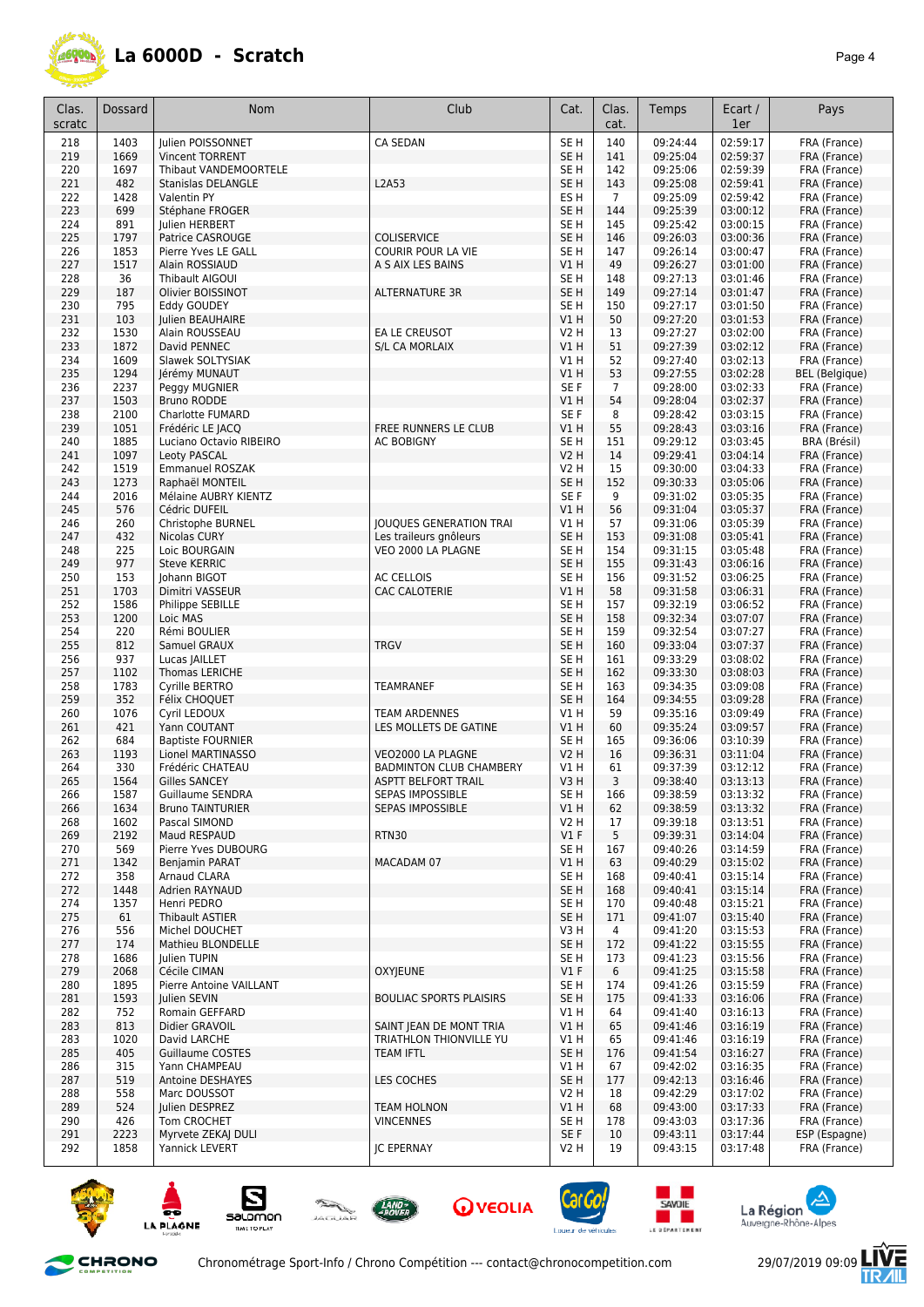

| Clas.<br>scratc | Dossard      | <b>Nom</b>                                       | Club                           | Cat.                    | Clas.<br>cat.  | Temps                | Ecart /<br>1er       | Pays                         |
|-----------------|--------------|--------------------------------------------------|--------------------------------|-------------------------|----------------|----------------------|----------------------|------------------------------|
| 293             | 160          | <b>Alexis BIRON</b>                              |                                | SE <sub>H</sub>         | 179            | 09:43:35             | 03:18:08             | FRA (France)                 |
| 294             | 1526         | Louis ROUQUETTE                                  |                                | SE <sub>H</sub>         | 180            | 09:44:03             | 03:18:36             | FRA (France)                 |
| 295             | 1880         | Jacky PUECH                                      | S/L TOULOUSE OAC               | V2 H                    | 20             | 09:44:05             | 03:18:38             | FRA (France)                 |
| 296             | 407          | Renaud COTELLE                                   |                                | VIH                     | 69             | 09:44:35             | 03:19:08             | FRA (France)                 |
| 297             | 765          | Philippe GESSENT                                 | CLUB ATHLETISME PUTEAUX        | SE H                    | 181            | 09:44:39             | 03:19:12             | FRA (France)                 |
| 298             | 1008         | Vincent LAMOTTE                                  |                                | V1 H                    | 70             | 09:45:01             | 03:19:34             | FRA (France)                 |
| 299             | 1845         | Antoine JUMELIN                                  |                                | SE H                    | 182            | 09:45:08             | 03:19:41             | FRA (France)                 |
| 300             | 1135         | Thomas LORIN                                     |                                | SE <sub>H</sub>         | 183            | 09:45:13             | 03:19:46             | FRA (France)                 |
| 301             | 253          | Louis BROCHET                                    | Les Champenois                 | SE H                    | 184            | 09:45:41             | 03:20:14             | FRA (France)                 |
| 302             | 2110         | Isabelle GOYET                                   | <b>BIG NATURE13</b>            | V2F                     | $\mathbf{1}$   | 09:45:46             | 03:20:19             | FRA (France)                 |
| 303             | 304          | <b>Benedict CELESTIN DEVENDRA</b>                | ASC BNP PARIBAS PARIS          | SE H                    | 185            | 09:45:48             | 03:20:21             | FRA (France)                 |
| 304             | 1889         | <b>Francois SALENGROS</b>                        |                                | SE <sub>H</sub>         | 186            | 09:45:53             | 03:20:26             | FRA (France)                 |
| 305             | 1814         | Kevin DURAND                                     |                                | SE <sub>H</sub>         | 187            | 09:46:04             | 03:20:37             | FRA (France)                 |
| 306<br>307      | 1607<br>1147 | Loïc SOBCZAK<br>Cédric LYOEN                     |                                | SE <sub>H</sub><br>V1 H | 188<br>71      | 09:46:09<br>09:46:42 | 03:20:42<br>03:21:15 | FRA (France)                 |
| 308             | 79           | Patrice BALCON                                   | BLE D'OR GOUESNOU              | V1 H                    | 72             | 09:47:25             | 03:21:58             | FRA (France)<br>FRA (France) |
| 309             | 596          | Yoann DUTEIN                                     |                                | SE H                    | 189            | 09:47:31             | 03:22:04             | FRA (France)                 |
| 310             | 590          | Frédéric DURAND                                  | <b>KDE</b>                     | V1 H                    | 73             | 09:47:42             | 03:22:15             | FRA (France)                 |
| 310             | 893          | Allan HERFOT                                     |                                | V1 H                    | 73             | 09:47:42             | 03:22:15             | FRA (France)                 |
| 312             | 1117         | Guillaume LHOTE                                  |                                | SE <sub>H</sub>         | 190            | 09:48:03             | 03:22:36             | FRA (France)                 |
| 313             | 1336         | Jean Luc PAINGRIS                                | QUIMPER ATHLETISME             | V3H                     | 5              | 09:48:08             | 03:22:41             | FRA (France)                 |
| 314             | 1725         | <b>Emeric VIBERT</b>                             |                                | SE <sub>H</sub>         | 191            | 09:48:15             | 03:22:48             | FRA (France)                 |
| 315             | 49           | Christophe ANNALORO                              |                                | SE H                    | 192            | 09:48:17             | 03:22:50             | FRA (France)                 |
| 316             | 2052         | Véronique BOREL                                  | <b>GAP CHAMPSAUR TRIATHLON</b> | V2F                     | $\overline{2}$ | 09:48:29             | 03:23:02             | FRA (France)                 |
| 317             | 890          | Julien HENRY                                     | <b>SCO STE MARGUERITE MARS</b> | SE <sub>H</sub>         | 193            | 09:48:36             | 03:23:09             | FRA (France)                 |
| 318             | 842          | Karim GUESSAB                                    | <b>ISSY TRIATHLON</b>          | SE <sub>H</sub>         | 194            | 09:48:55             | 03:23:28             | FRA (France)                 |
| 319             | 1291         | Philippe MOUNIER                                 | <b>CLCS FIRMINY</b>            | <b>V2 H</b>             | 21             | 09:49:42             | 03:24:15             | FRA (France)                 |
| 320             | 423          | Etienne COUX                                     | LA FOULEE MUROISE              | SE <sub>H</sub>         | 195            | 09:49:46             | 03:24:19             | FRA (France)                 |
| 321             | 464          | <b>Fabrice DEBIAIS</b>                           | SPORT HABITAT 08               | V1 H                    | 75             | 09:49:48             | 03:24:21             | FRA (France)                 |
| 322             | 685          | Matthieu FOVET                                   | <b>SENS ROUTE TRAIL</b>        | SE <sub>H</sub>         | 196            | 09:50:24             | 03:24:57             | FRA (France)                 |
| 323             | 1153         | Grégory MAGNAT                                   |                                | V1 H                    | 76             | 09:50:27             | 03:25:00             | FRA (France)                 |
| 324             | 1636         | Françis TANCHEL                                  | <b>EAST CHALLENGE TEAM</b>     | SE <sub>H</sub>         | 197            | 09:50:42             | 03:25:15             | FRA (France)                 |
| 325             | 249          | Jérémy BREMONT                                   |                                | SE <sub>H</sub>         | 198            | 09:50:50             | 03:25:23             | FRA (France)                 |
| 326             | 437          | Lionel DACHAUD                                   | <b>VINCENNES RUN RUN</b>       | SE <sub>H</sub>         | 199            | 09:51:39             | 03:26:12             | FRA (France)                 |
| 327             | 595          | Olivier DUSFOUR                                  |                                | V1 H                    | 77             | 09:51:40             | 03:26:13             | FRA (France)                 |
| 328             | 263          | Jean Charles BUTTOLO                             |                                | SE <sub>H</sub>         | 200            | 09:51:41             | 03:26:14             | FRA (France)                 |
| 329<br>330      | 1554<br>1509 | Vincent SAINT EVE                                |                                | SE H<br>SE <sub>H</sub> | 201<br>202     | 09:51:51<br>09:52:23 | 03:26:24<br>03:26:56 | FRA (France)                 |
|                 |              | <b>Baptiste ROLLET</b>                           | <b>ESPERANCE TRAIL NOGENT</b>  | SE <sub>H</sub>         |                |                      | 03:27:47             | FRA (France)                 |
| 331<br>332      | 1864<br>1649 | Benjamin METZ MICHEL<br><b>Benjamin THEVENIN</b> |                                | SE <sub>H</sub>         | 203<br>204     | 09:53:14<br>09:53:19 | 03:27:52             | FRA (France)<br>FRA (France) |
| 333             | 202          | Pierre BONNIN                                    |                                | SE H                    | 205            | 09:53:20             | 03:27:53             | FRA (France)                 |
| 334             | 754          | Vincent GELLON                                   |                                | SE <sub>H</sub>         | 206            | 09:53:23             | 03:27:56             | FRA (France)                 |
| 335             | 1092         | Erwan LEMAIRE                                    | <b>TEAM TRAIL SPIRIT</b>       | SE H                    | 207            | 09:53:33             | 03:28:06             | FRA (France)                 |
| 336             | 1495         | <b>Amaury ROBERT</b>                             | <b>BGSA</b>                    | V1 H                    | 78             | 09:53:56             | 03:28:29             | FRA (France)                 |
| 337             | 1628         | Grégory SUSINI                                   |                                | SE H                    | 208            | 09:54:03             | 03:28:36             | FRA (France)                 |
| 338             | 57           | Sébastien ARTIAGA                                | <b>TEAM POULX TRAIL</b>        | SE <sub>H</sub>         | 209            | 09:54:29             | 03:29:02             | FRA (France)                 |
| 339             | 518          | Thomas DESFORGES                                 |                                | SE H                    | 210            | 09:54:39             | 03:29:12             | FRA (France)                 |
| 340             | 745          | Sullivan GAUME                                   |                                | SE <sub>H</sub>         | 211            | 09:54:40             | 03:29:13             | FRA (France)                 |
| 341             | 1002         | Rafael LAMBERT                                   |                                | SE H                    | 212            | 09:54:45             | 03:29:18             | FRA (France)                 |
| 342             | 1710         | Aurélien VELLUT                                  | ASSO SPORTIVE DU FOYER         | SE H                    | 213            | 09:54:50             | 03:29:23             | FRA (France)                 |
| 343             | 341          | Loïc CHERON                                      |                                | SE <sub>H</sub>         | 214            | 09:55:04             | 03:29:37             | FRA (France)                 |
| 344             | 537          | Valentin DIERENDONCK                             | EAC                            | SE <sub>H</sub>         | 215            | 09:55:09             | 03:29:42             | FRA (France)                 |
| 345             | 417          | <b>Fabrice COURVOISIER</b>                       | ACCRORUN VILLEPREUX            | V1 H                    | 79             | 09:55:16             | 03:29:49             | FRA (France)                 |
| 346             | 580          | Gilles DUMINY                                    | <b>VSOP OZOIR</b>              | V1H                     | 80             | 09:55:21             | 03:29:54             | FRA (France)                 |
| 347             | 841          | Régis GUERRIN                                    | <b>FAMILLE / GAMBIER</b>       | V1 H                    | 81             | 09:55:23             | 03:29:56             | FRA (France)                 |
| 348             | 723<br>125   | Adrien GAMBIER                                   |                                | SE <sub>H</sub><br>V1H  | 216            | 09:55:49             | 03:30:22             | FRA (France)                 |
| 349<br>350      | 1843         | Renaud BERGER<br>Alexandre JEANDENANT            | <b>CLUB ALPIN</b>              | SE <sub>H</sub>         | 82<br>217      | 09:56:29<br>09:56:37 | 03:31:02<br>03:31:10 | FRA (France)<br>FRA (France) |
| 351             | 314          | Adrien CHAMBAZ                                   |                                | SE H                    | 218            | 09:56:41             | 03:31:14             | FRA (France)                 |
| 352             | 935          | Romain JAEGER                                    | Les Champenois                 | SE <sub>H</sub>         | 219            | 09:56:46             | 03:31:19             | FRA (France)                 |
| 353             | 526          | Philippe DESTENAY                                | USVA VALENCIENNES              | V2 H                    | 22             | 09:56:54             | 03:31:27             | FRA (France)                 |
| 354             | 591          | David DURAND                                     | <b>ILS TRAILS</b>              | V1H                     | 83             | 09:56:59             | 03:31:32             | FRA (France)                 |
| 355             | 398          | Sulivan CORNU                                    | TEAM CEUTRONS                  | SE <sub>H</sub>         | 220            | 09:57:13             | 03:31:46             | FRA (France)                 |
| 356             | 310          | Patrick CHABRUT                                  | <b>EASY PEASY</b>              | V1H                     | 84             | 09:57:39             | 03:32:12             | FRA (France)                 |
| 357             | 331          | Pierre CHATEL                                    | EA CHAMBERY                    | SE <sub>H</sub>         | 221            | 09:58:18             | 03:32:51             | FRA (France)                 |
| 358             | 797          | Sébastien GOUJAT                                 | CO-KM42 ST JUST LE MART        | V1H                     | 85             | 09:58:46             | 03:33:19             | FRA (France)                 |
| 359             | 1056         | Antoine LE MOUAL                                 |                                | ES H                    | 8              | 09:59:10             | 03:33:43             | FRA (France)                 |
| 360             | 1073         | Thierry LECOURT                                  | <b>JC EPERNAY</b>              | <b>V2 H</b>             | 23             | 09:59:14             | 03:33:47             | FRA (France)                 |
| 361             | 1453         | Romain REBOUT                                    |                                | SE H                    | 222            | 09:59:20             | 03:33:53             | FRA (France)                 |
| 362             | 141          | Julien BESSE                                     | <b>BASKETS FUMANTES</b>        | SE <sub>H</sub>         | 223            | 09:59:25             | 03:33:58             | FRA (France)                 |
| 363             | 1309         | lean NIJDAM                                      |                                | SE <sub>H</sub>         | 224            | 09:59:31             | 03:34:04             | FRA (France)                 |
| 364             | 678          | Nicolas FOUILLE                                  |                                | SE <sub>H</sub>         | 225            | 10:00:13             | 03:34:46             | FRA (France)                 |
| 365             | 346          | Yoann CHEVALIER                                  |                                | SE <sub>H</sub>         | 226            | 10:00:18             | 03:34:51             | FRA (France)                 |
| 366             | 1549         | Clément SABINE                                   | <b>ES FALAISE</b>              | SE <sub>H</sub>         | 227            | 10:00:34             | 03:35:07             | FRA (France)                 |
| 367             | 284          | Lény CARIOU                                      | LIB'AIR'TRAIL                  | SE H                    | 228            | 10:00:50             | 03:35:23             | FRA (France)                 |















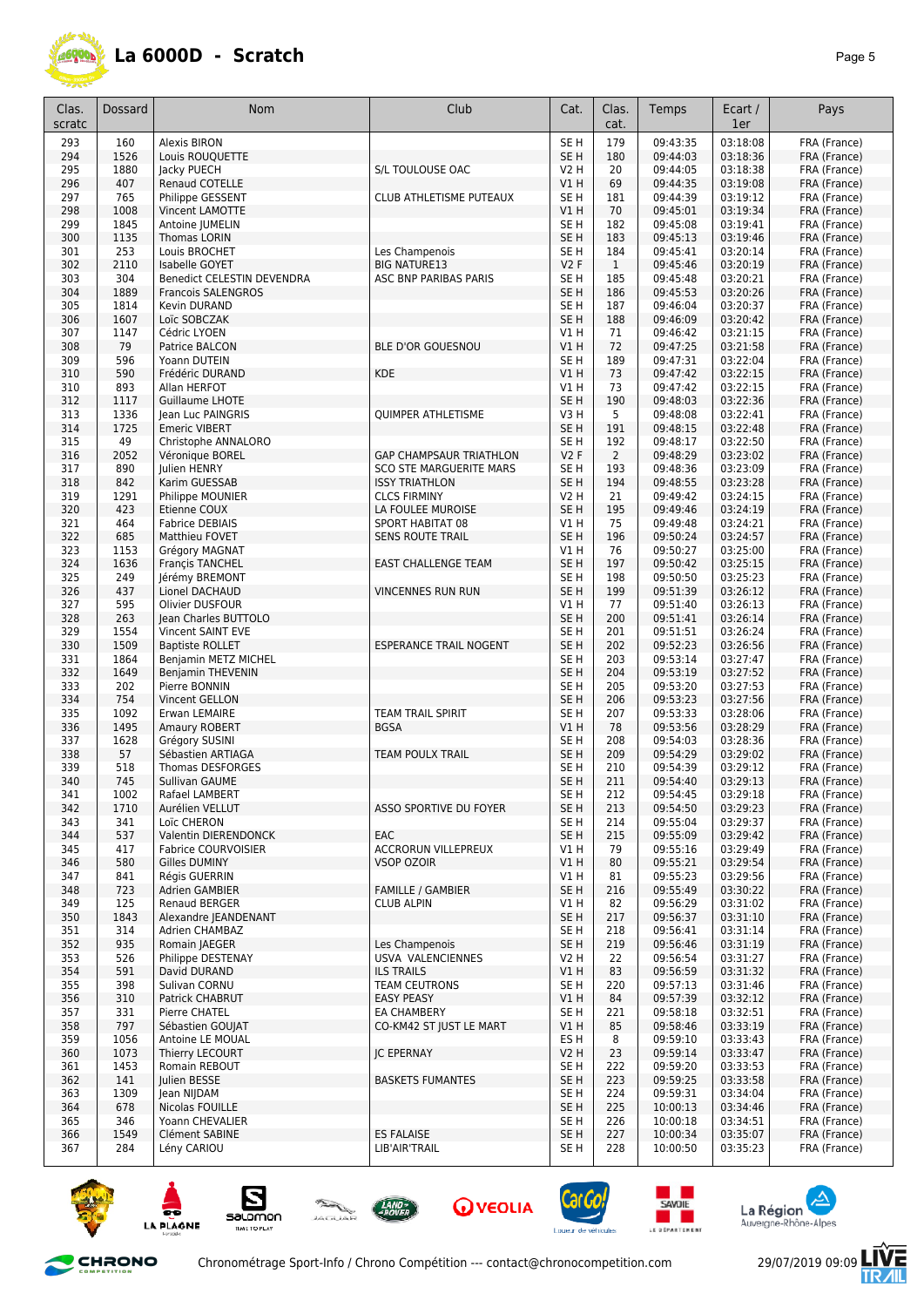

| Clas.<br>scratc | Dossard      | <b>Nom</b>                                                 | Club                                               | Cat.                    | Clas.<br>cat. | Temps                | Ecart /<br>1er       | Pays                                           |
|-----------------|--------------|------------------------------------------------------------|----------------------------------------------------|-------------------------|---------------|----------------------|----------------------|------------------------------------------------|
|                 |              |                                                            |                                                    |                         |               |                      |                      |                                                |
| 368             | 969          | Mathias  UNIQUE                                            | <b>TRGV</b>                                        | SE <sub>H</sub>         | 229           | 10:00:53             | 03:35:26             | FRA (France)                                   |
| 369             | 881          | Jean Pierre HEITZ                                          |                                                    | V <sub>2</sub> H        | 24            | 10:01:15             | 03:35:48             | FRA (France)                                   |
| 370<br>371      | 627<br>1811  | Antoine FALEMPE<br>Daniel DOS SANTOS                       | LES ROUILLES TEAM TRAIL                            | SE H<br>SE <sub>H</sub> | 230<br>231    | 10:01:20<br>10:01:50 | 03:35:53<br>03:36:23 | FRA (France)<br>FRA (France)                   |
| 372             | 42           | Ali AMARI                                                  | TRAIL AND BIKE                                     | <b>V2 H</b>             | 25            | 10:01:56             | 03:36:29             | GER (Allemagne)                                |
| 373             | 492          | Pascal DELFOSSE                                            | AC VILLENEUCE D'ASCQ                               | <b>V2 H</b>             | 26            | 10:02:19             | 03:36:52             | FRA (France)                                   |
| 374             | 946          | Frédéric JEANPIERRE                                        | <b>CGFM MULHOUSE</b>                               | V1 H                    | 86            | 10:02:42             | 03:37:15             | FRA (France)                                   |
| 375             | 1064         | Jérôme LECAT                                               | <b>CCC</b>                                         | V1H                     | 87            | 10:02:50             | 03:37:23             | FRA (France)                                   |
| 376             | 443          | Sébastien DANIEL                                           | PASS RUNNING                                       | SE H                    | 232           | 10:03:02             | 03:37:35             | FRA (France)                                   |
| 377             | 2043         | Sophie BIGAULT                                             | EFS REIMS A                                        | SE F                    | 11            | 10:03:12             | 03:37:45             | FRA (France)                                   |
| 378             | 808          | Lionel GRANIER                                             |                                                    | V1 H                    | 88            | 10:03:29             | 03:38:02             | FRA (France)                                   |
| 379             | 2144         | Nadège LECLERC                                             | EAGRENOBLE                                         | SE F                    | 12            | 10:03:33             | 03:38:06             | FRA (France)                                   |
| 380             | 1163         | <b>Benoit MALFOY</b>                                       | <b>US METRO TRANSPORT</b>                          | SE H                    | 233           | 10:03:35             | 03:38:08             | FRA (France)                                   |
| 381             | 1184         | <b>Adrien MARLE</b>                                        |                                                    | V1 H                    | 89            | 10:03:46             | 03:38:19             | BEL (Belgique)                                 |
| 382             | 1286         | David MORTREUX                                             |                                                    | V1 H                    | 90            | 10:04:19             | 03:38:52             | FRA (France)                                   |
| 383             | 598          | Frédéric DUTHOO                                            |                                                    | V1 H                    | 91<br>234     | 10:04:25             | 03:38:58             | <b>BEL</b> (Belgique)<br><b>BEL</b> (Belgique) |
| 383<br>385      | 633<br>1176  | Johan FASTREZ<br>Sylvain MARGIEWES                         | <b>FSPN</b>                                        | SE H<br>V1 H            | 92            | 10:04:25<br>10:04:35 | 03:38:58<br>03:39:08 | FRA (France)                                   |
| 386             | 1285         | Nicolas MORTIER                                            |                                                    | SE H                    | 235           | 10:04:36             | 03:39:09             | FRA (France)                                   |
| 387             | 2010         | Catherine COSTE                                            |                                                    | V2F                     | 3             | 10:04:43             | 03:39:16             | FRA (France)                                   |
| 388             | 1032         | Dominique LAVILLE                                          | CONSEIL REGIONNAL DE NO                            | V3 H                    | 6             | 10:04:46             | 03:39:19             | FRA (France)                                   |
| 389             | 1721         | Franck VEYSSET                                             | MTR63                                              | VIH                     | 93            | 10:05:01             | 03:39:34             | FRA (France)                                   |
| 390             | 2111         | Ludivine GRETHEN CHOUX                                     |                                                    | $VI$ F                  | 7             | 10:05:02             | 03:39:35             | FRA (France)                                   |
| 391             | 1034         | Jean Mat LAVOILLOTTE                                       |                                                    | V1 H                    | 94            | 10:05:05             | 03:39:38             | FRA (France)                                   |
| 392             | 1142         | <b>Boris LUTINIER</b>                                      | <b>HTAC</b>                                        | SE H                    | 236           | 10:05:09             | 03:39:42             | FRA (France)                                   |
| 393             | 692          | <b>Gautier FRENAIS</b>                                     |                                                    | SE <sub>H</sub>         | 237           | 10:05:38             | 03:40:11             | FRA (France)                                   |
| 394             | 1684         | Sébastien TRUEL                                            |                                                    | SE H                    | 238           | 10:05:42             | 03:40:15             | FRA (France)                                   |
| 395             | 974          | Jean KAYSER                                                |                                                    | <b>V2 H</b>             | 27            | 10:05:49             | 03:40:22             | <b>BEL</b> (Belgique)                          |
| 396             | 547          | Vivien DORRER                                              | TEAM HOKA ONE PIGUET SP                            | SE H                    | 239           | 10:05:52             | 03:40:25             | FRA (France)                                   |
| 397             | 1868         | Stéphane PARISOT                                           | <b>CRAZY AND TRI</b>                               | VIH                     | 95            | 10:05:55             | 03:40:28             | FRA (France)                                   |
| 398<br>399      | 77           | Benoît BADOT<br>Charles UBERTO                             | <b>RUNEXPERT TEAM</b>                              | SE H<br>SE <sub>H</sub> | 240<br>241    | 10:07:11             | 03:41:44<br>03:41:48 | <b>BEL</b> (Belgique)                          |
| 400             | 1689<br>1365 | Eric PENNANT                                               | SMA- EVASION SPORT BY C<br><b>VELAY ATHLETISME</b> | SE H                    | 242           | 10:07:15<br>10:07:42 | 03:42:15             | FRA (France)<br>FRA (France)                   |
| 401             | 347          | Fabrice CHILIADE                                           |                                                    | V1 H                    | 96            | 10:07:43             | 03:42:16             | <b>BEL</b> (Belgique)                          |
| 402             | 1095         | Thierry LENOIR                                             |                                                    | V1 H                    | 97            | 10:07:45             | 03:42:18             | FRA (France)                                   |
| 403             | 1308         | Julien NIEUWJAER                                           |                                                    | SE <sub>H</sub>         | 243           | 10:07:56             | 03:42:29             | FRA (France)                                   |
| 404             | 1651         | Jean Marc THIERY                                           |                                                    | V2 H                    | 28            | 10:08:05             | 03:42:38             | FRA (France)                                   |
| 405             | 1616         | <b>Florian SPIESSER</b>                                    | <b>CROSSFIT KINTSUGI</b>                           | ES H                    | 9             | 10:08:16             | 03:42:49             | FRA (France)                                   |
| 406             | 2042         | Florence BEYNEL                                            | <b>BAC</b>                                         | V2F                     | 4             | 10:08:19             | 03:42:52             | FRA (France)                                   |
| 407             | 1269         | Max MONTAGUD                                               |                                                    | SE <sub>H</sub>         | 244           | 10:08:44             | 03:43:17             | FRA (France)                                   |
| 408             | 817          | Nicolas GREHANT                                            |                                                    | V1 H                    | 98            | 10:08:55             | 03:43:28             | FRA (France)                                   |
| 409             | 1256         | Simon MIGEON                                               |                                                    | ES <sub>H</sub>         | 10            | 10:09:00             | 03:43:33             | FRA (France)                                   |
| 410             | 106          | Maxime BEFFY                                               | <b>COS VILLERS</b>                                 | V1 H                    | 99            | 10:09:14             | 03:43:47             | FRA (France)                                   |
| 411             | 640          | Olivier FAVRE                                              | FINISHIEUR/FINISHIEUZ                              | VIH                     | 100           | 10:09:20             | 03:43:53             | FRA (France)                                   |
| 412<br>413      | 641<br>657   | Julien FAVRE<br>Damien FERREIRA                            | <b>TEAM ARDENNES</b>                               | V1 H<br>VIH             | 101<br>102    | 10:09:35<br>10:09:50 | 03:44:08<br>03:44:23 | FRA (France)<br>FRA (France)                   |
| 414             | 970          | Frédéric JUQUELIER                                         |                                                    | V1 H                    | 103           | 10:10:05             | 03:44:38             | FRA (France)                                   |
| 415             | 846          | Adrien GUIDICI                                             | <b>CLAIN ATHLETIC PICTAVE</b>                      | SE <sub>H</sub>         | 245           | 10:10:14             | 03:44:47             | FRA (France)                                   |
| 416             | 339          | Nicolas CHENOUX                                            |                                                    | SE <sub>H</sub>         | 246           | 10:10:19             | 03:44:52             | FRA (France)                                   |
| 417             | 661          | Christophe FERRY                                           | <b>TEAM TUCHE</b>                                  | V <sub>2</sub> H        | 29            | 10:10:58             | 03:45:31             | FRA (France)                                   |
| 417             | 1555         | Joël SAINT POL                                             | <b>TEAM TUCHES</b>                                 | V2 H                    | 29            | 10:10:58             | 03:45:31             | FRA (France)                                   |
| 419             | 1143         | Christian LUTZ                                             | TRAILERS DE LA ROSE                                | V1 H                    | 104           | 10:11:04             | 03:45:37             | FRA (France)                                   |
| 420             | 1726         | Maxime VIDAL                                               |                                                    | SE H                    | 247           | 10:11:07             | 03:45:40             | FRA (France)                                   |
| 421             | 2186         | Manon PUMA                                                 |                                                    | SE F                    | 13            | 10:11:20             | 03:45:53             | FRA (France)                                   |
| 422             | 520          | Fabien DESIGAUD                                            |                                                    | SE H                    | 248           | 10:11:21             | 03:45:54             | FRA (France)                                   |
| 423             | 945          | Arnaud JEANNIN                                             | <b>ASSOCIATION UNE BOUFFEE</b>                     | SE <sub>H</sub>         | 249           | 10:12:00             | 03:46:33             | FRA (France)                                   |
| 424             | 1834         | Jérôme HADIUK                                              | <b>COACH SPORT SANTE</b>                           | SE H                    | 250           | 10:12:04             | 03:46:37             | FRA (France)                                   |
| 425             | 1416         | Hervé POUTEAU                                              | <b>BUSSY RUNNING</b>                               | <b>V2 H</b>             | 31            | 10:12:07             | 03:46:40             | FRA (France)                                   |
| 426             | 1670         | Benjamin TORRI                                             |                                                    | SE <sub>H</sub>         | 251           | 10:12:10             | 03:46:43             | FRA (France)                                   |
| 427<br>428      | 425<br>1809  | Thomas CRETE VAN SLAMBROUCK<br>Pierre Alexandre DESGABRIEL | MTO <sub>2</sub>                                   | SE H<br>SE H            | 252<br>253    | 10:12:17<br>10:12:24 | 03:46:50<br>03:46:57 | FRA (France)<br>FRA (France)                   |
| 429             | 2204         | <b>Guylaine SIMON</b>                                      | FOULEES DE ST GERMAIN-E                            | V2F                     | 5             | 10:12:28             | 03:47:01             | FRA (France)                                   |
| 430             | 1329         | Laurent OUGIER                                             | VEO2000 LA PLAGNE                                  | V <sub>2</sub> H        | 32            | 10:12:32             | 03:47:05             | FRA (France)                                   |
| 431             | 1038         | Philippe LE BERRE                                          | <b>GENERALI ASSURANCES</b>                         | V1H                     | 105           | 10:12:34             | 03:47:07             | FRA (France)                                   |
| 432             | 1327         | Clément OUDART                                             | VEO2000 LA PLAGNE                                  | SE H                    | 254           | 10:12:40             | 03:47:13             | FRA (France)                                   |
| 433             | 1067         | Antoine LECOEUR                                            |                                                    | SE <sub>H</sub>         | 255           | 10:12:55             | 03:47:28             | FRA (France)                                   |
| 434             | 1774         | Frédéric ARNOUX                                            | <b>SRT</b>                                         | V1 H                    | 106           | 10:13:13             | 03:47:46             | FRA (France)                                   |
| 434             | 625          | Jérémy FALCONNIER                                          | TEAM PIZZA FRITE                                   | SE <sub>H</sub>         | 256           | 10:13:13             | 03:47:46             | FRA (France)                                   |
| 436             | 1822         | <b>Thomas GASNIER</b>                                      |                                                    | SE <sub>H</sub>         | 257           | 10:13:32             | 03:48:05             | FRA (France)                                   |
| 437             | 1765         | Raphaël WIETZKE                                            |                                                    | V1H                     | 107           | 10:13:42             | 03:48:15             | FRA (France)                                   |
| 438             | 662          | Franck FEVRIER                                             | <b>BOULIAC SPORTS PLAISIRS</b>                     | V2 H                    | 33            | 10:13:46             | 03:48:19             | FRA (France)                                   |
| 439             | 2220         | Laurianne WILLEM                                           | <b>DAC REIMS</b>                                   | SE F                    | 14            | 10:13:49             | 03:48:22             | FRA (France)                                   |
| 440             | 1141         | David LUSSAC                                               | <b>BOULIAC SPORTS PLAISIRS</b>                     | V2 H                    | 34            | 10:13:54             | 03:48:27             | FRA (France)                                   |
| 441             | 245          | Thomas BRAYCZEWSKI                                         |                                                    | SE <sub>H</sub>         | 258           | 10:14:03             | 03:48:36             | FRA (France)                                   |
| 442             | 727          | Kristen GARAULT                                            | <b>ENTRE DUNES ET BOUCHOTS</b>                     | V1 H                    | 108           | 10:14:13             | 03:48:46             | FRA (France)                                   |











and the second







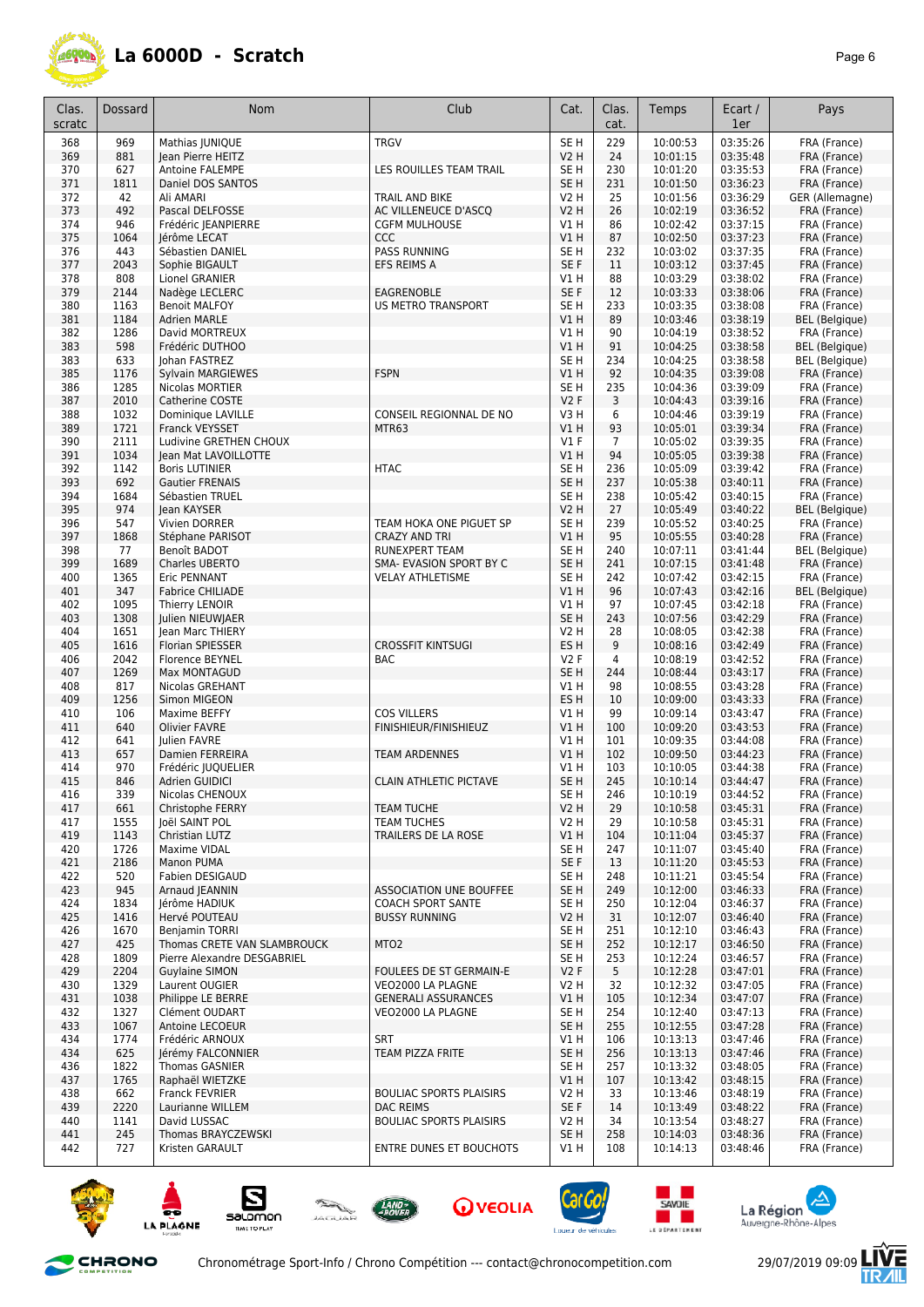

| Clas.<br>scratc | <b>Dossard</b> | Nom                                    | Club                           | Cat.                               | Clas.<br>cat.  | Temps                | Ecart /<br>1er       | Pays                         |
|-----------------|----------------|----------------------------------------|--------------------------------|------------------------------------|----------------|----------------------|----------------------|------------------------------|
| 443             | 34             | Serge AGOSTINI                         | <b>SIX FOURS TRIATHLON</b>     | <b>V2 H</b>                        | 35             | 10:14:16             | 03:48:49             | FRA (France)                 |
| 444             | 133            | Nicolas BERNE                          | <b>BAGNOLS MARCOULE ATHLET</b> | VIH                                | 109            | 10:14:35             | 03:49:08             | FRA (France)                 |
| 445             | 643            | Julien FAYOLLE                         | <b>CLCS FIRMINY</b>            | SE H                               | 259            | 10:14:39             | 03:49:12             | FRA (France)                 |
| 446             | 665            | <b>Olivier FINET</b>                   |                                | SE <sub>H</sub>                    | 260            | 10:14:50             | 03:49:23             | FRA (France)                 |
| 447             | 1648           | <b>Arnaud THERASSE</b>                 |                                | V1H                                | 110            | 10:15:05             | 03:49:38             | FRA (France)                 |
| 448             | 381            | Peter COMOGLIO                         | LES RAISINS DU TRAIL           | SE <sub>H</sub>                    | 261            | 10:15:20             | 03:49:53             | FRA (France)                 |
| 449             | 1267           | Nicola MONHAROUL                       | LE GANG DES BARBUS             | V1 H                               | 111            | 10:15:26             | 03:49:59             | FRA (France)                 |
| 449             | 1513           | Christopher RONGEAT                    | <b>SANS BORNES</b>             | SE <sub>H</sub>                    | 262            | 10:15:26             | 03:49:59             | FRA (France)                 |
| 451             | 1435           | Romain RADET                           |                                | SE H                               | 263            | 10:15:34             | 03:50:07             | FRA (France)                 |
| 452<br>453      | 1720<br>701    | John VERSLYPE<br>Cédric FRUCHART       |                                | V1H<br>SE <sub>H</sub>             | 112<br>264     | 10:15:37<br>10:15:55 | 03:50:10<br>03:50:28 | FRA (France)<br>FRA (France) |
| 454             | 1050           | Pierrick LE GROS                       |                                | SE <sub>H</sub>                    | 265            | 10:16:05             | 03:50:38             | FRA (France)                 |
| 455             | 1627           | Stéphane SUEUR                         | <b>ASSOCIATION TEAM-HOLNON</b> | V1H                                | 113            | 10:16:27             | 03:51:00             | FRA (France)                 |
| 456             | 664            | Raphaël FILLON                         |                                | SE <sub>H</sub>                    | 266            | 10:16:46             | 03:51:19             | FRA (France)                 |
| 457             | 1134           | Nicolas LORILLARD                      | JOUE RUNNING 37                | SE H                               | 267            | 10:16:53             | 03:51:26             | FRA (France)                 |
| 458             | 446            | Maxime DAREY                           |                                | SE <sub>H</sub>                    | 268            | 10:16:54             | 03:51:27             | FRA (France)                 |
| 459             | 1156           | Vincent MAILLARD                       | DIVONNE RUNNING                | V1 H                               | 114            | 10:17:01             | 03:51:34             | FRA (France)                 |
| 460             | 706            | François GABRIEL REGIS                 | ASM ST-ETIENNE                 | VIH                                | 115            | 10:17:26             | 03:51:59             | FRA (France)                 |
| 461             | 1654           | <b>Guillaume THOMAS</b>                | <b>USSG ST GILLES</b>          | V1 H                               | 116            | 10:17:45             | 03:52:18             | FRA (France)                 |
| 462             | 126            | Clément BERGER                         | ANGOULEME GRAND ATHLETI        | SE <sub>H</sub>                    | 269            | 10:17:58             | 03:52:31             | FRA (France)                 |
| 463             | 110            | <b>Gwenael BELLOIR</b>                 | TEAM LASSERRE                  | V1 H                               | 117            | 10:17:59             | 03:52:32             | FRA (France)                 |
| 464             | 111            | Yoann BELLOIR                          | <b>EA CREIL</b>                | V1H                                | 118            | 10:18:00             | 03:52:33             | FRA (France)                 |
| 465             | 366            | Olivier COELHO                         |                                | V1 H                               | 119            | 10:18:01             | 03:52:34<br>03:53:04 | FRA (France)                 |
| 466<br>466      | 359<br>784     | <b>Fabien CLERC</b><br>Etienne GOBET   | <b>WGTN THE CREW</b>           | SE <sub>H</sub><br>ES <sub>H</sub> | 270<br>11      | 10:18:31<br>10:18:31 | 03:53:04             | FRA (France)<br>FRA (France) |
| 468             | 906            | Mikaël HOJA                            |                                | V1 H                               | 120            | 10:19:41             | 03:54:14             | FRA (France)                 |
| 469             | 151            | Loïc BIDAUD                            | <b>ST SONIC</b>                | SE H                               | 271            | 10:19:56             | 03:54:29             | FRA (France)                 |
| 470             | 799            | Benjamin GOURBEAU                      |                                | SE <sub>H</sub>                    | 272            | 10:20:00             | 03:54:33             | FRA (France)                 |
| 471             | 1747           | Fabrice VOILLAUME                      | <b>ASPTT BELFORT TRAIL</b>     | V2 H                               | 36             | 10:20:02             | 03:54:35             | FRA (France)                 |
| 472             | 605            | Pascal EBERHART                        | SAINT CHAM' ATHLETIC CL        | <b>V2 H</b>                        | 37             | 10:20:05             | 03:54:38             | FRA (France)                 |
| 473             | 353            | Nicolas CHOSSON                        |                                | V1 H                               | 121            | 10:20:25             | 03:54:58             | FRA (France)                 |
| 474             | 297            | Nicolas CARTEAUX                       |                                | SE <sub>H</sub>                    | 273            | 10:20:27             | 03:55:00             | FRA (France)                 |
| 475             | 1259           | Abdessatar MILADI                      | ATHLETISME SIX-FOURS           | V3H                                | $\overline{7}$ | 10:20:29             | 03:55:02             | FRA (France)                 |
| 476             | 1057           | Yann LE ROUX                           | LCS COPAINS D'ABORD            | VIH                                | 122            | 10:20:33             | 03:55:06             | FRA (France)                 |
| 477             | 2190           | <b>Florence RAVEL</b>                  |                                | $VI$ F                             | 8              | 10:20:38             | 03:55:11             | FRA (France)                 |
| 478<br>479      | 1496<br>1802   | Vincent ROBERT<br>Julian DARIAS        | PERIGUEUX RUNNING              | SE <sub>H</sub><br>SE <sub>H</sub> | 274<br>275     | 10:20:40<br>10:20:42 | 03:55:13<br>03:55:15 | FRA (France)<br>FRA (France) |
| 480             | 967            | Fabien JUILLARD                        | AFA FEYZIN VENISSIEUX          | SE <sub>H</sub>                    | 276            | 10:21:06             | 03:55:39             | FRA (France)                 |
| 481             | 1413           | Alexandre POULAIN                      |                                | SE <sub>H</sub>                    | 277            | 10:21:21             | 03:55:54             | FRA (France)                 |
| 482             | 1412           | Jean Luc POULAIN                       |                                | <b>V2 H</b>                        | 38             | 10:21:25             | 03:55:58             | FRA (France)                 |
| 483             | 942            | David JAUGEY                           | <b>BUSSY SAINT GEORGES ATH</b> | V1 H                               | 123            | 10:21:28             | 03:56:01             | FRA (France)                 |
| 484             | 663            | Sébastien FIEY                         | LES MONTS DE FLANDRE           | V1H                                | 124            | 10:21:32             | 03:56:05             | FRA (France)                 |
| 485             | 244            | Julien BRASSIER                        | LZ CAP NATURE                  | SE <sub>H</sub>                    | 278            | 10:21:41             | 03:56:14             | FRA (France)                 |
| 486             | 1234           | Nicolas MERLE                          |                                | SE <sub>H</sub>                    | 279            | 10:21:44             | 03:56:17             | FRA (France)                 |
| 487             | 1685           | Philippe TSCHIRRET                     |                                | V2 H                               | 39             | 10:21:52             | 03:56:25             | FRA (France)                 |
| 488<br>489      | 1778<br>1426   | Frédéric BELLON<br>Louis PRUVOST       | <b>ACVA SECTION TRAIL</b>      | V1 H<br>SE H                       | 125<br>280     | 10:22:00             | 03:56:33             | FRA (France)                 |
| 490             | 1188           | Julien MARTEL                          |                                | SE <sub>H</sub>                    | 281            | 10:22:11<br>10:22:25 | 03:56:44<br>03:56:58 | FRA (France)<br>FRA (France) |
| 491             | 1867           | Fabrice PAPILLON                       |                                | V1 H                               | 126            | 10:22:30             | 03:57:03             | FRA (France)                 |
| 492             | 2200           | Karine SANSON                          | <b>BOULIAC SPORTS PLAISIRS</b> | $VI$ F                             | 9              | 10:22:38             | 03:57:11             | FRA (France)                 |
| 493             | 1696           | Loic VAN HILLE                         |                                | SE H                               | 282            | 10:22:50             | 03:57:23             | <b>BEL</b> (Belgique)        |
| 494             | 955            | Alexandre JONCHERE                     | <b>DUCHALETEAM</b>             | V1H                                | 127            | 10:23:04             | 03:57:37             | FRA (France)                 |
| 495             | 1419           | Guillaume PREVOST                      |                                | SE H                               | 283            | 10:23:11             | 03:57:44             | FRA (France)                 |
| 496             | 899            | Paul HIBON                             | Les traileurs gnôleurs         | SE <sub>H</sub>                    | 284            | 10:23:14             | 03:57:47             | FRA (France)                 |
| 497             | 1653           | Alexandre THIRIET                      |                                | SE H                               | 285            | 10:23:18             | 03:57:51             | FRA (France)                 |
| 498             | 1196           | Louis MARTINS                          |                                | V1 H                               | 128            | 10:23:25             | 03:57:58             | FRA (France)                 |
| 499             | 196            | Thierry BONHOMME                       | SPIRIDON PERIGORD POURP        | V2 H                               | 40             | 10:23:29             | 03:58:02             | FRA (France)                 |
| 499<br>501      | 1338<br>670    | Raphaël PALMA<br>Jean Marc FLOHR       | <b>ACNA</b>                    | V1 H<br>V1H                        | 129<br>130     | 10:23:29<br>10:23:38 | 03:58:02<br>03:58:11 | FRA (France)<br>FRA (France) |
| 502             | 67             | Antoine AUGE                           |                                | V1H                                | 131            | 10:23:49             | 03:58:22             | FRA (France)                 |
| 503             | 188            | Cyrille BOISSON                        | CSAM-RUNANDTRAIL MARINE        | V1H                                | 132            | 10:23:55             | 03:58:28             | FRA (France)                 |
| 504             | 1734           | Patrice VILLARD                        | TEAM TRAIL DES COURSIER        | V1H                                | 133            | 10:24:01             | 03:58:34             | FRA (France)                 |
| 505             | 827            | Arnaud GROSIEAN                        |                                | SE H                               | 286            | 10:24:11             | 03:58:44             | FRA (France)                 |
| 506             | 1813           | Gilles DUFOSSE                         |                                | V1H                                | 134            | 10:24:15             | 03:58:48             | FRA (France)                 |
| 507             | 1324           | <b>Eymeric OLAGNIER</b>                |                                | V1 H                               | 135            | 10:24:23             | 03:58:56             | FRA (France)                 |
| 508             | 99             | Laurent BAUVINEAU                      | OXYGENE PSA                    | V2 H                               | 41             | 10:24:29             | 03:59:02             | FRA (France)                 |
| 509             | 749            | David GAUTIER                          |                                | SE H                               | 287            | 10:24:40             | 03:59:13             | FRA (France)                 |
| 510             | 718            | Stéphane GALLOUEDEC                    | ATHLETIC CLUB DU PAYS D        | <b>V2 H</b>                        | 42             | 10:24:46             | 03:59:19             | FRA (France)                 |
| 511<br>512      | 65<br>1246     | Thomas AUDEMARD<br><b>Gilles MEYER</b> | A.S.L LA ROBERTSAU             | SE H<br>V2 H                       | 288<br>43      | 10:24:47<br>10:25:09 | 03:59:20<br>03:59:42 | FRA (France)<br>FRA (France) |
| 513             | 1366           | Mathieu PEREIRA                        |                                | SE H                               | 289            | 10:25:48             | 04:00:21             | FRA (France)                 |
| 514             | 1148           | Corentin MACQUET                       |                                | SE <sub>H</sub>                    | 290            | 10:25:51             | 04:00:24             | FRA (France)                 |
| 515             | 845            | Fred GUEZE                             | <b>FAUCIGNY ATHLETIC CLUB</b>  | V1 H                               | 136            | 10:26:04             | 04:00:37             | FRA (France)                 |
| 516             | 378            | Julien COLOMBE                         | PAYS DE NEMOURS RUNNING        | SE <sub>H</sub>                    | 291            | 10:26:14             | 04:00:47             | FRA (France)                 |
| 517             | 1611           | Xavier SORNAY                          |                                | V1 H                               | 137            | 10:26:17             | 04:00:50             | FRA (France)                 |











and the second





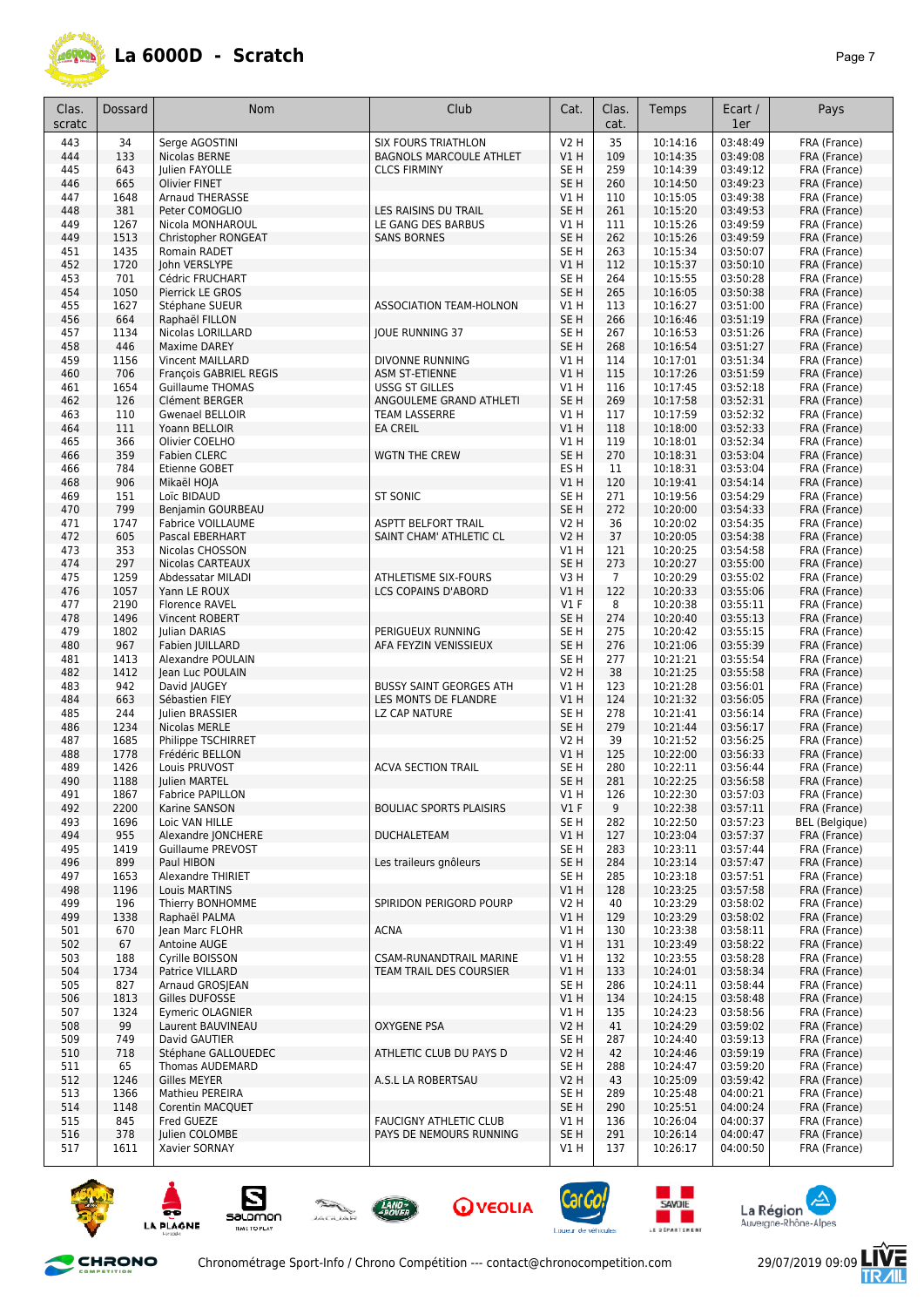

| Clas.      | Dossard     | Nom                               | Club                           | Cat.                               | Clas.      | Temps                | Ecart /              | Pays                         |
|------------|-------------|-----------------------------------|--------------------------------|------------------------------------|------------|----------------------|----------------------|------------------------------|
| scratc     |             |                                   |                                |                                    | cat.       |                      | 1er                  |                              |
| 518        | 2113        | Lucie GUIGUE                      |                                | SE F                               | 15         | 10:26:18             | 04:00:51             | FRA (France)                 |
| 519        | 268         | <b>Antoine CALONNE</b>            | <b>OSA</b>                     | SE <sub>H</sub>                    | 292        | 10:26:36             | 04:01:09             | FRA (France)                 |
| 520        | 1098        | Nicolas LEPERE                    | MTO <sub>2</sub>               | V2 H                               | 44         | 10:26:44             | 04:01:17             | FRA (France)                 |
| 521        | 1033        | Thomas LAVILLE                    | <b>ES FALAISE</b>              | SE <sub>H</sub>                    | 293        | 10:26:59             | 04:01:32             | FRA (France)                 |
| 522        | 1018        | Sébastien LAPPARRA                | AS CREDIT FONCIER              | V1 H                               | 138        | 10:27:16             | 04:01:49             | FRA (France)                 |
| 523        | 1292        | Pierrick MOUTRAY                  |                                | SE <sub>H</sub>                    | 294        | 10:27:18             | 04:01:51             | FRA (France)                 |
| 524        | 1389        | Christophe PICHON                 |                                | <b>V1 H</b>                        | 139        | 10:27:23             | 04:01:56             | FRA (France)                 |
| 525        | 1245        | Patrice MEYER                     |                                | V3H                                | 8          | 10:27:25             | 04:01:58             | FRA (France)                 |
| 526        | 484         | Raphaël DELANNOY                  |                                | SE H                               | 295        | 10:27:41             | 04:02:14             | FRA (France)                 |
| 526        | 1471        | Romain RIBOT                      |                                | SE <sub>H</sub>                    | 295        | 10:27:41             | 04:02:14             | FRA (France)                 |
| 528<br>529 | 1818<br>183 | Julien FERREIRA<br>Mathieu BOIRET |                                | SE <sub>H</sub><br>SE <sub>H</sub> | 297        | 10:27:56<br>10:27:58 | 04:02:29<br>04:02:31 | FRA (France)                 |
| 530        | 439         | Yves DALLARA                      | <b>OCCBA</b>                   | SE <sub>H</sub>                    | 298<br>299 | 10:27:59             | 04:02:32             | FRA (France)                 |
| 531        | 1446        | Michaël RAYNAL                    | <b>PIGNAN VTT</b>              | SE <sub>H</sub>                    | 300        | 10:28:03             | 04:02:36             | FRA (France)<br>FRA (France) |
| 532        | 112         | Charles Henry BELLOY              | TEAM TRAIL PARIS               | SE H                               | 301        | 10:28:06             | 04:02:39             | FRA (France)                 |
| 533        | 1789        | Christophe BOUILLAND              |                                | V1 H                               | 140        | 10:29:10             | 04:03:43             | FRA (France)                 |
| 534        | 987         | Quentin LABBE                     | <b>MASSILIA TRIATHLON</b>      | SE H                               | 302        | 10:29:12             | 04:03:45             | FRA (France)                 |
| 535        | 531         | Olivier DEWIDEHEM                 | <b>MASSILIA TRIATHLON</b>      | V1H                                | 141        | 10:29:13             | 04:03:46             | FRA (France)                 |
| 536        | 1390        | Sébastien PIERRE                  | <b>FREERUNNERS</b>             | <b>V1 H</b>                        | 142        | 10:29:27             | 04:04:00             | FRA (France)                 |
| 537        | 1085        | <b>Guillaume LEGER</b>            |                                | SE <sub>H</sub>                    | 303        | 10:29:32             | 04:04:05             | FRA (France)                 |
| 538        | 383         | Thierry COMPAGNE                  |                                | V2 H                               | 45         | 10:29:35             | 04:04:08             | FRA (France)                 |
| 539        | 1507        | Ludwig ROGER                      |                                | SE <sub>H</sub>                    | 304        | 10:29:46             | 04:04:19             | FRA (France)                 |
| 540        | 1103        | Jean Michel LEROUX                | VEO2000 LA PLAGNE              | SE H                               | 305        | 10:30:21             | 04:04:54             | FRA (France)                 |
| 541        | 628         | <b>Bertrand FALENTIN</b>          | <b>EAST CHALLENGE TEAM</b>     | SE <sub>H</sub>                    | 306        | 10:30:26             | 04:04:59             | FRA (France)                 |
| 542        | 770         | Matthieu GIBERT                   |                                | SE H                               | 307        | 10:30:34             | 04:05:07             | FRA (France)                 |
| 543        | 653         | <b>Teddy FERRAND</b>              | <b>GENERATION TRAIL BLOIS</b>  | SE <sub>H</sub>                    | 308        | 10:30:35             | 04:05:08             | FRA (France)                 |
| 544        | 923         | <b>Iohann IBRE</b>                |                                | SE H                               | 309        | 10:30:45             | 04:05:18             | FRA (France)                 |
| 545        | 686         | Aurélien FRANCOIS                 |                                | SE <sub>H</sub>                    | 310        | 10:30:48             | 04:05:21             | FRA (France)                 |
| 546        | 1284        | <b>Guillaume MORT</b>             |                                | V1 H                               | 143        | 10:30:49             | 04:05:22             | FRA (France)                 |
| 547        | 1250        | Dominique MICHAUT                 |                                | V2 H                               | 46         | 10:30:54             | 04:05:27             | FRA (France)                 |
| 548        | 243         | Guillaume BRAHIC                  |                                | SE H                               | 311        | 10:31:10             | 04:05:43             | FRA (France)                 |
| 549        | 748         | Lionel GAUTIER                    | STADE RENNAIS ATHLETISM        | V1 H                               | 144        | 10:31:24             | 04:05:57             | FRA (France)                 |
| 550        | 959         | Christophe JOUBIER                | ESCO44 ST ANDRE DES EAU        | V2 H                               | 47         | 10:31:43             | 04:06:16             | FRA (France)                 |
| 551        | 882         | <b>Bruno HELFRE</b>               |                                | V1 H                               | 145        | 10:31:49             | 04:06:22             | FRA (France)                 |
| 551        | 1679        | Luc TRIBOULET                     |                                | V1 H                               | 145        | 10:31:49             | 04:06:22             | FRA (France)                 |
| 553        | 1021        | <b>Mathieu LARDIERE</b>           | LA VAILLANTE SAINT BRIE        | SE <sub>H</sub>                    | 312        | 10:31:51             | 04:06:24             | FRA (France)                 |
| 554        | 1358        | Cyrille PELATAN                   | <b>SMAC</b>                    | SE <sub>H</sub>                    | 313        | 10:32:06             | 04:06:39             | FRA (France)                 |
| 555        | 2128        | Myriam KHARCHI                    | DAC DOLE                       | $VI$ F                             | 10         | 10:32:09             | 04:06:42             | FRA (France)                 |
| 556<br>557 | 1780<br>504 | Benjamin BENARD<br>Olivier DENEUX | TOWN TO TRAIL<br><b>UFOLEP</b> | V1 H<br>SE <sub>H</sub>            | 147<br>314 | 10:32:11<br>10:32:22 | 04:06:44<br>04:06:55 | FRA (France)<br>FRA (France) |
| 558        | 501         | Rémy DEMON                        |                                | SE H                               | 315        | 10:32:31             | 04:07:04             | FRA (France)                 |
| 559        | 1790        | Faouzi BOUNAAS                    | TRBB                           | V2 H                               | 48         | 10:32:36             | 04:07:09             | FRA (France)                 |
| 560        | 1159        | Jean Charles MAILLET              | JOG IN SAINT-ISMIER            | <b>V1 H</b>                        | 148        | 10:32:38             | 04:07:11             | FRA (France)                 |
| 561        | 118         | Vincent BENEZIT                   | <b>MEUDON TRIATHLON</b>        | SE <sub>H</sub>                    | 316        | 10:32:40             | 04:07:13             | FRA (France)                 |
| 562        | 311         | Yohan CHAIMBAULT                  |                                | SE <sub>H</sub>                    | 317        | 10:33:13             | 04:07:46             | FRA (France)                 |
| 563        | 1801        | Mathieu COLUSSI                   |                                | SE <sub>H</sub>                    | 318        | 10:33:17             | 04:07:50             | FRA (France)                 |
| 564        | 1062        | David LEBRETON                    |                                | V1 H                               | 149        | 10:33:24             | 04:07:57             | FRA (France)                 |
| 565        | 1019        | Etienne LARANGOT                  |                                | SE <sub>H</sub>                    | 319        | 10:33:43             | 04:08:16             | FRA (France)                 |
| 566        | 285         | Julien Joseph CARLE               | RUNNING CLUB COLOMBIER         | SE H                               | 320        | 10:33:54             | 04:08:27             | FRA (France)                 |
| 567        | 286         | Olivier CARON                     | LES TRAILERS DE LA ROSE        | <b>V2 H</b>                        | 49         | 10:34:24             | 04:08:57             | FRA (France)                 |
| 568        | 26          | Carl ADAMS                        | <b>RUN RURAL</b>               | V1 H                               | 150        | 10:34:25             | 04:08:58             | ANO                          |
| 569        | 753         | Xavier GEHAN                      |                                | V1 H                               | 151        | 10:34:40             | 04:09:13             | FRA (France)                 |
| 570        | 396         | Bernard CORFA                     |                                | V2 H                               | 50         | 10:34:42             | 04:09:15             | FRA (France)                 |
| 571        | 1565        | <b>Adilio SANCHES</b>             | ES MERSEN                      | V1 H                               | 152        | 10:34:52             | 04:09:25             | FRA (France)                 |
| 572        | 2079        | <b>Blandine DANAU</b>             | DAC REIMS                      | SE F                               | 16         | 10:34:56             | 04:09:29             | FRA (France)                 |
| 573        | 1561        | Rémi SALOY                        |                                | SE H                               | 321        | 10:34:57             | 04:09:30             | FRA (France)                 |
| 574        | 282         | Didier CARELS                     | <b>RUN AND SMASH</b>           | V1 H                               | 153        | 10:35:51             | 04:10:24             | <b>BEL</b> (Belgique)        |
| 575<br>576 | 601<br>1077 | David DUTITRE<br>Samuel LEDUC     | <b>SERIAL TRAILEUR</b>         | V1 H<br>V1 H                       | 154<br>155 | 10:35:53<br>10:35:56 | 04:10:26<br>04:10:29 | FRA (France)<br>FRA (France) |
| 576        | 1675        | Christophe TRAMIER                |                                | V2 H                               | 51         | 10:35:56             | 04:10:29             | FRA (France)                 |
| 578        | 1123        | David LIMONE                      |                                | V1 H                               | 156        | 10:35:57             | 04:10:30             | FRA (France)                 |
| 579        | 1013        | Jérémy LANDRY                     |                                | V1H                                | 157        | 10:36:01             | 04:10:34             | FRA (France)                 |
| 580        | 27          | Christophe ADAMYK                 |                                | SE H                               | 322        | 10:36:03             | 04:10:36             | FRA (France)                 |
| 581        | 1421        | Gwynedd PRITCHARD                 |                                | V3 H                               | 9          | 10:36:06             | 04:10:39             | GBR (Royaume-Uni)            |
| 582        | 2055        | Emilie BOUYER                     | JOGGING CLUB POIRE SUR         | SE F                               | 17         | 10:36:09             | 04:10:42             | FRA (France)                 |
| 583        | 960         | Arnaud JOUFFROY                   | STADE VERTOIS ATHLETISM        | V1 H                               | 158        | 10:36:17             | 04:10:50             | FRA (France)                 |
| 584        | 175         | Pascal BOBINEAU                   |                                | V1 H                               | 159        | 10:36:31             | 04:11:04             | FRA (France)                 |
| 585        | 807         | Frédéric GRANGE                   |                                | V2 H                               | 52         | 10:36:43             | 04:11:16             | FRA (France)                 |
| 586        | 1806        | Ludovic DELACROIX                 |                                | V1 H                               | 160        | 10:36:44             | 04:11:17             | FRA (France)                 |
| 587        | 1671        | Gilles TORRILLON                  |                                | V2 H                               | 53         | 10:36:54             | 04:11:27             | FRA (France)                 |
| 588        | 1070        | David LECOMTE                     | ASSO SIDEL                     | V1 H                               | 161        | 10:36:57             | 04:11:30             | FRA (France)                 |
| 589        | 1704        | Florent VASSORT                   |                                | V1 H                               | 162        | 10:37:06             | 04:11:39             | FRA (France)                 |
| 590        | 1317        | Denis NOWAKOWSKI                  |                                | V2 H                               | 54         | 10:37:11             | 04:11:44             | FRA (France)                 |
| 591        | 554         | Jean Marc DOUBLET                 | AS CREDIT FONCIER              | V2 H                               | 55         | 10:37:17             | 04:11:50             | FRA (France)                 |
| 592        | 936         | Frédéric JAILLET                  |                                | V1 H                               | 163        | 10:37:19             | 04:11:52             | FRA (France)                 |



**STE** 













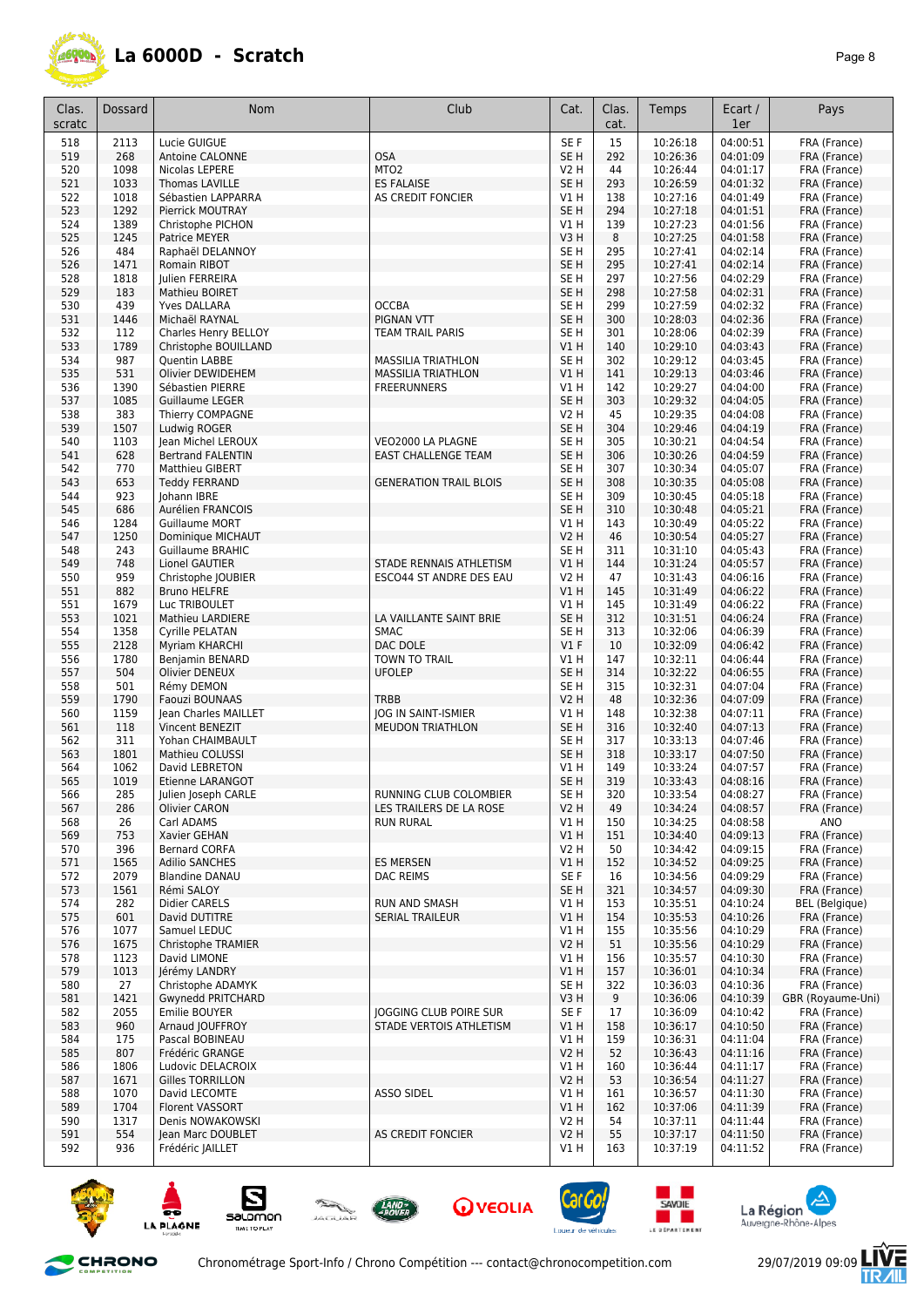

| Clas.      | <b>Dossard</b> | <b>Nom</b>                                  | Club                                                     | Cat.                    | Clas.      | Temps                | Ecart /              | Pays                                  |
|------------|----------------|---------------------------------------------|----------------------------------------------------------|-------------------------|------------|----------------------|----------------------|---------------------------------------|
| scratc     |                |                                             |                                                          |                         | cat.       |                      | 1er                  |                                       |
| 593        | 777            | Olivier GIRAUD                              | <b>ROUSSET TRIATHLON</b>                                 | SE <sub>H</sub>         | 323        | 10:37:33             | 04:12:06             | FRA (France)                          |
| 594        | 1639           | Mickaël TAVARES                             | <b>GAHS</b>                                              | SE <sub>H</sub>         | 324        | 10:38:10             | 04:12:43             | FRA (France)                          |
| 595        | 1640           | David TAVARES                               | DSA BAUME LES DAMES                                      | SE H                    | 325        | 10:38:11             | 04:12:44             | FRA (France)                          |
| 596        | 100            | Reynald BAVAY                               |                                                          | <b>V2 H</b>             | 56         | 10:38:36             | 04:13:09             | FRA (France)                          |
| 597<br>598 | 617<br>102     | Samuel ESNAULT<br>Olivier BEAU              | <b>US BAIN</b>                                           | V1 H<br>VIH             | 164<br>165 | 10:39:29<br>10:40:11 | 04:14:02<br>04:14:44 | FRA (France)<br>FRA (France)          |
| 599        | 1613           | David SOULIE                                |                                                          | SE H                    | 326        | 10:40:13             | 04:14:46             | FRA (France)                          |
| 600        | 1420           | Maxime PRIOUX                               |                                                          | SE <sub>H</sub>         | 327        | 10:40:25             | 04:14:58             | FRA (France)                          |
| 601        | 1387           | Mickaël PHLIPPOTEAU                         |                                                          | SE H                    | 328        | 10:40:34             | 04:15:07             | FRA (France)                          |
| 602        | 1894           | Christophe TROADEC                          |                                                          | VIH                     | 166        | 10:40:49             | 04:15:22             | FRA (France)                          |
| 603        | 1395           | Sylvain PION                                |                                                          | V1 H                    | 167        | 10:40:59             | 04:15:32             | FRA (France)                          |
| 604        | 729            | <b>Guillaume GARBAN</b>                     |                                                          | SE <sub>H</sub>         | 329        | 10:42:10             | 04:16:43             | FRA (France)                          |
| 605        | 1740           | Laurent VIOUIAS                             |                                                          | V1H                     | 168        | 10:42:14             | 04:16:47             | FRA (France)                          |
| 606<br>607 | 1476<br>789    | <b>Mathieu RICHARD</b><br>François GODRON   | K RAID ARDENNES                                          | SE <sub>H</sub><br>V2 H | 330<br>57  | 10:42:26<br>10:42:37 | 04:16:59<br>04:17:10 | FRA (France)<br>FRA (France)          |
| 608        | 606            | Christian ECKEL                             |                                                          | <b>V2 H</b>             | 58         | 10:43:03             | 04:17:36             | FRA (France)                          |
| 609        | 1331           | Aurélien OUVRAI                             |                                                          | SE <sub>H</sub>         | 331        | 10:43:11             | 04:17:44             | FRA (France)                          |
| 610        | 2174           | Séverine OLIVER                             |                                                          | SE F                    | 18         | 10:43:24             | 04:17:57             | FRA (France)                          |
| 611        | 1218           | Pierre MECHENTEL                            |                                                          | V2 H                    | 59         | 10:43:53             | 04:18:26             | FRA (France)                          |
| 612        | 1748           | Richard VOILQUIN                            | TEAM TRAIL PARIS                                         | V2 H                    | 60         | 10:43:58             | 04:18:31             | FRA (France)                          |
| 613        | 1440           | Johan RAPETO                                | <b>ATHLETISME SIX-FOURS</b>                              | SE H                    | 332        | 10:44:04             | 04:18:37             | FRA (France)                          |
| 614        | 1547           | Anthony RUIZ                                |                                                          | SE <sub>H</sub>         | 333        | 10:44:18             | 04:18:51             | FRA (France)                          |
| 615<br>616 | 677<br>309     | Ludovic FOSSEY<br>Jean François CHABOT      | <b>ES FALAISE</b>                                        | SE H<br>SE <sub>H</sub> | 334<br>335 | 10:44:31<br>10:44:34 | 04:19:04<br>04:19:07 | FRA (France)<br>FRA (France)          |
| 617        | 1445           | Christian RAVILY                            | <b>IBM FRANCE PARIS</b>                                  | <b>V2 H</b>             | 61         | 10:44:37             | 04:19:10             | FRA (France)                          |
| 618        | 800            | Gaël GOUTTEFANGEAS                          | TEAM DES TRAILEURS STEP                                  | VIH                     | 169        | 10:44:39             | 04:19:12             | FRA (France)                          |
| 619        | 623            | Guillaume FABRY                             |                                                          | SE H                    | 336        | 10:44:40             | 04:19:13             | FRA (France)                          |
| 620        | 809            | Léon GRAPPE                                 |                                                          | SE <sub>H</sub>         | 337        | 10:44:58             | 04:19:31             | FRA (France)                          |
| 621        | 775            | Clément GIRARD                              |                                                          | SE <sub>H</sub>         | 338        | 10:44:59             | 04:19:32             | FRA (France)                          |
| 622        | 534            | Dylan DHOTE                                 |                                                          | SE <sub>H</sub>         | 339        | 10:45:13             | 04:19:46             | FRA (France)                          |
| 622<br>624 | 901<br>1652    | Thomas HINTZY<br><b>Franck THIRARD</b>      |                                                          | SE H<br>V1 H            | 339<br>170 | 10:45:13             | 04:19:46             | FRA (France)                          |
| 625        | 416            | Mickael COURTAIN                            | TRAILEURS DE L'YONNE                                     | SE H                    | 341        | 10:45:20<br>10:45:26 | 04:19:53<br>04:19:59 | FRA (France)<br>FRA (France)          |
| 626        | 550            | Mickaël DOS SANTOS                          | <b>TEAM LEZHARD</b>                                      | V1 H                    | 171        | 10:45:41             | 04:20:14             | FRA (France)                          |
| 626        | 1600           | <b>Bruno SIMOES</b>                         | ASPHALTE 94                                              | SE H                    | 342        | 10:45:41             | 04:20:14             | FRA (France)                          |
| 628        | 143            | Stéphane BESSON                             |                                                          | VIH                     | 172        | 10:45:42             | 04:20:15             | FRA (France)                          |
| 629        | 2141           | Christèle LE ROUX                           |                                                          | $VI$ F                  | 11         | 10:45:49             | 04:20:22             | FRA (France)                          |
| 630        | 1447           | <b>Guillaume RAYNAUD</b>                    |                                                          | SE <sub>H</sub>         | 343        | 10:45:56             | 04:20:29             | FRA (France)                          |
| 631        | 1086           | Régis LEHEC                                 |                                                          | V1 H                    | 173        | 10:46:03             | 04:20:36             | FRA (France)                          |
| 632<br>633 | 408<br>489     | Clément COTTIER<br>Simon DELEFOSSE          |                                                          | V1H<br>SE H             | 174<br>344 | 10:46:04<br>10:46:27 | 04:20:37<br>04:21:00 | FRA (France)<br>FRA (France)          |
| 634        | 869            | Sébastien HAPPE                             |                                                          | V1H                     | 175        | 10:46:28             | 04:21:01             | FRA (France)                          |
| 635        | 1242           | Jean Michel MEUNIER                         | LES FOULEES DU PAS'SAGE                                  | <b>V2 H</b>             | 62         | 10:46:31             | 04:21:04             | FRA (France)                          |
| 636        | 1591           | <b>Freddy SERVEAUX</b>                      |                                                          | VIH                     | 176        | 10:47:03             | 04:21:36             | FRA (France)                          |
| 637        | 1144           | David LUX                                   |                                                          | V1 H                    | 177        | 10:47:21             | 04:21:54             | FRA (France)                          |
| 638        | 41             | Quentin ALLONNEAU                           | <b>TEAM SPIRIT</b>                                       | SE <sub>H</sub>         | 345        | 10:47:42             | 04:22:15             | FRA (France)                          |
| 639        | 292            | Mathieu CARRE                               |                                                          | V1 H                    | 178        | 10:47:44             | 04:22:17             | FRA (France)                          |
| 640<br>641 | 1716<br>835    | <b>Eric VERNET</b><br>Martin GUERIF         | <b>CLUB GRAND FOND MULHOUS</b><br>ASPTT ANGERS TRIATHLON | <b>V2 H</b><br>SE H     | 63<br>346  | 10:48:00<br>10:48:07 | 04:22:33<br>04:22:40 | FRA (France)<br>FRA (France)          |
| 641        | 1874           | Francois PERRIN                             |                                                          | SE H                    | 346        | 10:48:07             | 04:22:40             | FRA (France)                          |
| 643        | 1680           | Nicolas TRICOTEL                            | POOKIE DANS LE SAS                                       | SE H                    | 348        | 10:48:32             | 04:23:05             | FRA (France)                          |
| 644        | 618            | Marc ETIENNE                                |                                                          | V1H                     | 179        | 10:48:39             | 04:23:12             | FRA (France)                          |
| 645        | 506            | Jean Baptiste DEPARDON                      | <b>CRU CHAPELLOIS</b>                                    | SE H                    | 349        | 10:48:41             | 04:23:14             | FRA (France)                          |
| 646        | 2051           | Pauline BORCEUX                             | <b>RCNAMUR</b>                                           | SE F                    | 19         | 10:48:47             | 04:23:20             | <b>BEL</b> (Belgique)                 |
| 646        | 966            | Jean Michel JUDEX                           | <b>RCNAMUR</b>                                           | V2 H                    | 64         | 10:48:47             | 04:23:20<br>04:23:22 | <b>BEL</b> (Belgique)<br>FRA (France) |
| 648<br>649 | 1658<br>1629   | Etienne THORET<br>Sean SYMONDS              | <b>BUNGAY BLACK DOGS</b>                                 | SE H<br>V2 H            | 350<br>65  | 10:48:49<br>10:48:50 | 04:23:23             | ANO                                   |
| 650        | 1857           | Laurent LEIEUNE                             | <b>RCB</b>                                               | V1H                     | 180        | 10:49:00             | 04:23:33             | <b>BEL</b> (Belgique)                 |
| 651        | 1275           | Camille MONVOISIN                           | <b>ATHLETIC BELAIR CLUB</b>                              | SE H                    | 351        | 10:49:10             | 04:23:43             | FRA (France)                          |
| 652        | 806            | Philippe GRANET                             | AS ROMAGNAT ATHLETISME                                   | <b>V2 H</b>             | 66         | 10:49:15             | 04:23:48             | FRA (France)                          |
| 653        | 1888           | Olivier SALEH                               |                                                          | V1 H                    | 181        | 10:49:36             | 04:24:09             | FRA (France)                          |
| 654        | 978            | Alexandre KLINGLER                          |                                                          | V1H                     | 182        | 10:49:39             | 04:24:12             | FRA (France)                          |
| 655        | 1568           | Anthony SARDA                               |                                                          | ES H                    | 12         | 10:49:46             | 04:24:19             | FRA (France)                          |
| 656<br>657 | 1270<br>485    | Sylvain MONTCOUQUIOL<br>Christophe DELARBRE |                                                          | V1H<br>V1 H             | 183<br>184 | 10:50:13<br>10:50:17 | 04:24:46<br>04:24:50 | FRA (France)<br>FRA (France)          |
| 658        | 1450           | Maxime REAU                                 |                                                          | SE <sub>H</sub>         | 352        | 10:50:21             | 04:24:54             | FRA (France)                          |
| 659        | 2168           | Laetitia MOREAU                             | <b>BOULIAC SPORTS PLAISIRS</b>                           | SE F                    | 20         | 10:50:27             | 04:25:00             | FRA (France)                          |
| 660        | 1816           | Philippe ESTIENNE                           | <b>TGA</b>                                               | <b>V2 H</b>             | 67         | 10:50:44             | 04:25:17             | FRA (France)                          |
| 661        | 979            | Thibault KNOP                               |                                                          | SE H                    | 353        | 10:50:54             | 04:25:27             | FRA (France)                          |
| 662        | 1711           | Timothée VENOT                              | SA MONTBRISONNAIS                                        | SE <sub>H</sub>         | 354        | 10:51:08             | 04:25:41             | FRA (France)                          |
| 663        | 95             | Cyril BAUDOT                                | <b>TEAM LASSERRE</b>                                     | SE H                    | 355        | 10:51:57             | 04:26:30             | FRA (France)                          |
| 664<br>665 | 823<br>1396    | Fabien GRIMON<br>Alexandre PITOISET         | TEAM HOLNON                                              | SE <sub>H</sub><br>SE H | 356<br>357 | 10:52:48<br>10:53:13 | 04:27:21<br>04:27:46 | FRA (France)<br>FRA (France)          |
| 666        | 231            | Julien BOURROUILH                           | <b>ST SI COURT</b>                                       | SE <sub>H</sub>         | 358        | 10:53:21             | 04:27:54             | FRA (France)                          |
| 667        | 2108           | Marta GORSE                                 | AS ROMAGNAT ATHLETISME                                   | V2 F                    | 6          | 10:53:35             | 04:28:08             | FRA (France)                          |
|            |                |                                             |                                                          |                         |            |                      |                      |                                       |











and the second





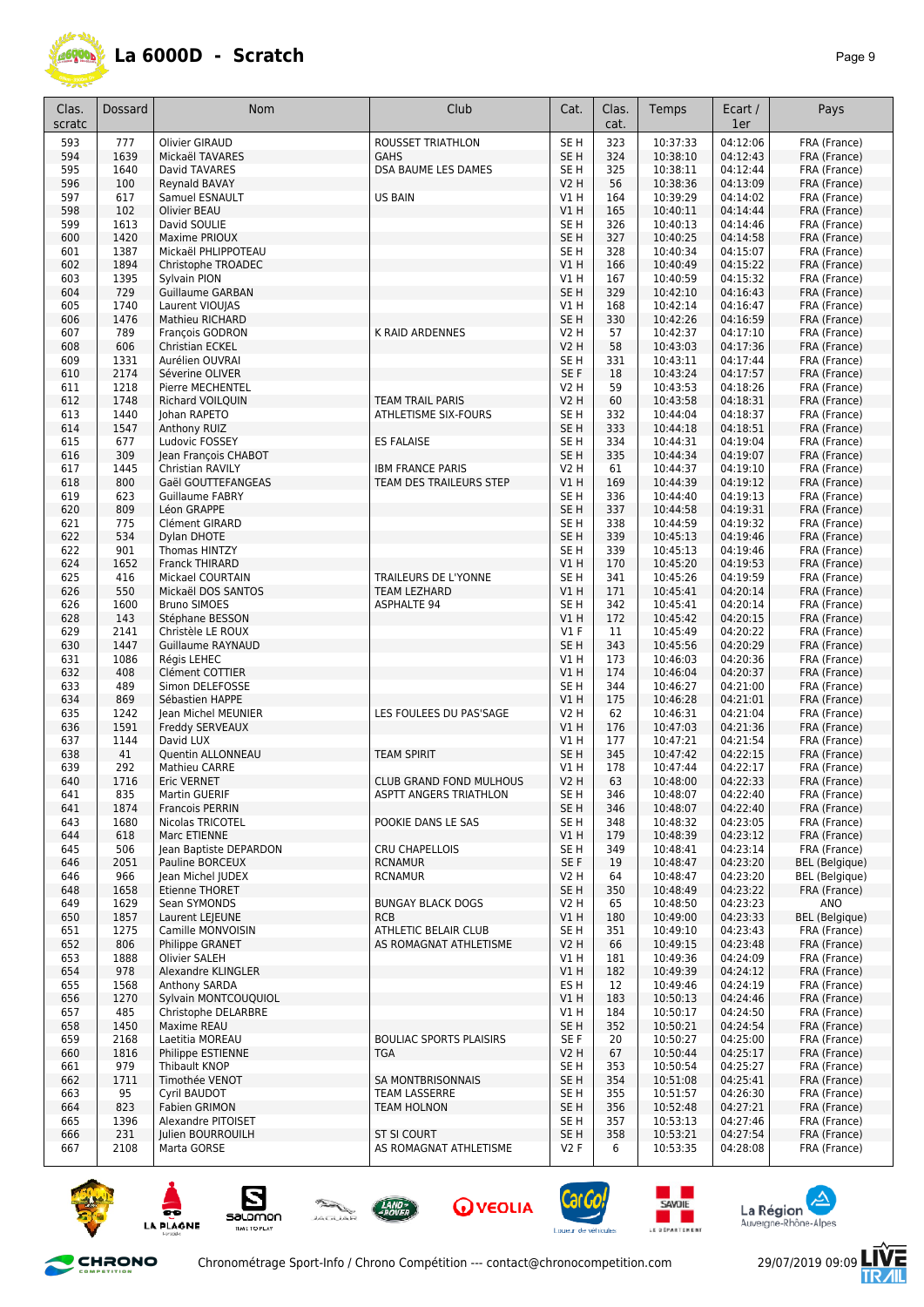

| Clas.<br>scratc | Dossard      | <b>Nom</b>                                  | Club                                          | Cat.                               | Clas.<br>cat. | Temps                | Ecart /<br>1er       | Pays                         |
|-----------------|--------------|---------------------------------------------|-----------------------------------------------|------------------------------------|---------------|----------------------|----------------------|------------------------------|
| 668             | 922          | <b>Marc HURTEVENT</b>                       |                                               | V2 H                               | 68            | 10:53:37             | 04:28:10             | FRA (France)                 |
| 669             | 266          | <b>Alexis CALLEWAERT</b>                    | <b>ISFERTEGAUCHER</b>                         | SE <sub>H</sub>                    | 359           | 10:54:07             | 04:28:40             | FRA (France)                 |
| 670             | 279          | Antoine CANTREUL                            |                                               | SE H                               | 360           | 10:54:27             | 04:29:00             | FRA (France)                 |
| 671<br>672      | 998<br>999   | <b>Thomas LAINE</b><br>Christophe LALLEMAND | <b>XTREM CHALLENGES SENLIS</b>                | SE <sub>H</sub><br>SE H            | 361<br>362    | 10:54:28<br>10:54:58 | 04:29:01<br>04:29:31 | FRA (France)<br>FRA (France) |
| 673             | 55           | Franck ARNOULT                              |                                               | V1 H                               | 185           | 10:55:01             | 04:29:34             | FRA (France)                 |
| 674             | 2181         | Sandra PERSENICO                            |                                               | SE F                               | 21            | 10:55:06             | 04:29:39             | FRA (France)                 |
| 675             | 725          | <b>Edouard GAMBIER</b>                      | <b>FAMILLE / GAMBIER</b>                      | SE <sub>H</sub>                    | 363           | 10:55:23             | 04:29:56             | FRA (France)                 |
| 676             | 476          | <b>Gwenael DELAFENETRE</b>                  | TEAM MEGA CLUB                                | V1 H                               | 186           | 10:55:49             | 04:30:22             | FRA (France)                 |
| 677             | 234          | <b>Boutin BAPTISTE</b>                      |                                               | V1 H                               | 187           | 10:55:52             | 04:30:25             | FRA (France)                 |
| 678<br>679      | 1297<br>638  | Pascal NATIVEL<br>Adrien FAUTH              | TRIATHLON BASSIN BELLEG                       | V1 H<br>SE <sub>H</sub>            | 188<br>364    | 10:56:09<br>10:56:21 | 04:30:42<br>04:30:54 | FRA (France)<br>FRA (France) |
| 680             | 696          | Laurent FRIEDMANN                           |                                               | SE <sub>H</sub>                    | 365           | 10:56:25             | 04:30:58             | FRA (France)                 |
| 681             | 1900         | <b>Bernard VINSON</b>                       | VEO2000 LA PLAGNE                             | V2 H                               | 69            | 10:56:35             | 04:31:08             | FRA (France)                 |
| 682             | 465          | Rémi DEBOEUF                                | ARSL ROCHE                                    | SE H                               | 366           | 10:56:42             | 04:31:15             | FRA (France)                 |
| 683             | 1060         | Gor LEBEDEV                                 |                                               | SE <sub>H</sub>                    | 367           | 10:57:21             | 04:31:54             | FRA (France)                 |
| 684             | 179          | Jean Noël BODEREAU                          |                                               | V1 H                               | 189           | 10:57:46             | 04:32:19             | FRA (France)                 |
| 685             | 1486<br>145  | Nicolas RIOBE                               | <b>FREE RUN</b>                               | SE <sub>H</sub><br>SE <sub>H</sub> | 368<br>369    | 10:57:57             | 04:32:30<br>04:32:33 | FRA (France)                 |
| 686<br>687      | 1376         | Jérémy BEUZERON<br>Julien PERROTIN          |                                               | SE <sub>H</sub>                    | 370           | 10:58:00<br>10:58:15 | 04:32:48             | FRA (France)<br>FRA (France) |
| 688             | 1850         | Pierre LAGNIER                              |                                               | <b>V1 H</b>                        | 190           | 10:58:27             | 04:33:00             | FRA (France)                 |
| 689             | 780          | Pascal GLAUDEL                              | ATHLE SANTE GRADIGNAN                         | <b>V2 H</b>                        | 70            | 10:58:44             | 04:33:17             | FRA (France)                 |
| 690             | 170          | Patrick BLAY                                |                                               | V2 H                               | 71            | 10:58:55             | 04:33:28             | FRA (France)                 |
| 691             | 1700         | Gilles VANOVERSCHELDE                       | JOGGING CLUB DUNOIS                           | V1 H                               | 191           | 10:59:16             | 04:33:49             | FRA (France)                 |
| 692             | 1186         | Jean Claude MAROTTA                         |                                               | V1 H                               | 192           | 10:59:26             | 04:33:59             | FRA (France)                 |
| 693<br>694      | 30<br>1488   | Romain ADLER<br>Gérald RIPOLL               | <b>USA AUBENAS</b>                            | SE <sub>H</sub><br>V1 H            | 371<br>193    | 10:59:46<br>10:59:47 | 04:34:19<br>04:34:20 | FRA (France)<br>FRA (France) |
| 695             | 934          | Damien JACQUOT                              |                                               | V1H                                | 194           | 10:59:49             | 04:34:22             | FRA (France)                 |
| 695             | 1361         | Vincent PELLECUER                           |                                               | V1 H                               | 194           | 10:59:49             | 04:34:22             | FRA (France)                 |
| 697             | 31           | Julien ADLER                                |                                               | SE <sub>H</sub>                    | 372           | 10:59:50             | 04:34:23             | FRA (France)                 |
| 698             | 561          | Donatien DROUIN                             | <b>ACVA</b>                                   | SE <sub>H</sub>                    | 373           | 10:59:51             | 04:34:24             | FRA (France)                 |
| 699             | 186          | Lucas BOISSE                                | <b>EVMA</b>                                   | SE <sub>H</sub>                    | 374           | 10:59:55             | 04:34:28             | FRA (France)                 |
| 700<br>701      | 796<br>1187  | Frédéric GOUJAT<br>Stéphane MARSAULT        | <b>AS FRANSECHES</b>                          | V1 H<br>SE <sub>H</sub>            | 196<br>375    | 11:00:14<br>11:00:21 | 04:34:47<br>04:34:54 | FRA (France)                 |
| 702             | 1735         | André VILLAUMIE                             | ASPTT BELFORT TRAIL                           | V3 H                               | 10            | 11:00:24             | 04:34:57             | FRA (France)<br>FRA (France) |
| 703             | 2091         | Bao Kim DESSOULLES                          | <b>COEUR DE RUNNEUSES</b>                     | SE F                               | 22            | 11:00:28             | 04:35:01             | FRA (France)                 |
| 704             | 1243         | Jérôme MEUNIER                              |                                               | SE <sub>H</sub>                    | 376           | 11:00:35             | 04:35:08             | FRA (France)                 |
| 705             | 181          | Jacques BOILLOT                             | <b>DSA MORTEAU</b>                            | SE <sub>H</sub>                    | 377           | 11:00:46             | 04:35:19             | FRA (France)                 |
| 706             | 1282         | Patrick MORET                               | <b>TEAM ARDENNES</b>                          | V1 H                               | 197           | 11:00:52             | 04:35:25             | FRA (France)                 |
| 707<br>708      | 952<br>1691  | Yoann JEUNIEAUX                             | <b>TEAM ARDENNES</b>                          | SE <sub>H</sub><br>V1 H            | 378<br>198    | 11:00:54<br>11:00:55 | 04:35:27<br>04:35:28 | FRA (France)                 |
| 709             | 1398         | Ruddy URIE<br><b>Alexandre PLESSIS</b>      | CLUB ATHLETISME DE BREZ<br>POOKIE DANS LE SAS | SE <sub>H</sub>                    | 379           | 11:01:02             | 04:35:35             | FRA (France)<br>FRA (France) |
| 710             | 1244         | <b>Bernard MEURIN</b>                       |                                               | V3 H                               | 11            | 11:01:28             | 04:36:01             | FRA (France)                 |
| 711             | 2083         | Clarisse DEJOB                              |                                               | SE F                               | 23            | 11:01:36             | 04:36:09             | FRA (France)                 |
| 712             | 164          | Benjamin BIZOT                              |                                               | SE <sub>H</sub>                    | 380           | 11:01:53             | 04:36:26             | FRA (France)                 |
| 713             | 96           | Jérôme BAUDOUIN                             |                                               | V2 H                               | 72            | 11:02:05             | 04:36:38             | FRA (France)                 |
| 714             | 1127         | Nicolas LOEVENBRUCK                         |                                               | SE H                               | 381           | 11:02:10             | 04:36:43             | FRA (France)                 |
| 715<br>716      | 221<br>468   | Simon BOULIER<br>Michel DECHAUD             |                                               | SE <sub>H</sub><br>V2 H            | 382<br>73     | 11:02:13<br>11:02:16 | 04:36:46<br>04:36:49 | FRA (France)<br>FRA (France) |
| 717             | 162          | Yves BIZET                                  | ANDRESY ATHLETISME                            | SE <sub>H</sub>                    | 383           | 11:02:25             | 04:36:58             | FRA (France)                 |
| 718             | 1518         | <b>Benoit ROSTAGNI</b>                      | <b>IBM FRANCE PARIS</b>                       | V2 H                               | 74            | 11:02:43             | 04:37:16             | FRA (France)                 |
| 719             | 264          | David CADIOT                                |                                               | V1 H                               | 199           | 11:02:47             | 04:37:20             | FRA (France)                 |
| 720             | 2032         | Françoise BEDEL NICOLINO                    |                                               | V2F                                | 7             | 11:02:50             | 04:37:23             | FRA (France)                 |
| 721             | 20           | Michael ZAIDI                               |                                               | SE <sub>H</sub>                    | 384           | 11:03:14             | 04:37:47             | FRA (France)                 |
| 722<br>723      | 1595<br>1303 | Damien SIECKER<br>Valentin NEUMANN          |                                               | SE H<br>SE <sub>H</sub>            | 385<br>386    | 11:03:48<br>11:04:03 | 04:38:21<br>04:38:36 | FRA (France)<br>FRA (France) |
| 724             | 1532         | Guillaume ROUSSEAU                          |                                               | V1 H                               | 200           | 11:04:19             | 04:38:52             | FRA (France)                 |
| 725             | 856          | Alexandre GUINOIS                           |                                               | V1 H                               | 201           | 11:04:30             | 04:39:03             | FRA (France)                 |
| 726             | 209          | Matthieu BOTTE                              |                                               | SE H                               | 387           | 11:04:59             | 04:39:32             | FRA (France)                 |
| 727             | 666          | Jean Claude FINOT                           | <b>ROTO SPORTS</b>                            | V3 H                               | 12            | 11:05:18             | 04:39:51             | FRA (France)                 |
| 727             | 1687         | David TURCANO                               | TRAIL AND BIKE                                | V2 H                               | 75            | 11:05:18             | 04:39:51             | FRA (France)                 |
| 729             | 208          | Cédric BOSSUT                               |                                               | V1H                                | 202           | 11:05:20             | 04:39:53<br>04:39:54 | <b>BEL</b> (Belgique)        |
| 730<br>731      | 2173<br>1175 | Céline OBLED<br>J D MARET                   |                                               | $VI$ F<br>V1 H                     | 12<br>203     | 11:05:21<br>11:05:36 | 04:40:09             | FRA (France)<br>FRA (France) |
| 732             | 2149         | Albane LHUILLIER                            |                                               | SE <sub>F</sub>                    | 24            | 11:05:54             | 04:40:27             | FRA (France)                 |
| 733             | 1089         | Julien LELARGE                              |                                               | SE H                               | 388           | 11:05:55             | 04:40:28             | FRA (France)                 |
| 734             | 1108         | Patrick LESONGEUR                           | ATHLETIC BRUNOY CLUB                          | V2 H                               | 76            | 11:06:17             | 04:40:50             | FRA (France)                 |
| 735             | 578          | Ludovic DUFRENNE                            |                                               | V1H                                | 204           | 11:06:29             | 04:41:02             | FRA (France)                 |
| 736             | 149          | Jean Luc BIANCONI                           |                                               | <b>V1 H</b>                        | 205           | 11:06:34             | 04:41:07             | FRA (France)                 |
| 737<br>738      | 710<br>21    | <b>Guillaume GAISNON</b><br>Erwann ABIVEN   | FOULEES BORDEAUX MERIGN                       | SE H<br>SE H                       | 389<br>390    | 11:07:02<br>11:07:08 | 04:41:35<br>04:41:41 | FRA (France)<br>FRA (France) |
| 739             | 761          | Alexis GERARD                               |                                               | V1 H                               | 206           | 11:07:16             | 04:41:49             | FRA (France)                 |
| 740             | 39           | Frédéric ALLEGAERT                          |                                               | V1 H                               | 207           | 11:07:21             | 04:41:54             | FRA (France)                 |
| 741             | 962          | Laurent JOURDAN                             |                                               | V2 H                               | 77            | 11:07:24             | 04:41:57             | FRA (France)                 |
| 742             | 1168         | Jacques MARAILLAC                           | <b>BEAUJOLAIS RUNNERS</b>                     | V1 H                               | 208           | 11:07:31             | 04:42:04             | FRA (France)                 |















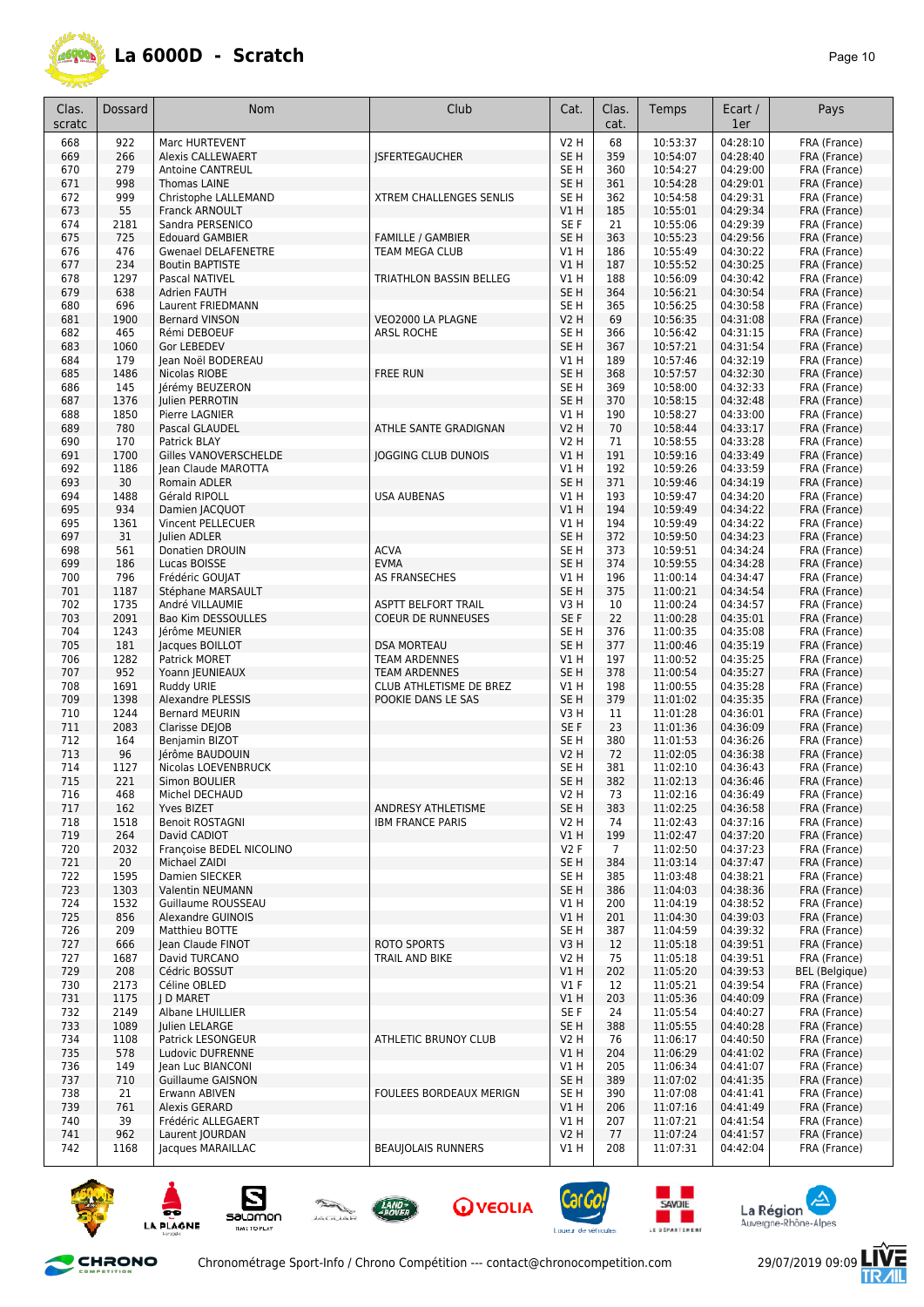

| Clas.<br>scratc | <b>Dossard</b> | <b>Nom</b>                                | Club                                         | Cat.                           | Clas.<br>cat. | Temps                | Ecart /<br>1er       | Pays                                           |
|-----------------|----------------|-------------------------------------------|----------------------------------------------|--------------------------------|---------------|----------------------|----------------------|------------------------------------------------|
| 743             | 645            | Joël FELGINES                             |                                              | <b>V2 H</b>                    | 78            | 11:08:10             | 04:42:43             | FRA (France)                                   |
| 744             | 951            | Arnaud JEULIN                             |                                              | V1H                            | 209           | 11:08:15             | 04:42:48             | FRA (France)                                   |
| 745             | 914            | Gaetan HUBERT                             | <b>TRGV</b>                                  | SE <sub>H</sub>                | 391           | 11:08:22             | 04:42:55             | FRA (France)                                   |
| 746<br>747      | 1069<br>250    | Vincent LECOMTE<br>Olivier BRERO          | <b>CASCOL ATHLETISME</b>                     | VIH<br>V1 H                    | 210<br>211    | 11:08:26<br>11:08:41 | 04:42:59<br>04:43:14 | FRA (France)<br>FRA (France)                   |
| 748             | 968            | <b>Emmanuel JULLIEN</b>                   | TEAM JUL-JOSS                                | V1 H                           | 212           | 11:08:46             | 04:43:19             | FRA (France)                                   |
| 749             | 957            | Maxence JOSSERAND                         | TEAM JUL-JOSS                                | SE <sub>H</sub>                | 392           | 11:08:47             | 04:43:20             | FRA (France)                                   |
| 750             | 1723           | Mathieu VIALLARD                          | SAONE MONT D'OR NATURE                       | SE <sub>H</sub>                | 393           | 11:09:13             | 04:43:46             | FRA (France)                                   |
| 751             | 562            | <b>Guillaume DRUART</b>                   |                                              | SE <sub>H</sub>                | 394           | 11:09:23             | 04:43:56             | FRA (France)                                   |
| 752             | 839            | <b>Alexis GUERIN</b>                      | <b>STADE NANTAIS ATHLETIC</b>                | SE <sub>H</sub>                | 395           | 11:09:31             | 04:44:04             | FRA (France)                                   |
| 753<br>754      | 1216<br>644    | Adrien MAZZINI<br>Vincent FAYOLLE         |                                              | V1 H<br>SE <sub>H</sub>        | 213<br>396    | 11:09:47<br>11:10:05 | 04:44:20<br>04:44:38 | FRA (France)<br>FRA (France)                   |
| 755             | 433            | Matthieu CUYNET                           |                                              | SE <sub>H</sub>                | 397           | 11:10:06             | 04:44:39             | FRA (France)                                   |
| 756             | 527            | Aurélien DEVALLIERE                       | <b>SANCERRE RUNNING</b>                      | V1H                            | 214           | 11:10:10             | 04:44:43             | FRA (France)                                   |
| 757             | 528            | Patrick DEVILLE                           |                                              | <b>V2 H</b>                    | 79            | 11:10:18             | 04:44:51             | FRA (France)                                   |
| 758             | 1041           | Yannick LE BRAS                           |                                              | V1H                            | 215           | 11:10:29             | 04:45:02             | FRA (France)                                   |
| 759             | 635            | François FAUC                             |                                              | V1H                            | 216           | 11:10:43             | 04:45:16             | FRA (France)                                   |
| 760<br>761      | 1728<br>1817   | Julien VIEUBLED<br>Patrice FAUCHEUX       | POOKIE DANS LE SAS<br>US POPULAIRE COMMENTRY | SE <sub>H</sub><br><b>V2 H</b> | 398<br>80     | 11:10:47<br>11:10:50 | 04:45:20<br>04:45:23 | FRA (France)<br>FRA (France)                   |
| 762             | 1226           | David MENEGOLI                            | <b>PACE</b>                                  | SE <sub>H</sub>                | 399           | 11:11:23             | 04:45:56             | FRA (France)                                   |
| 763             | 499            | David DEMESY                              | <b>ECROUVES 54</b>                           | SE <sub>H</sub>                | 400           | 11:11:35             | 04:46:08             | FRA (France)                                   |
| 764             | 1621           | Romain Joseph STEHLE                      |                                              | SE <sub>H</sub>                | 401           | 11:11:37             | 04:46:10             | FRA (France)                                   |
| 765             | 1681           | Antonny TRIMOREAU                         | 2T2R                                         | V1 H                           | 217           | 11:11:45             | 04:46:18             | FRA (France)                                   |
| 766             | 503            | Alain DENAIX                              | ASPTT COURSE A PIEDS DI                      | V3H                            | 13            | 11:11:56             | 04:46:29             | FRA (France)                                   |
| 766             | 1211           | <b>Didier MATTEI</b>                      | A NOUS LA VICTOIRE                           | V2 H                           | 81            | 11:11:56             | 04:46:29             | FRA (France)                                   |
| 768<br>769      | 1531<br>555    | Jean François ROUSSEAU<br>Lionel DOUBLET  | BETHENIVILLE A TOUTES J                      | V1H<br><b>V2 H</b>             | 218<br>82     | 11:12:05<br>11:12:42 | 04:46:38<br>04:47:15 | FRA (France)<br>FRA (France)                   |
| 770             | 1305           | <b>Guillaume NICOLAI</b>                  |                                              | V1H                            | 219           | 11:12:43             | 04:47:16             | FRA (France)                                   |
| 771             | 109            | <b>Iulien BELLAVOINE</b>                  |                                              | SE H                           | 402           | 11:12:47             | 04:47:20             | FRA (France)                                   |
| 772             | 1084           | Luc LEGER                                 |                                              | <b>V2 H</b>                    | 83            | 11:13:05             | 04:47:38             | FRA (France)                                   |
| 773             | 567            | Christophe DUBOIS                         | ATHLETISME SIX-FOURS                         | V1 H                           | 220           | 11:13:30             | 04:48:03             | FRA (France)                                   |
| 774             | 525            | Antoine DESSAY                            |                                              | V1H                            | 221           | 11:13:50             | 04:48:23             | FRA (France)                                   |
| 775<br>776      | 1745<br>695    | Christophe VIVIEN<br>Pierre FREYRE        |                                              | V1H<br>SE <sub>H</sub>         | 222<br>403    | 11:13:52<br>11:14:05 | 04:48:25<br>04:48:38 | FRA (France)<br>FRA (France)                   |
| 777             | 1022           | <b>Emmanuel LARDY</b>                     |                                              | SE H                           | 404           | 11:14:37             | 04:49:10             | FRA (France)                                   |
| 778             | 1181           | <b>Adrien MARION</b>                      |                                              | SE <sub>H</sub>                | 405           | 11:14:41             | 04:49:14             | FRA (France)                                   |
| 779             | 374            | Maxime COLLIGNON                          |                                              | SE H                           | 406           | 11:14:42             | 04:49:15             | FRA (France)                                   |
| 780             | 2187           | Lucie QUINSON                             |                                              | SE F                           | 25            | 11:14:44             | 04:49:17             | FRA (France)                                   |
| 781             | 1741           | Dylan VITIS                               |                                              | SE <sub>H</sub>                | 407           | 11:15:10             | 04:49:43             | FRA (France)                                   |
| 782<br>783      | 2239<br>1838   | Isabelle WASMES<br>Gael IMBERECHTS        | <b>TRAKKS</b>                                | $VI$ F<br>V1 H                 | 13<br>223     | 11:15:13<br>11:15:16 | 04:49:46<br>04:49:49 | <b>BEL</b> (Belgique)<br><b>BEL</b> (Belgique) |
| 784             | 166            | Jérémie BLANC TAILLEUR                    |                                              | SE <sub>H</sub>                | 408           | 11:16:02             | 04:50:35             | FRA (France)                                   |
| 785             | 1617           | <b>Benoit SPINELLI</b>                    |                                              | SE <sub>H</sub>                | 409           | 11:16:24             | 04:50:57             | FRA (France)                                   |
| 786             | 1321           | Pierre OGER                               |                                              | SE <sub>H</sub>                | 410           | 11:16:35             | 04:51:08             | FRA (France)                                   |
| 787             | 1191           | <b>Benjamin MARTIN</b>                    |                                              | SE <sub>H</sub>                | 411           | 11:16:38             | 04:51:11             | FRA (France)                                   |
| 788             | 2164           | Françoise MONCORGER                       | <b>COEUR DE RUNNEUSES</b>                    | $VI$ F                         | 14            | 11:17:00             | 04:51:33             | FRA (France)                                   |
| 789<br>790      | 1826<br>299    | William GIRARD<br><b>Florian CASANAVE</b> |                                              | V1 H<br>V2 H                   | 224<br>84     | 11:17:09<br>11:17:14 | 04:51:42<br>04:51:47 | FRA (France)<br>FRA (France)                   |
| 791             | 679            | Philippe FOURIS                           | AS ROMAGNAT ATHLETISME                       | V2 H                           | 85            | 11:17:18             | 04:51:51             | FRA (France)                                   |
| 792             | 2153           | Sophie LYOEN LECOEUR                      |                                              | V1F                            | 15            | 11:17:23             | 04:51:56             | FRA (France)                                   |
| 793             | 1014           | <b>Christophe LANFRAY</b>                 | LES FOULEES DU PAS'SAGE                      | V2 H                           | 86            | 11:17:25             | 04:51:58             | FRA (France)                                   |
| 793             | 2217           | Elisabeth VOGT                            | AS ROMAGNAT ATHLETISME                       | <b>V2F</b>                     | 8             | 11:17:25             | 04:51:58             | FRA (France)                                   |
| 795             | 825            | Mathieu GROSHENRY                         |                                              | SE H                           | 412           | 11:17:46             | 04:52:19             | FRA (France)                                   |
| 796<br>797      | 386<br>1411    | Corentin CONSIGNY<br>Joël POUDEVIGNE      | ORSAY GIF ATHLETISME                         | ES H<br>SE H                   | 13<br>413     | 11:17:56<br>11:18:00 | 04:52:29<br>04:52:33 | FRA (France)<br>FRA (France)                   |
| 798             | 385            | Damien CONSIGNY                           |                                              | <b>V2 H</b>                    | 87            | 11:18:08             | 04:52:41             | FRA (France)                                   |
| 799             | 1228           | Philippe MENGUY                           | KORIGAN KIKOUR                               | V1 H                           | 225           | 11:18:10             | 04:52:43             | FRA (France)                                   |
| 800             | 1487           | Francois RIOT                             |                                              | SE <sub>H</sub>                | 414           | 11:18:11             | 04:52:44             | FRA (France)                                   |
| 801             | 2189           | Fanny RANDRIAMANANTENA THIEFFRY           |                                              | SE F                           | 26            | 11:18:19             | 04:52:52             | FRA (France)                                   |
| 802             | 1582           | Laurent SCHMITT                           |                                              | V1 H                           | 226           | 11:18:22             | 04:52:55             | FRA (France)                                   |
| 803<br>804      | 1054<br>1337   | Frédéric LE MEUR<br>Jérémy PALENZUELA     |                                              | SE H<br>SE H                   | 415<br>416    | 11:18:31<br>11:18:39 | 04:53:04<br>04:53:12 | FRA (France)<br>FRA (France)                   |
| 805             | 1521           | Patrick ROTHE                             | <b>CAPHG</b>                                 | V2 H                           | 88            | 11:19:07             | 04:53:40             | FRA (France)                                   |
| 806             | 2112           | Nadia GUENIFA                             | <b>LAISSE COURIR</b>                         | $VI$ F                         | 16            | 11:19:15             | 04:53:48             | FRA (France)                                   |
| 807             | 379            | Romain COMMEYRAS                          | AS CULTURELLE VERRIE RO                      | ES H                           | 14            | 11:19:17             | 04:53:50             | FRA (France)                                   |
| 808             | 1861           | Arnaud LOTIGIE                            |                                              | <b>V2 H</b>                    | 89            | 11:19:43             | 04:54:16             | FRA (France)                                   |
| 809             | 1690           | Jérémy UGUEN                              |                                              | SE <sub>H</sub>                | 417           | 11:20:34             | 04:55:07             | FRA (France)                                   |
| 810             | 276            | Dominique CANTALA                         | <b>GWADA RUN GREEN</b>                       | <b>V2 H</b>                    | 90            | 11:20:49             | 04:55:22<br>04:55:33 | FRA (France)                                   |
| 811<br>812      | 1849<br>1385   | Frédéric LAGATIE<br>Dang PHAN             | <b>ASSO SIDEL</b>                            | V1 H<br>V1H                    | 227<br>228    | 11:21:00<br>11:21:29 | 04:56:02             | FRA (France)<br>FRA (France)                   |
| 813             | 1795           | Mehdi CAMBIER                             |                                              | SE H                           | 418           | 11:21:32             | 04:56:05             | FRA (France)                                   |
| 814             | 1520           | Thierry ROTA                              |                                              | V2 H                           | 91            | 11:21:34             | 04:56:07             | FRA (France)                                   |
| 815             | 740            | Vincent GAUDET                            |                                              | SE H                           | 419           | 11:21:41             | 04:56:14             | FRA (France)                                   |
| 816             | 1742           | Cédric VITRY                              |                                              | V1H                            | 229           | 11:21:52             | 04:56:25             | FRA (France)                                   |
| 817             | 1199           | David MARZIN                              | <b>K'MOUSS TEAM</b>                          | SE H                           | 420           | 11:22:07             | 04:56:40             | FRA (France)                                   |











and the second





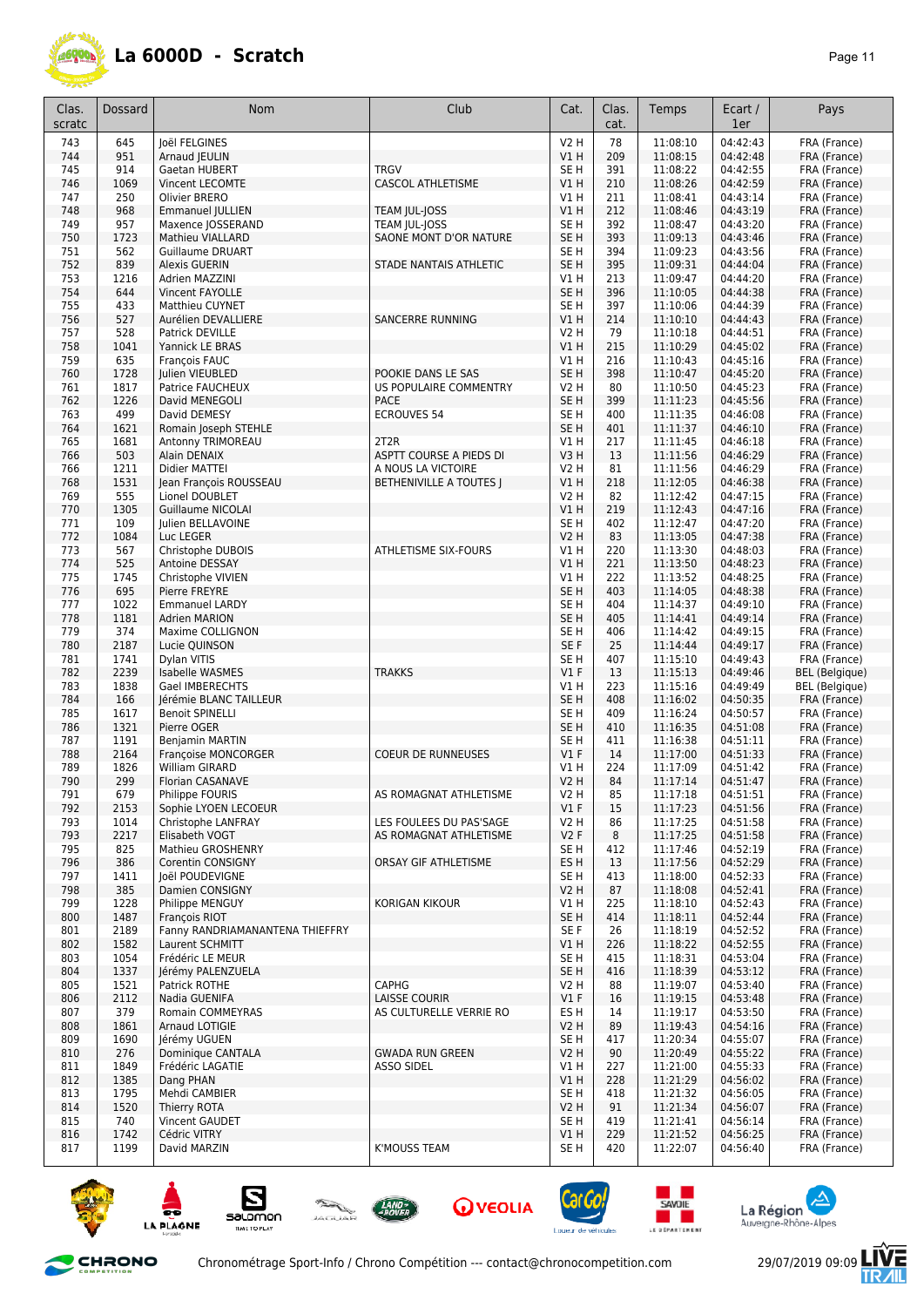

| Clas.<br>scratc | <b>Dossard</b> | Nom                      | Club                          | Cat.             | Clas.<br>cat. | Temps    | Ecart /<br>1er | Pays              |
|-----------------|----------------|--------------------------|-------------------------------|------------------|---------------|----------|----------------|-------------------|
| 818             | 1219           | Christophe MEDINA        | TRAIL CLUB DES FOUS           | V1 H             | 230           | 11:22:10 | 04:56:43       | FRA (France)      |
| 819             | 1574           | Geoffrey SCARINGELLA     |                               | SE H             | 421           | 11:22:11 | 04:56:44       | FRA (France)      |
| 820             | 223            | Guillaume BOURALY        |                               | SE <sub>H</sub>  | 422           | 11:22:41 | 04:57:14       | FRA (France)      |
| 821             | 814            | Louis GREAUME            |                               | SE <sub>H</sub>  | 423           | 11:22:58 | 04:57:31       | FRA (France)      |
| 822             | 1870           | Ludovic PASSAQUI         | TOUT FOURG COURT              | V1 H             | 231           | 11:23:18 | 04:57:51       | FRA (France)      |
| 823             | 1009           | Pierre Jean LAMPS        |                               | V1 H             | 232           | 11:23:27 | 04:58:00       | FRA (France)      |
| 824             | 1454           | Frédéric RECHE           | TRAILEURS VAL'O JURA          | SE H             | 424           | 11:23:31 | 04:58:04       | FRA (France)      |
| 825             | 1490           | Olivier RISCHE           | LES TRAILEURS DES ROCH        | V1H              | 233           | 11:23:32 | 04:58:05       | FRA (France)      |
| 826             | 953            | Axel JOIGNY              |                               | V1 H             | 234           | 11:23:44 | 04:58:17       | FRA (France)      |
| 827             | 2071           | Aline COR                | FAN2TRAIL/SATUC               | V1F              | 17            | 11:23:55 | 04:58:28       | FRA (France)      |
| 828             | 859            | Yohann GUYARD            |                               | SE <sub>H</sub>  | 425           | 11:24:00 | 04:58:33       | FRA (France)      |
| 829             | 1508           | Alexis ROLLAND JACOUB    |                               | V1 H             | 235           | 11:24:02 | 04:58:35       | FRA (France)      |
| 830             | 1825           | Eric GIRARD              |                               | SE <sub>H</sub>  | 426           | 11:24:16 | 04:58:49       | FRA (France)      |
| 831             | 257            | Jean Pierre BRUZZESE     |                               | <b>V2 H</b>      | 92            | 11:24:46 | 04:59:19       | FRA (France)      |
| 831             | 2082           | Armelle DEBRUYNE         |                               | $VI$ F           | 18            | 11:24:46 | 04:59:19       | FRA (France)      |
| 833             | 1201           | Jean François MASSELIN   | TRAIL ECO RAID FORCALQU       | <b>V1 H</b>      | 236           | 11:24:47 | 04:59:20       | FRA (France)      |
| 834             | 1221           | <b>Dirk MELLIES</b>      |                               | V1H              | 237           | 11:24:51 | 04:59:24       | GER (Allemagne)   |
| 835             | 822            | Yann GRIFFON             |                               | V1H              | 238           | 11:24:57 | 04:59:30       | FRA (France)      |
| 836             | 2046           | Vanessa BIOLA            | <b>US METRO TRANSPORT</b>     | SE <sub>F</sub>  | 27            | 11:25:04 | 04:59:37       | FRA (France)      |
| 837             | 1892           | Dorian TABEAU            |                               | SE <sub>H</sub>  | 427           | 11:25:38 | 05:00:11       | FRA (France)      |
| 838             | 2053           | Sonia BOUAICHA           |                               | SE F             | 28            | 11:25:45 | 05:00:18       | FRA (France)      |
| 839             | 672            | Yves FLORIAN             |                               | SE <sub>H</sub>  | 428           | 11:25:47 | 05:00:20       | FRA (France)      |
| 840             | 975            | Lionel KERGUNTUIL        | <b>LMPTTA</b>                 | V2 H             | 93            | 11:26:00 | 05:00:33       | FRA (France)      |
| 840             | 1238           | Frédéric MESTRES         |                               | V1 H             | 239           | 11:26:00 | 05:00:33       | FRA (France)      |
| 842             | 1626           | Jean François SUC        |                               | SE <sub>H</sub>  | 429           | 11:26:40 | 05:01:13       | FRA (France)      |
| 843             | 908            | Guélor HORION            |                               | SE H             | 430           | 11:26:50 | 05:01:23       | FRA (France)      |
| 844             | 2048           | Laurence BLOUIN MAZET    | <b>TEAM NOUNOURS</b>          | V2F              | 9             | 11:27:04 | 05:01:37       | FRA (France)      |
| 844             | 1214           | <b>Manuel MAZET</b>      | <b>TEAM NOUNOURS</b>          | V2 H             | 94            | 11:27:04 | 05:01:37       | FRA (France)      |
| 846             | 471            | Cyril DEFONTAINE         |                               | SE <sub>H</sub>  | 431           | 11:27:10 | 05:01:43       | FRA (France)      |
| 847             | 1438           | Vincent RAMOND           |                               | SE <sub>H</sub>  | 432           | 11:27:24 | 05:01:57       | FRA (France)      |
| 848             | 575            | Guillaume DUEZ           |                               | SE H             | 433           | 11:27:29 | 05:02:02       | FRA (France)      |
| 849             | 616            | Nicolas ESCOT            | DU SUZON A LA VAREZE          | V1H              | 240           | 11:27:44 | 05:02:17       | FRA (France)      |
| 850             | 1730           | Rémi VILAPLANA           |                               | V1H              | 241           | 11:27:46 | 05:02:19       | FRA (France)      |
| 851             | 783            | Arnaud GLOAGUEN          |                               | SE <sub>H</sub>  | 434           | 11:27:48 | 05:02:21       | FRA (France)      |
| 852             | 228            | <b>Gauthier BOURGOIS</b> |                               | SE <sub>H</sub>  | 435           | 11:27:49 | 05:02:22       | FRA (France)      |
| 853             | 916            | Hervé HUET               |                               | <b>V2 H</b>      | 95            | 11:27:51 | 05:02:24       | FRA (France)      |
| 854             | 72             | Samuel BACHELOT          |                               | V1 H             | 242           | 11:27:54 | 05:02:27       | FRA (France)      |
| 855             | 1384           | Kevin PEYEC              | <b>TEAMCAVE</b>               | SE <sub>H</sub>  | 436           | 11:27:57 | 05:02:30       | FRA (France)      |
| 856             | 1581           | Alexandre SCHMITT        | ASSA                          | V1 H             | 243           | 11:28:53 | 05:03:26       | FRA (France)      |
| 857             | 134            | <b>Fabrice BERNEDE</b>   | <b>FAUCIGNY ATHLETIC CLUB</b> | SE <sub>H</sub>  | 437           | 11:28:56 | 05:03:29       | FRA (France)      |
| 858             | 251            | Dominique BRICAUD        | <b>TEAM RAIDLIGHT</b>         | <b>V2 H</b>      | 96            | 11:29:06 | 05:03:39       | FRA (France)      |
| 859             | 818            | <b>Olivier GREMONT</b>   | <b>DAC REIMS</b>              | SE <sub>H</sub>  | 438           | 11:30:03 | 05:04:36       | FRA (France)      |
| 860             | 1761           | William WEBER            |                               | SE <sub>H</sub>  | 439           | 11:30:27 | 05:05:00       | FRA (France)      |
| 861             | 815            | Johann GREBOVAL          |                               | V1H              | 244           | 11:30:32 | 05:05:05       | FRA (France)      |
| 862             | 171            | Mathias BLEUSE           |                               | V1H              | 245           | 11:31:27 | 05:06:00       | FRA (France)      |
| 863             | 660            | Laurent FERRERE          |                               | SE <sub>H</sub>  | 440           | 11:31:49 | 05:06:22       | FRA (France)      |
| 864             | 647            | Benjamin FELICE          |                               | SE <sub>H</sub>  | 441           | 11:32:24 | 05:06:57       | FRA (France)      |
| 865             | 939            | Mickaël JAMBERT          | FRONT RUNNERS DE PARIS        | SE <sub>H</sub>  | 442           | 11:32:32 | 05:07:05       | FRA (France)      |
| 866             | 116            | Pierrick BENARD          |                               | SE H             | 443           | 11:32:49 | 05:07:22       | FRA (France)      |
| 867             | 138            | Julien BERUARD           |                               | V1H              | 246           | 11:32:51 | 05:07:24       | FRA (France)      |
| 868             | 1559           | Laurent SALMON           | LYON SPORT METROPOLE          | V2 H             | 97            | 11:33:04 | 05:07:37       | FRA (France)      |
| 869             | 2208           | Natacha TARLET           | ADVEVAN SPORT NATURE          | $VI$ F           | 19            | 11:33:32 | 05:08:05       | FRA (France)      |
| 870             | 1570           | Sylvain SAUGER           | FRONT RUNNERS DE PARIS        | SE <sub>H</sub>  | 444           | 11:33:44 | 05:08:17       | FRA (France)      |
| 871             | 650            | Jean Baptiste FERACCI    | EA ROMANS BOURG DE PEAG       | SE <sub>H</sub>  | 445           | 11:33:51 | 05:08:24       | FRA (France)      |
| 872             | 1345           | Jean François PARISIEN   |                               | SE H             | 446           | 11:34:00 | 05:08:33       | FRA (France)      |
| 873             | 1096           | Aymeric LEON             |                               | V1H              | 247           | 11:34:18 | 05:08:51       | FRA (France)      |
| 874             | 427            | Christophe CROIZE        |                               | V1 H             | 248           | 11:34:22 | 05:08:55       | FRA (France)      |
| 875             | 1707           | Christophe VAUTRIN       | <b>DAC REIMS</b>              | V1H              | 249           | 11:34:28 | 05:09:01       | FRA (France)      |
| 876             | 1120           | Gabriel LICHAN           | VALLEE DE MONTMORENCY T       | SE <sub>H</sub>  | 447           | 11:34:53 | 05:09:26       | FRA (France)      |
| 877             | 824            | <b>Gilles GRONDIN</b>    |                               | VIH              | 250           | 11:34:56 | 05:09:29       | FRA (France)      |
| 878             | 1052           | Jérémy LE MAITRE         | LZ CAP NATURE                 | SE H             | 448           | 11:35:04 | 05:09:37       | FRA (France)      |
| 879             | 988            | Marc LABLANCHY           |                               | V2 H             | 98            | 11:36:03 | 05:10:36       | FRA (France)      |
| 880             | 1133           | Elliot LOPEZ             | <b>KULTTE</b>                 | ES H             | 15            | 11:36:08 | 05:10:41       | FRA (France)      |
| 881             | 702            | Corentin FURET           | <b>KULTTE</b>                 | ES H             | 16            | 11:36:11 | 05:10:44       | FRA (France)      |
| 882             | 2139           | Corinne LE MOIGN         | <b>QUIMPER ATHLETISME</b>     | V2F              | 10            | 11:36:37 | 05:11:10       | FRA (France)      |
| 883             | 2060           | Sabrina BRUYAT           |                               | SE F             | 29            | 11:36:38 | 05:11:11       | FRA (France)      |
| 884             | 1289           | Arnauld MOUETTE          | ASRTRAIL78                    | V2 H             | 99            | 11:37:09 | 05:11:42       | FRA (France)      |
| 885             | 242            | Duncan BRADY             |                               | <b>V1 H</b>      | 251           | 11:37:19 | 05:11:52       | GBR (Royaume-Uni) |
| 886             | 132            | Sylvain BERNARDEAU       | JOGGING LOISIR ORGERES        | V1 H             | 252           | 11:37:51 | 05:12:24       | FRA (France)      |
| 887             | 911            | Jérémy HUART             | <b>ABC BELAIR</b>             | SE <sub>H</sub>  | 449           | 11:38:14 | 05:12:47       | FRA (France)      |
| 888             | 158            | Jean Marie BILLAUD       |                               | V3H              | 14            | 11:38:33 | 05:13:06       | FRA (France)      |
| 889             | 544            | <b>Boris DOKABONA</b>    | LA RIVATIERE                  | SE H             | 450           | 11:38:40 | 05:13:13       | FRA (France)      |
| 890             | 1668           | Ivan TONSO               | LA RIVATIERE                  | V1 H             | 253           | 11:38:43 | 05:13:16       | FRA (France)      |
| 891             | 2129           | Julia KOLMAKOVA          | <b>ACR DIJON</b>              | SE F             | 30            | 11:38:54 | 05:13:27       | RUS (Russie)      |
| 892             | 705            | Fabrice GABORIAU         |                               | V <sub>2</sub> H | 100           | 11:38:58 | 05:13:31       | FRA (France)      |















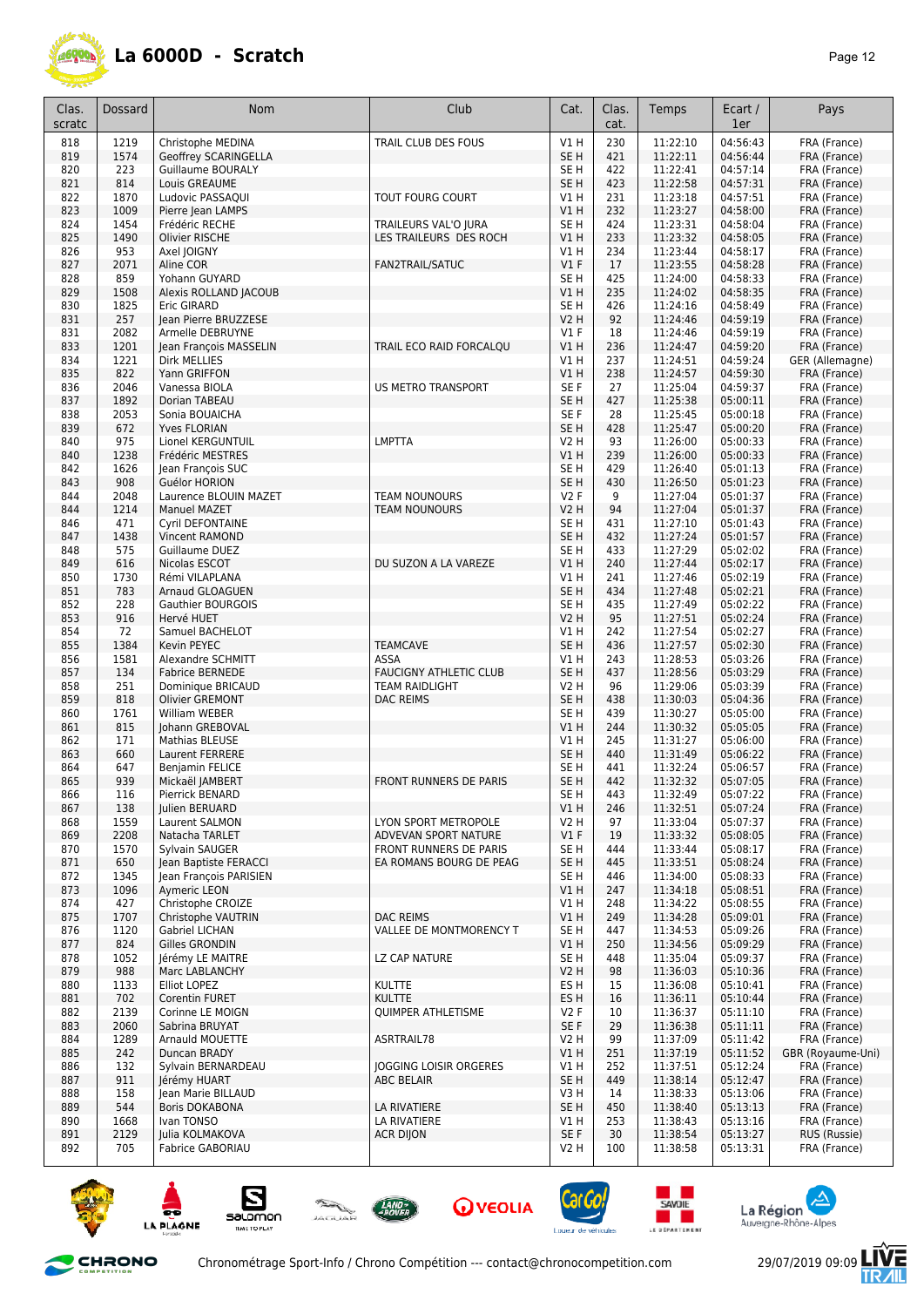

| Clas.<br>scratc | Dossard     | Nom                                        | Club                                                 | Cat.                   | Clas.<br>cat. | Temps                | Ecart /<br>1er       | Pays                         |
|-----------------|-------------|--------------------------------------------|------------------------------------------------------|------------------------|---------------|----------------------|----------------------|------------------------------|
| 893             | 1516        | <b>Richard ROSSI</b>                       | <b>TEAM POULX TRAIL</b>                              | <b>V2 H</b>            | 101           | 11:39:09             | 05:13:42             | FRA (France)                 |
| 894             | 508         | Sébastien DEQUATRE                         | SPORT ET AMITIE MONTCOR                              | V1H                    | 254           | 11:39:11             | 05:13:44             | FRA (France)                 |
| 895             | 83          | Thomas BARAN                               |                                                      | SE <sub>H</sub>        | 451           | 11:39:12             | 05:13:45             | FRA (France)                 |
| 896             | 1479        | Denis RICHEL                               | <b>VAL DOLET</b>                                     | <b>V2 H</b>            | 102           | 11:39:16             | 05:13:49             | FRA (France)                 |
| 897             | 863         | Antoine HACQUARD                           | <b>TRGV</b>                                          | SE <sub>H</sub>        | 452           | 11:39:17             | 05:13:50             | FRA (France)                 |
| 898             | 189         | Dawid BOJARSKI                             | <b>LES COCOTIERS</b>                                 | VIH                    | 255           | 11:39:24             | 05:13:57             | FRA (France)                 |
| 899             | 1540        | Denis ROY                                  | <b>RCN THOUARE MAUVES</b>                            | V1 H                   | 256           | 11:39:34             | 05:14:07             | FRA (France)                 |
| 900             | 1080        | Laurent LEFEVRE                            |                                                      | <b>V2 H</b>            | 103           | 11:39:39             | 05:14:12             | FRA (France)                 |
| 901             | 78          | Stéphane BAILLON                           |                                                      | V1 H                   | 257           | 11:39:40             | 05:14:13             | FRA (France)                 |
| 902             | 1025        | Sébastien LARRUE                           |                                                      | SE <sub>H</sub>        | 453           | 11:39:47             | 05:14:20             | FRA (France)                 |
| 903<br>904      | 1418<br>703 | <b>Steve PRACHT</b><br>Eric FUSIL          | <b>EXPATRIES TRIATHLON CLU</b><br>LE GANG DES BARBUS | SE <sub>H</sub><br>V1H | 454<br>258    | 11:40:19             | 05:14:52<br>05:15:48 | FRA (France)<br>FRA (France) |
| 905             | 85          | Laurent BARBEAU                            |                                                      | <b>V2 H</b>            | 104           | 11:41:15<br>11:41:25 | 05:15:58             | FRA (France)                 |
| 906             | 1375        | Jean Christophe PERRON                     |                                                      | SE <sub>H</sub>        | 455           | 11:41:30             | 05:16:03             | FRA (France)                 |
| 907             | 395         | Sébastien CORDON                           | <b>VHS</b>                                           | V1H                    | 259           | 11:41:36             | 05:16:09             | FRA (France)                 |
| 907             | 621         | <b>Emmanuel FABRE</b>                      |                                                      | <b>V2 H</b>            | 105           | 11:41:36             | 05:16:09             | FRA (France)                 |
| 909             | 829         | Gilles GROSSETETE                          |                                                      | SE <sub>H</sub>        | 456           | 11:41:42             | 05:16:15             | FRA (France)                 |
| 910             | 238         | Dimitri BOYER                              |                                                      | SE <sub>H</sub>        | 457           | 11:41:43             | 05:16:16             | FRA (France)                 |
| 911             | 671         | Pierre FLORANT                             |                                                      | V3H                    | 15            | 11:42:08             | 05:16:41             | FRA (France)                 |
| 912             | 546         | Thomas DOLLE                               |                                                      | SE <sub>H</sub>        | 458           | 11:42:25             | 05:16:58             | FRA (France)                 |
| 913             | 667         | <b>Benoit FISSON</b>                       |                                                      | V1 H                   | 260           | 11:42:34             | 05:17:07             | FRA (France)                 |
| 914             | 764         | Moise GERSON                               | ATHLETIC CLUB AVULLY                                 | V1H                    | 261           | 11:42:48             | 05:17:21             | SUI (Suisse)                 |
| 914             | 2201        | Martine SANTI                              |                                                      | SE F                   | 31            | 11:42:48             | 05:17:21             | SUI (Suisse)                 |
| 916             | 387         | Jean Benoît CONSTANT                       |                                                      | SE <sub>H</sub>        | 459           | 11:42:51             | 05:17:24             | <b>BEL</b> (Belgique)        |
| 917             | 367         | Lucien COELHO                              |                                                      | $VI$ H                 | 262           | 11:42:59             | 05:17:32             | FRA (France)                 |
| 918             | 1172        | <b>Thomas MARCOTTE</b>                     | <b>RUN'N TRAIL</b>                                   | SE <sub>H</sub>        | 460           | 11:43:20             | 05:17:53             | FRA (France)                 |
| 919             | 675         | Frédéric FORAY                             |                                                      | V1H                    | 263           | 11:43:29             | 05:18:02             | FRA (France)                 |
| 920             | 721         | <b>Gilles GAMBIER</b>                      | <b>FAMILLE / GAMBIER</b>                             | <b>V2 H</b>            | 106           | 11:43:43             | 05:18:16             | FRA (France)                 |
| 921             | 205         | Jérôme BORDE                               | <b>AVENIR MORTAIN</b>                                | $VI$ H                 | 264           | 11:43:59             | 05:18:32             | FRA (France)                 |
| 922             | 1371        | <b>Guillaume PERREIN</b>                   | <b>AUXOIS TRAIL</b>                                  | <b>V2 H</b>            | 107           | 11:44:05             | 05:18:38             | FRA (France)                 |
| 923             | 2121        | Claire JANNIER                             | SANS BORNES SAINT DIDIE                              | SE F                   | 32            | 11:44:19             | 05:18:52             | FRA (France)                 |
| 923<br>925      | 1026<br>940 | Jean Marc LASSARA<br>Cyril JANNIER         | <b>SANS BORNES</b><br>SANS BORNES SAINT DIDIE        | V2 H<br>V1 H           | 108<br>265    | 11:44:19<br>11:44:21 | 05:18:52<br>05:18:54 | FRA (France)<br>FRA (France) |
| 926             | 1266        | Frédéric MOISE                             |                                                      | V1H                    | 266           | 11:44:28             | 05:19:01             | FRA (France)                 |
| 927             | 1409        | Olivier PORCHERON                          |                                                      | SE <sub>H</sub>        | 461           | 11:44:31             | 05:19:04             | FRA (France)                 |
| 928             | 1146        | Cédric LUZZI                               |                                                      | V1H                    | 267           | 11:44:55             | 05:19:28             | FRA (France)                 |
| 929             | 687         | Julien FRANCO                              | <b>TEAM HOLNON</b>                                   | SE H                   | 462           | 11:44:57             | 05:19:30             | FRA (France)                 |
| 930             | 1192        | Rémi MARTIN                                | RUN ALTITUDE                                         | SE <sub>H</sub>        | 463           | 11:45:04             | 05:19:37             | FRA (France)                 |
| 931             | 1890        | Mathieu SIGNORET                           |                                                      | SE <sub>H</sub>        | 464           | 11:45:09             | 05:19:42             | FRA (France)                 |
| 932             | 1537        | Max ROUX                                   |                                                      | <b>V2 H</b>            | 109           | 11:45:11             | 05:19:44             | FRA (France)                 |
| 933             | 2101        | Karine GABOREAU                            |                                                      | $VI$ F                 | 20            | 11:45:14             | 05:19:47             | FRA (France)                 |
| 934             | 1322        | <b>Bertrand OILLAUX</b>                    |                                                      | <b>V2 H</b>            | 110           | 11:45:28             | 05:20:01             | FRA (France)                 |
| 935             | 173         | Daniel BLIAULT                             |                                                      | V1 H                   | 268           | 11:45:32             | 05:20:05             | FRA (France)                 |
| 936             | 1302        | Valentin NETO                              |                                                      | SE <sub>H</sub>        | 465           | 11:45:35             | 05:20:08             | FRA (France)                 |
| 937             | 533         | Pierre DEZOOMER                            |                                                      | SE H                   | 466           | 11:45:39             | 05:20:12             | FRA (France)                 |
| 938             | 512         | Frédéric DESBOIS                           |                                                      | V2 H                   | 111           | 11:45:44             | 05:20:17             | FRA (France)                 |
| 939             | 1288        | Jean Luc MOUDOUD                           | AFA FEYZIN VENISSIEUX                                | V2 H                   | 112           | 11:45:56             | 05:20:29             | FRA (France)                 |
| 940             | 400         | Frédéric COROT                             | <b>OXYGENE PSA</b>                                   | VIH                    | 269           | 11:45:58             | 05:20:31             | FRA (France)                 |
| 940<br>942      | 560         | Guillaume DRAVET                           |                                                      | V1 H<br>V1H            | 269<br>271    | 11:45:58<br>11:46:13 | 05:20:31<br>05:20:46 | FRA (France)<br>FRA (France) |
| 943             | 673<br>449  | Frédéric FOLIO<br><b>Olivier DAUVERGNE</b> | BREF JE FAIS DU TRAIL                                | V1 H                   | 272           | 11:46:28             | 05:21:01             | FRA (France)                 |
| 944             | 2143        | Manon LECAT                                | <b>CCC</b>                                           | SE F                   | 33            | 11:46:30             | 05:21:03             | FRA (France)                 |
| 945             | 1469        | Eric REYMUND                               | <b>BERK TEAM</b>                                     | V1H                    | 273           | 11:46:38             | 05:21:11             | FRA (France)                 |
| 946             | 639         | Guillaume FAVRE                            |                                                      | <b>V2 H</b>            | 113           | 11:46:43             | 05:21:16             | FRA (France)                 |
| 947             | 1088        | Ludovic LEJOUX                             |                                                      | VIH                    | 274           | 11:46:44             | 05:21:17             | FRA (France)                 |
| 948             | 1383        | Thibaut PETITPOISSON                       |                                                      | SE H                   | 467           | 11:46:50             | 05:21:23             | FRA (France)                 |
| 949             | 1467        | Eric RENVOISE                              | <b>GINESTAS X TRAIL</b>                              | V2 H                   | 114           | 11:46:55             | 05:21:28             | FRA (France)                 |
| 950             | 451         | Georges DE CARVALHO                        | <b>GINESTAS X TRAIL</b>                              | V1H                    | 275           | 11:46:59             | 05:21:32             | FRA (France)                 |
| 951             | 852         | Jérôme GUILLERM                            | <b>BSC ATHLETISME</b>                                | V1 H                   | 276           | 11:47:05             | 05:21:38             | FRA (France)                 |
| 952             | 1610        | Christophe SORDILLON                       |                                                      | <b>V2 H</b>            | 115           | 11:47:27             | 05:22:00             | FRA (France)                 |
| 953             | 1279        | Loic MORDAN                                | 3 POISSONS ROUGES                                    | SE H                   | 468           | 11:47:36             | 05:22:09             | FRA (France)                 |
| 954             | 655         | Xavier FERRARI                             |                                                      | SE <sub>H</sub>        | 469           | 11:47:45             | 05:22:18             | FRA (France)                 |
| 955             | 1017        | Cyrille LAPLANCHE                          | <b>RUN FUN</b>                                       | V1 H                   | 277           | 11:47:49             | 05:22:22             | FRA (France)                 |
| 956             | 1222        | Olivier MELOT                              |                                                      | V1H                    | 278           | 11:47:55             | 05:22:28             | FRA (France)                 |
| 957             | 1692        | Pascal VAGNE                               |                                                      | V2 H                   | 116           | 11:47:56             | 05:22:29             | FRA (France)                 |
| 958             | 594         | Franck DURUPT                              | <b>CLCS FIRMINY</b>                                  | V2 H                   | 117           | 11:48:50             | 05:23:23             | FRA (France)                 |
| 959             | 944         | Damien JEAN                                |                                                      | SE H                   | 470           | 11:48:53             | 05:23:26             | FRA (France)                 |
| 960<br>961      | 1441<br>430 | Pierre RAPHAEL<br>Guillaume CUITOT         | <b>RAME</b>                                          | V1 H<br>SE H           | 279<br>471    | 11:49:29             | 05:24:02<br>05:24:15 | FRA (France)<br>FRA (France) |
| 962             | 1362        | Benjamin PELLECUER                         |                                                      | V1 H                   | 280           | 11:49:42<br>11:49:47 | 05:24:20             | FRA (France)                 |
| 963             | 597         | <b>Quentin DUTERTRE</b>                    |                                                      | SE H                   | 472           | 11:50:11             | 05:24:44             | FRA (France)                 |
| 964             | 849         | Rémi GUILHOT                               | <b>VERCORS RUNNING COMPANY</b>                       | SE <sub>H</sub>        | 473           | 11:50:22             | 05:24:55             | FRA (France)                 |
| 965             | 861         | Rémi HABA                                  | <b>VERCORS RUNNING COMPANY</b>                       | SE H                   | 474           | 11:50:33             | 05:25:06             | FRA (France)                 |
| 965             | 1724        | Quentin VIARD                              |                                                      | SE <sub>H</sub>        | 474           | 11:50:33             | 05:25:06             | FRA (France)                 |
| 967             | 2033        | Séverine BEDES                             |                                                      | $VI$ F                 | 21            | 11:50:39             | 05:25:12             | FRA (France)                 |















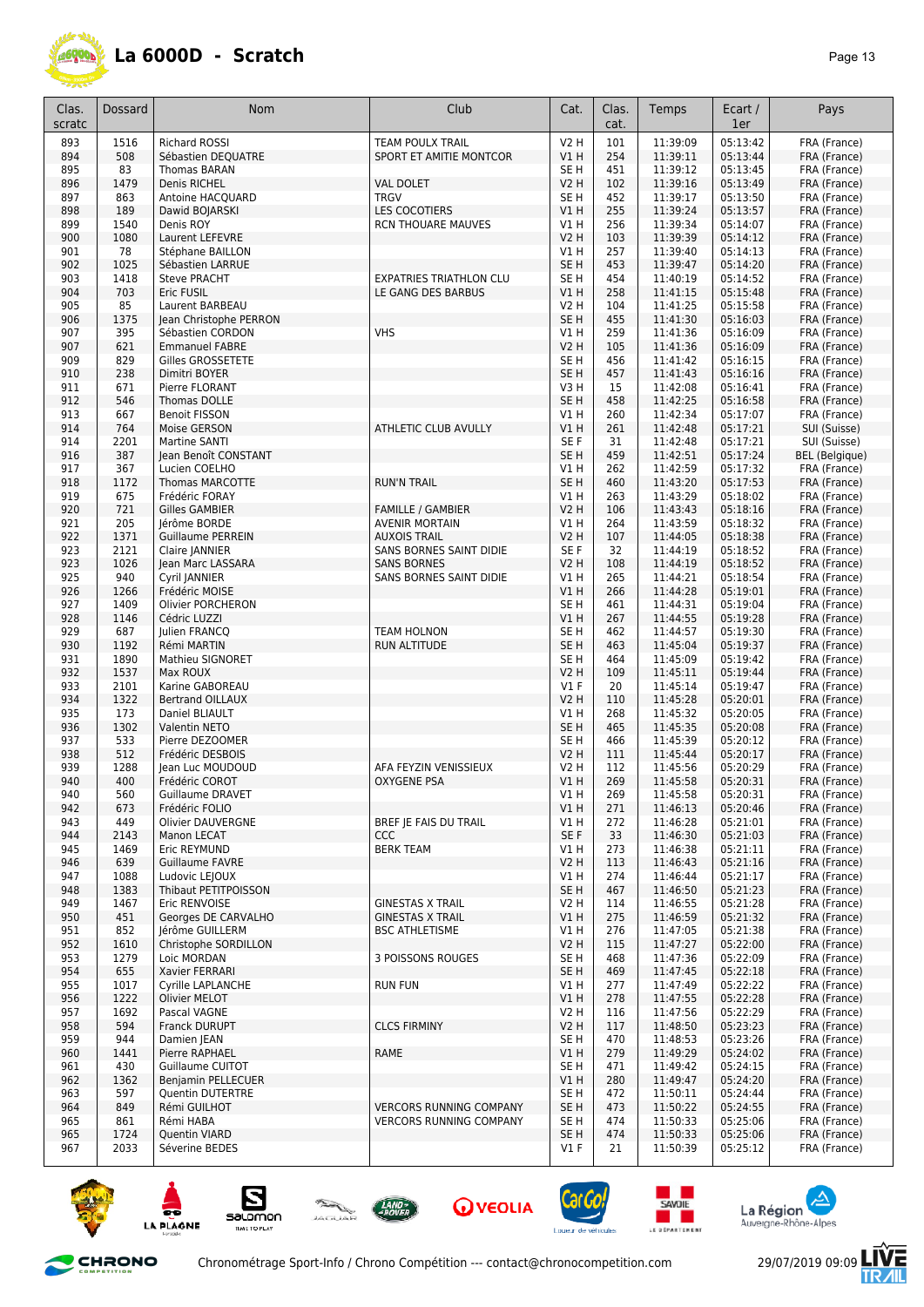

| Clas.<br>scratc | Dossard      | Nom                                        | Club                                                  | Cat.                    | Clas.<br>cat. | Temps                | Ecart /<br>1er       | Pays                                  |
|-----------------|--------------|--------------------------------------------|-------------------------------------------------------|-------------------------|---------------|----------------------|----------------------|---------------------------------------|
| 968             | 1596         | Antony SIKORA                              |                                                       | SE <sub>H</sub>         | 476           | 11:50:40             | 05:25:13             | FRA (France)                          |
| 969             | 323          | <b>Bruno CHAPRON</b>                       | TREGUEUX LANGUEUX ATHLE                               | <b>V2 H</b>             | 118           | 11:50:46             | 05:25:19             | FRA (France)                          |
| 970             | 1197         | Jérémy MARTOIA                             |                                                       | SE H                    | 477           | 11:50:51             | 05:25:24             | FRA (France)                          |
| 971<br>972      | 255<br>59    | Morgan BRUN MENA<br>Pierre ASTIER          | <b>BERK TEAM</b>                                      | SE <sub>H</sub><br>V2 H | 478<br>119    | 11:50:52<br>11:51:05 | 05:25:25<br>05:25:38 | FRA (France)<br>FRA (France)          |
| 973             | 1087         | Nicolas LEJEUNE                            | <b>ULTRA TAMALOUS</b>                                 | V1 H                    | 281           | 11:51:11             | 05:25:44             | FRA (France)                          |
| 974             | 1733         | <b>Thomas VILGRAIN</b>                     |                                                       | SE <sub>H</sub>         | 479           | 11:51:23             | 05:25:56             | FRA (France)                          |
| 975             | 296          | Thierry CARTE                              |                                                       | <b>V2 H</b>             | 120           | 11:51:24             | 05:25:57             | FRA (France)                          |
| 976             | 1485         | Yann RIO                                   |                                                       | V1 H                    | 282           | 11:51:30             | 05:26:03             | FRA (France)                          |
| 977             | 1615         | Jérémy SOURZAC                             |                                                       | SE <sub>H</sub>         | 480           | 11:51:43             | 05:26:16             | FRA (France)                          |
| 978<br>979      | 178<br>308   | Loic BOCQUILLION<br><b>Benoit CHABERT</b>  |                                                       | SE H<br>SE <sub>H</sub> | 481<br>482    | 11:51:46<br>11:51:50 | 05:26:19<br>05:26:23 | FRA (France)<br>FRA (France)          |
| 979             | 480          | Sébastien DELAHAYE                         | ROCKETMANCREW                                         | SE <sub>H</sub>         | 482           | 11:51:50             | 05:26:23             | FRA (France)                          |
| 981             | 1174         | Mikael MARDIROSSIAN                        | SA MONTBRISONNAIS                                     | SE <sub>H</sub>         | 484           | 11:52:02             | 05:26:35             | FRA (France)                          |
| 982             | 2074         | Claire COURAPIED                           | PERIGUEUX RUNNING                                     | SE F                    | 34            | 11:52:14             | 05:26:47             | FRA (France)                          |
| 983             | 124          | Romain BERBINEAU                           | PERIGUEUX RUNNING                                     | SE <sub>H</sub>         | 485           | 11:52:16             | 05:26:49             | FRA (France)                          |
| 983             | 2039         | Célina BERNARD                             | C.A. PERIGUEUX TRIATHLO                               | SE F                    | 35            | 11:52:16             | 05:26:49             | FRA (France)                          |
| 985             | 819          | Pierre GRENTZINGER                         |                                                       | SE <sub>H</sub>         | 486           | 11:52:35             | 05:27:08             | FRA (France)                          |
| 986<br>987      | 711<br>1295  | Sébastien GAL<br>Damien MUSIN              | <b>ESM</b>                                            | V1H<br>SE <sub>H</sub>  | 283<br>487    | 11:52:39<br>11:52:42 | 05:27:12<br>05:27:15 | FRA (France)<br><b>BEL</b> (Belgique) |
| 988             | 1452         | Simon REBOUL                               |                                                       | ES H                    | 17            | 11:52:44             | 05:27:17             | FRA (France)                          |
| 989             | 972          | Frédéric KARAKANIAN                        | <b>TEAM RADICATRAIL</b>                               | V2 H                    | 121           | 11:52:46             | 05:27:19             | FRA (France)                          |
| 990             | 2088         | Sophie DENIE                               | <b>TEAM RADICATRAIL</b>                               | V2F                     | 11            | 11:52:50             | 05:27:23             | FRA (France)                          |
| 991             | 1010         | Igor LANARI                                | LES FILS DU SEMNOZ                                    | V1H                     | 284           | 11:52:53             | 05:27:26             | FRA (France)                          |
| 992             | 1683         | Cyril TROTTIER                             |                                                       | SE <sub>H</sub>         | 488           | 11:52:54             | 05:27:27             | FRA (France)                          |
| 993<br>994      | 411<br>1274  | Sébastien COULOMB<br>Michaël MONTORO       | <b>JOGG ATTITUDE</b>                                  | V1H<br>SE H             | 285<br>489    | 11:52:56<br>11:52:59 | 05:27:29<br>05:27:32 | FRA (France)<br>FRA (France)          |
| 995             | 941          | Antony JANS                                |                                                       | SE <sub>H</sub>         | 490           | 11:53:00             | 05:27:33             | FRA (France)                          |
| 996             | 1830         | Patrice GORON                              |                                                       | V2 H                    | 122           | 11:53:05             | 05:27:38             | FRA (France)                          |
| 997             | 1759         | Mathieu WAVELET                            |                                                       | SE <sub>H</sub>         | 491           | 11:53:10             | 05:27:43             | FRA (France)                          |
| 998             | 1477         | Antoine RICHARD                            |                                                       | SE <sub>H</sub>         | 492           | 11:53:27             | 05:28:00             | FRA (France)                          |
| 999             | 413          | Alexandre COURBEY                          |                                                       | SE <sub>H</sub>         | 493           | 11:53:32             | 05:28:05             | FRA (France)                          |
| 1000            | 589          | Vincent DUQUESNE                           | UNE OASIS POUR LA SEP                                 | SE <sub>H</sub>         | 494           | 11:53:34             | 05:28:07             | FRA (France)                          |
| 1000<br>1002    | 1048<br>611  | Erwann LE GOFF<br>Fabien ELLEBOODE         | TRIATHLETE ATTITUDE VIN                               | VIH<br>SE H             | 286<br>495    | 11:53:34<br>11:53:56 | 05:28:07<br>05:28:29 | FRA (France)<br>FRA (France)          |
| 1003            | 450          | Jocelyn DAVID                              |                                                       | V1H                     | 287           | 11:54:00             | 05:28:33             | FRA (France)                          |
| 1004            | 1205         | <b>Guillaume MATHEVON</b>                  |                                                       | SE <sub>H</sub>         | 496           | 11:54:15             | 05:28:48             | FRA (France)                          |
| 1005            | 473          | Arnaud DEFRANCE                            | <b>JOGGING DES FRAISES</b>                            | V1 H                    | 288           | 11:54:33             | 05:29:06             | FRA (France)                          |
| 1006            | 495          | <b>Bertrand DELIGNY</b>                    |                                                       | SE <sub>H</sub>         | 497           | 11:54:35             | 05:29:08             | FRA (France)                          |
| 1007            | 247          | <b>Guillaume BREBION</b>                   |                                                       | SE <sub>H</sub>         | 498           | 11:54:47             | 05:29:20             | FRA (France)                          |
| 1008<br>1009    | 757<br>316   | Olivier GEORGER<br><b>Nicolas CHAMPION</b> | FIEP ATTIGNY COURSE A P                               | V1H<br>V1H              | 289<br>290    | 11:55:08<br>11:55:19 | 05:29:41<br>05:29:52 | FRA (France)                          |
| 1010            | 2102         | Annick GAILLOT                             | FIEP ATTIGNY COURSE A P                               | $VI$ F                  | 22            | 11:55:24             | 05:29:57             | FRA (France)<br>FRA (France)          |
| 1011            | 1265         | Frédéric MISTER                            | CABB                                                  | VIH                     | 291           | 11:55:26             | 05:29:59             | FRA (France)                          |
| 1012            | 2062         | Audrey BUDILLON                            | <b>LFSJ</b>                                           | $VI$ F                  | 23            | 11:55:28             | 05:30:01             | FRA (France)                          |
| 1013            | 1012         | Yannick LANDIER                            |                                                       | V2 H                    | 123           | 11:55:39             | 05:30:12             | FRA (France)                          |
| 1014            | 176          | Azden BOCHIT                               | CRU CHAPELLOIS                                        | V1 H                    | 292           | 11:55:44             | 05:30:17             | FRA (France)                          |
| 1015            | 2075         | Cécile COUSSEMENT                          |                                                       | $VI$ F                  | 24            | 11:55:50             | 05:30:23             | FRA (France)                          |
| 1016<br>1017    | 720<br>954   | Roy GALURA<br>Stéphane JOLE                | <b>ASSA</b>                                           | V1 H<br>V1 H            | 293<br>294    | 11:55:52<br>11:56:20 | 05:30:25<br>05:30:53 | PHI (Philippines)<br>FRA (France)     |
| 1018            | 144          | Nicolas BETMONT                            | TRAIL RAID AVENTURE                                   | <b>V2 H</b>             | 124           | 11:56:37             | 05:31:10             | FRA (France)                          |
| 1019            | 295          | <b>Florent CARRY</b>                       |                                                       | SE <sub>H</sub>         | 499           | 11:56:40             | 05:31:13             | FRA (France)                          |
| 1020            | 287          | Léo CAROUGE                                |                                                       | SE H                    | 500           | 11:57:02             | 05:31:35             | FRA (France)                          |
| 1021            | 632          | Paul FARGIER                               |                                                       | ES H                    | 18            | 11:57:29             | 05:32:02             | SUI (Suisse)                          |
| 1022            | 452          | Rolando DE CASTRO                          |                                                       | SE H                    | 501           | 11:57:33             | 05:32:06             | FRA (France)                          |
| 1022            | 1319         | Jean Noël OBER<br>Stéphane SCHEID          | ASL LA ROBERTSAU                                      | <b>V2 H</b>             | 125           | 11:57:33<br>11:57:39 | 05:32:06             | FRA (France)                          |
| 1024<br>1025    | 1577<br>990  | Olivier LACOMBE                            |                                                       | V1 H<br>SE H            | 295<br>502    | 11:57:40             | 05:32:12<br>05:32:13 | FRA (France)<br>FRA (France)          |
| 1026            | 751          | Stéphane GAYET                             | <b>XTREM CHALLENGE</b>                                | V1 H                    | 296           | 11:57:50             | 05:32:23             | FRA (France)                          |
| 1027            | 1833         | Franck GUTH                                |                                                       | V1H                     | 297           | 11:57:57             | 05:32:30             | FRA (France)                          |
| 1028            | 115          | Didier BELOUIN                             | LIB'AIR'TRAIL                                         | V1 H                    | 298           | 11:58:06             | 05:32:39             | FRA (France)                          |
| 1029            | 324          | Jean Philippe CHARBONEL                    |                                                       | V1H                     | 299           | 11:58:16             | 05:32:49             | FRA (France)                          |
| 1030            | 1662         | Jérôme TIMBRELL                            | <b>ENGLAND ATHLETICS</b>                              | V1 H                    | 300           | 11:58:47             | 05:33:20             | GBR (Royaume-Uni)                     |
| 1031            | 2066         | Laure CHENEAU                              |                                                       | SE F                    | 36            | 11:59:15             | 05:33:48             | FRA (France)                          |
| 1032<br>1033    | 1722<br>1606 | Nicolas VIAL                               | TRIATHLON VILLEFRANCHE<br><b>ATHLETIC BELAIR CLUB</b> | V1 H                    | 301           | 11:59:27<br>11:59:47 | 05:34:00<br>05:34:20 | FRA (France)                          |
| 1034            | 1534         | Victor SOARES<br>Olivier ROUSSELLE         | ATHLETIC BELAIR CLUB                                  | V1H<br>V2 H             | 302<br>126    | 11:59:52             | 05:34:25             | FRA (France)<br>FRA (France)          |
| 1034            | 1757         | Laurent WANWEST WINKEL                     | ATLETIC BELAIR CLUB                                   | V1H                     | 303           | 11:59:52             | 05:34:25             | FRA (France)                          |
| 1036            | 1473         | Eric RICHARD                               | SANG POUR SANG SPORT                                  | V1 H                    | 304           | 11:59:59             | 05:34:32             | FRA (France)                          |
| 1037            | 1458         | <b>Boris REILAND</b>                       | <b>ITRA</b>                                           | V1H                     | 305           | 12:00:00             | 05:34:33             | FRA (France)                          |
| 1038            | 1672         | Vincent TOURBIER                           |                                                       | SE H                    | 503           | 12:00:02             | 05:34:35             | FRA (France)                          |
| 1039            | 1793         | Christian BROCHE                           |                                                       | V2 H                    | 127           | 12:00:08             | 05:34:41             | FRA (France)                          |
| 1040            | 1585         | Thomas SCHYNS                              | I LOVE RUNNING - LIEGE                                | SE H                    | 504           | 12:00:59             | 05:35:32             | BEL (Belgique)                        |
| 1041<br>1042    | 2041<br>1209 | Isabelle BERTHELOT<br>Alexandre MATSUO     |                                                       | V1F<br>SE H             | 25<br>505     | 12:01:12<br>12:01:16 | 05:35:45<br>05:35:49 | FRA (France)<br>FRA (France)          |
|                 |              |                                            |                                                       |                         |               |                      |                      |                                       |















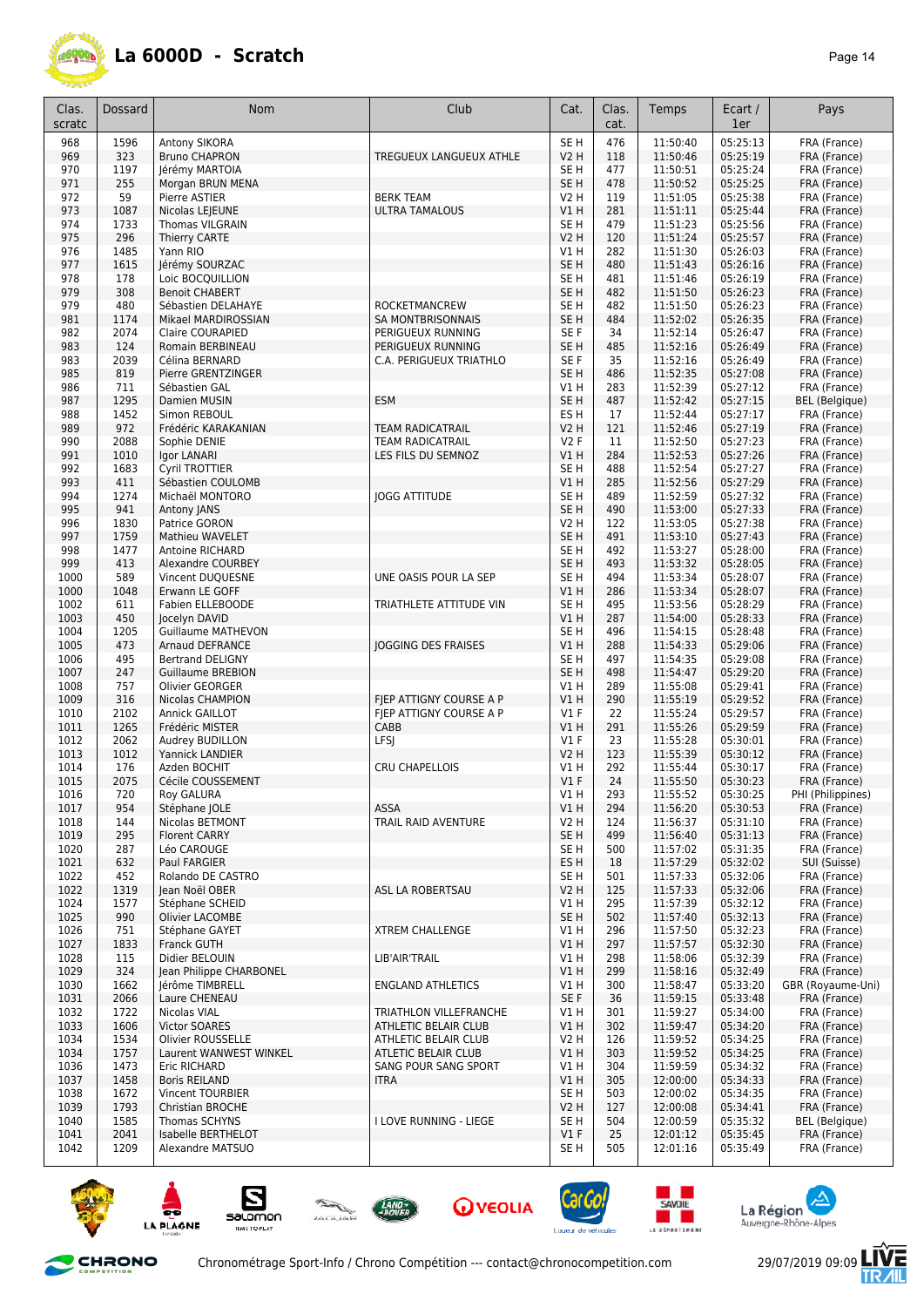

| Clas.<br>scratc | Dossard      | Nom                                           | Club                           | Cat.                    | Clas.<br>cat. | Temps                | Ecart /<br>1er       | Pays                         |
|-----------------|--------------|-----------------------------------------------|--------------------------------|-------------------------|---------------|----------------------|----------------------|------------------------------|
| 1043            | 2203         | <b>Estelle SAUMADE</b>                        |                                | SE F                    | 37            | 12:01:27             | 05:36:00             | FRA (France)                 |
| 1044            | 868          | Michaël HANGUEHARD                            |                                | SE <sub>H</sub>         | 506           | 12:01:30             | 05:36:03             | FRA (France)                 |
| 1045            | 1251         | Vincent MICHEL                                | Genetic Monster                | V2 H                    | 128           | 12:02:23             | 05:36:56             | FRA (France)                 |
| 1046            | 2029         | <b>Charline BARAN</b>                         | ATHLETISME SIX-FOURS           | SE F                    | 38            | 12:02:28             | 05:37:01             | FRA (France)                 |
| 1046            | 1252         | Valerian MICHEL                               | Genetic Monster                | SE H                    | 507           | 12:02:28             | 05:37:01             | FRA (France)                 |
| 1048            | 772          | Laurent GIRARD                                |                                | V2 H                    | 129           | 12:02:41             | 05:37:14             | FRA (France)                 |
| 1049            | 1399         | Benoît PLOQUIN                                |                                | SE H                    | 508           | 12:02:53             | 05:37:26             | FRA (France)                 |
| 1050            | 897          | Mickael HEUDRON<br><b>Mathieu GUIHENEUF</b>   | <b>CROSSFIT LE THOR</b>        | SE <sub>H</sub>         | 509           | 12:02:55             | 05:37:28             | FRA (France)                 |
| 1051<br>1052    | 848<br>787   | Hervé GODIGNON                                | <b>TRIMAY</b>                  | SE H<br>VIH             | 510<br>306    | 12:02:56<br>12:03:22 | 05:37:29<br>05:37:55 | FRA (France)<br>FRA (France) |
| 1053            | 773          | Anthony GIRARD                                |                                | SE H                    | 511           | 12:03:27             | 05:38:00             | FRA (France)                 |
| 1054            | 2178         | <b>Florence PERRAULT</b>                      |                                | SE F                    | 39            | 12:03:32             | 05:38:05             | FRA (France)                 |
| 1055            | 1603         | Eric SINIBALDI                                |                                | V1 H                    | 307           | 12:03:33             | 05:38:06             | FRA (France)                 |
| 1056            | 505          | Denis DEON                                    |                                | V1H                     | 308           | 12:03:39             | 05:38:12             | FRA (France)                 |
| 1057            | 344          | Pierrick CHEVALIER                            |                                | V2 H                    | 130           | 12:03:41             | 05:38:14             | FRA (France)                 |
| 1058            | 375          | Dominique COLLINA                             |                                | V2 H                    | 131           | 12:03:54             | 05:38:27             | FRA (France)                 |
| 1059            | 448          | Jérôme DAUNAT                                 |                                | SE H                    | 512           | 12:03:58             | 05:38:31             | FRA (France)                 |
| 1060            | 1622         | Jean Jacques STEMPFEL                         | <b>TEAM TUCHES</b>             | V2 H                    | 132           | 12:04:06             | 05:38:39             | FRA (France)                 |
| 1061            | 651          | Laurent FERBER                                |                                | V1 H                    | 309           | 12:04:31             | 05:39:04             | FRA (France)                 |
| 1062            | 983<br>1641  | Jonathan KOUTITI                              | SPORT ET AMITIE MONTCOR        | SE <sub>H</sub>         | 513<br>310    | 12:04:34             | 05:39:07<br>05:39:18 | FRA (France)                 |
| 1063<br>1064    | 1784         | William TEBOUL<br>Pierre BESANCON             | <b>TOUT FOURG COURT</b>        | V1 H<br>VIH             | 311           | 12:04:45<br>12:05:06 | 05:39:39             | FRA (France)<br>FRA (France) |
| 1065            | 91           | <b>Emmanuel BAROUTI</b>                       |                                | SE H                    | 514           | 12:05:07             | 05:39:40             | FRA (France)                 |
| 1066            | 903          | Sébastien HODENCQ                             |                                | SE <sub>H</sub>         | 515           | 12:05:11             | 05:39:44             | FRA (France)                 |
| 1067            | 715          | Damien GALLET                                 |                                | V1 H                    | 312           | 12:05:18             | 05:39:51             | FRA (France)                 |
| 1068            | 1349         | Frédéric PASTOR                               |                                | <b>V2 H</b>             | 133           | 12:05:49             | 05:40:22             | FRA (France)                 |
| 1069            | 883          | Hervé HEMMER                                  |                                | V1 H                    | 313           | 12:06:54             | 05:41:27             | FRA (France)                 |
| 1070            | 1614         | <b>Bertrand SOULOUMIAC</b>                    |                                | V1 H                    | 314           | 12:07:19             | 05:41:52             | FRA (France)                 |
| 1071            | 1475         | David RICHARD                                 |                                | V1 H                    | 315           | 12:08:04             | 05:42:37             | FRA (France)                 |
| 1072            | 1746         | Matthieu VOGT                                 | <b>ATHLETIC BRUNOY CLUB</b>    | SE H                    | 516           | 12:08:08             | 05:42:41             | FRA (France)                 |
| 1073            | 608          | Said EL MEDHOUN                               |                                | SE H                    | 517           | 12:08:13             | 05:42:46             | FRA (France)                 |
| 1074            | 121          | Raoul BENSAID                                 |                                | V3H                     | 16            | 12:08:17             | 05:42:50             | FRA (France)                 |
| 1075            | 2195         | Caroline RICHIARDI                            |                                | SE F                    | 40            | 12:08:24             | 05:42:57             | FRA (France)                 |
| 1076<br>1077    | 436<br>1698  | Thomas DA SILVA                               | <b>SVER</b>                    | SE <sub>H</sub><br>V3 H | 518<br>17     | 12:08:26<br>12:08:54 | 05:42:59<br>05:43:27 | FRA (France)                 |
| 1078            | 515          | Alain VANDERSCHAEG<br>Laurent DESCATOIRE      | <b>ECS SARTROUVILLE</b>        | V1 H                    | 316           | 12:09:07             | 05:43:40             | FRA (France)<br>FRA (France) |
| 1079            | 298          | Philippe CARVAL                               |                                | V2 H                    | 134           | 12:09:42             | 05:44:15             | FRA (France)                 |
| 1080            | 2126         | Solène JOMARIEN                               | <b>SALEVE TRAIL</b>            | SE F                    | 41            | 12:10:08             | 05:44:41             | FRA (France)                 |
| 1081            | 1512         | Franck RONDEPIERRE                            |                                | V2 H                    | 135           | 12:10:30             | 05:45:03             | FRA (France)                 |
| 1082            | 1318         | Thierry NOWAKOWSKI                            |                                | V1 H                    | 317           | 12:10:49             | 05:45:22             | FRA (France)                 |
| 1082            | 2210         | Corinne TRAMIER                               |                                | <b>V2F</b>              | 12            | 12:10:49             | 05:45:22             | FRA (France)                 |
| 1084            | 2227         | Emma BRISSONNET                               |                                | SE <sub>F</sub>         | 42            | 12:11:04             | 05:45:37             | FRA (France)                 |
| 1085            | 1131         | Guillaume LONGUET                             | <b>GRAVITY RUNNING EXPERIE</b> | SE H                    | 519           | 12:12:20             | 05:46:53             | FRA (France)                 |
| 1086            | 1157         | Robin MAILLARD                                |                                | SE <sub>H</sub>         | 520           | 12:12:31             | 05:47:04             | FRA (France)                 |
| 1087            | 1107         | Adrien LESEC                                  |                                | SE H                    | 521           | 12:13:16             | 05:47:49             | FRA (France)                 |
| 1088            | 2176         | <b>Julie PATURAL</b><br><b>Marion LEMOINE</b> | <b>COEUR DE RUNNEUSES / US</b> | SE F                    | 43            | 12:13:27             | 05:48:00             | FRA (France)                 |
| 1089<br>1090    | 2146<br>1459 | Yvan RELAVE                                   |                                | SE F<br>SE <sub>H</sub> | 44<br>522     | 12:13:31<br>12:13:34 | 05:48:04<br>05:48:07 | FRA (France)<br>FRA (France) |
| 1091            | 1638         | <b>Fabien TAQUET</b>                          | BETHENIVILLE A TOUTES J        | V1 H                    | 318           | 12:13:35             | 05:48:08             | FRA (France)                 |
| 1092            | 1049         | Boris LE GOFF                                 | EPIC ET TRAIL                  | SE <sub>H</sub>         | 523           | 12:13:38             | 05:48:11             | FRA (France)                 |
| 1093            | 1040         | Olivier LE BIHAN                              |                                | V2 H                    | 136           | 12:14:08             | 05:48:41             | FRA (France)                 |
| 1094            | 1630         | Steve SZUSTAK                                 |                                | VIH                     | 319           | 12:14:22             | 05:48:55             | BEL (Belgique)               |
| 1095            | 360          | Cyril CLIN                                    | <b>UA CHAUNY</b>               | V1 H                    | 320           | 12:14:30             | 05:49:03             | FRA (France)                 |
| 1096            | 2236         | Laetitia MORIZET                              |                                | SE F                    | 45            | 12:14:39             | 05:49:12             | FRA (France)                 |
| 1097            | 1380         | Raphaël PETIT                                 |                                | VIH                     | 321           | 12:14:49             | 05:49:22             | FRA (France)                 |
| 1098            | 340          | Christophe CHENU                              | VEO2000 LA PLAGNE              | <b>V2 H</b>             | 137           | 12:14:51             | 05:49:24             | FRA (France)                 |
| 1099            | 1105         | Christian LEROY                               | <b>VELAY ATHLETISME</b>        | V2H                     | 138           | 12:15:01             | 05:49:34             | FRA (France)                 |
| 1100            | 364          | Gérard COCO<br>Rémy RANC                      | <b>BASKETS FUMANTES</b>        | <b>V2 H</b>             | 139           | 12:15:59             | 05:50:32             | FRA (France)                 |
| 1100<br>1102    | 1439<br>1866 | Xavier PADILLA                                | <b>BASKETS FUMANTES</b>        | V2 H<br>VIH             | 139<br>322    | 12:15:59<br>12:16:21 | 05:50:32<br>05:50:54 | FRA (France)<br>FRA (France) |
| 1103            | 1436         | Olivier RAGON                                 |                                | V1H                     | 323           | 12:16:30             | 05:51:03             | FRA (France)                 |
| 1104            | 910          | Jérôme HUART                                  | ATHLETIQUE BELAIR CLUB         | V1 H                    | 324           | 12:16:34             | 05:51:07             | FRA (France)                 |
| 1104            | 1207         | <b>Avmeric MATIAS</b>                         |                                | SE <sub>H</sub>         | 524           | 12:16:34             | 05:51:07             | FRA (France)                 |
| 1106            | 294          | Jérôme CARRIER                                |                                | V1 H                    | 325           | 12:16:45             | 05:51:18             | FRA (France)                 |
| 1107            | 2063         | Lucie CERDON                                  | DU SUZON A LA VAREZE           | SE F                    | 46            | 12:16:55             | 05:51:28             | FRA (France)                 |
| 1108            | 2067         | Virginie CHEVRIOT                             | <b>VSOP OZOIR</b>              | SE F                    | 47            | 12:17:04             | 05:51:37             | FRA (France)                 |
| 1109            | 932          | Stéphane IZORET                               | <b>VSOP OZOIR</b>              | V1 H                    | 326           | 12:17:11             | 05:51:44             | FRA (France)                 |
| 1110            | 1075         | Patrick LEDOUX                                |                                | V3 H                    | 18            | 12:17:39             | 05:52:12             | FRA (France)                 |
| 1111            | 1378         | Alain PETIT                                   | AS BOURSE DE PARIS             | V3 H                    | 19            | 12:18:04             | 05:52:37             | FRA (France)                 |
| 1112            | 1791         | Christophe BREBANT                            |                                | V2 H                    | 141           | 12:18:30             | 05:53:03             | FRA (France)                 |
| 1113            | 1828         | Sébastien GOBET                               |                                | V1 H                    | 327           | 12:19:05             | 05:53:38             | FRA (France)                 |
| 1114<br>1115    | 2037<br>1542 | Odile BERNARD<br>Eric RUAU                    | TEAM TRAIL ABER BENOIT         | V2F<br>V2 H             | 13<br>142     | 12:19:18<br>12:19:22 | 05:53:51<br>05:53:55 | FRA (France)<br>FRA (France) |
| 1116            | 201          | Christophe BONNEL                             |                                | V1H                     | 328           | 12:19:25             | 05:53:58             | FRA (France)                 |
| 1117            | 35           | Olivier AGUILAR                               |                                | V <sub>2</sub> H        | 143           | 12:19:29             | 05:54:02             | FRA (France)                 |
|                 |              |                                               |                                |                         |               |                      |                      |                              |











and the second





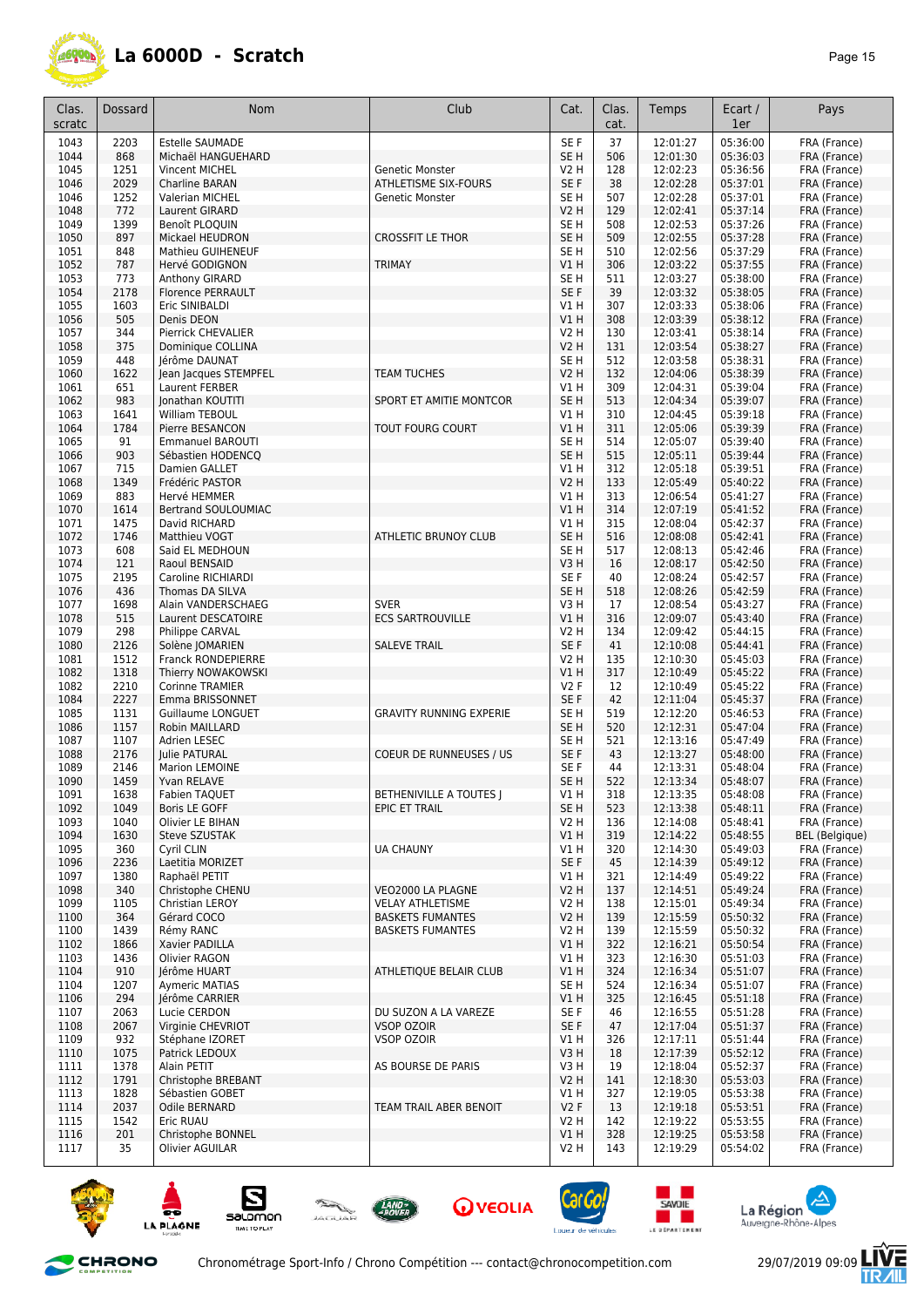

| Clas.<br>scratc | Dossard      | <b>Nom</b>                                         | Club                                                      | Cat.                                | Clas.<br>cat. | Temps                | Ecart /<br>1er       | Pays                         |
|-----------------|--------------|----------------------------------------------------|-----------------------------------------------------------|-------------------------------------|---------------|----------------------|----------------------|------------------------------|
| 1118            | 215          | Aurélien BOUDOUL                                   |                                                           | SE <sub>H</sub>                     | 525           | 12:19:34             | 05:54:07             | FRA (France)                 |
| 1119            | 1364         | Laurent PELLETIER                                  |                                                           | SE <sub>H</sub>                     | 526           | 12:19:40             | 05:54:13             | FRA (France)                 |
| 1120            | 2045         | Karinne BILLION                                    |                                                           | $VI$ F                              | 26            | 12:19:43             | 05:54:16             | FRA (France)                 |
| 1121<br>1122    | 1460<br>658  | Morgan REMOLEUR<br><b>Eddie FERRER</b>             |                                                           | V1H<br>V1 H                         | 329<br>330    | 12:20:20<br>12:21:50 | 05:54:53<br>05:56:23 | FRA (France)<br>FRA (France) |
| 1123            | 1500         | Sébastien ROBILLARD                                | AMICALE DU VAL DE SOMME                                   | V1H                                 | 331           | 12:21:53             | 05:56:26             | FRA (France)                 |
| 1124            | 172          | Aldrick BLEUZE                                     |                                                           | V1 H                                | 332           | 12:22:12             | 05:56:45             | FRA (France)                 |
| 1125            | 60           | Etienne ASTIER                                     |                                                           | V1H                                 | 333           | 12:22:14             | 05:56:47             | FRA (France)                 |
| 1126            | 994          | Olivier LAGARDE                                    | <b>CACC RUNNING</b>                                       | V2 H                                | 144           | 12:22:28             | 05:57:01             | FRA (France)                 |
| 1127            | 434          | Paulo DA COSTA                                     | <b>EACC</b>                                               | V2 H                                | 145           | 12:22:31             | 05:57:04             | FRA (France)                 |
| 1128            | 1066         | Stéphane LECHAUDEL                                 |                                                           | V1 H                                | 334           | 12:22:41             | 05:57:14             | FRA (France)                 |
| 1129<br>1129    | 2158<br>1213 | Mélanie MARQUES FERNANDES<br>Jean François MAUTRAY | <b>TREGUEUX LANGUEUX ATHLE</b><br>TREGUEUX LANGUEUX ATHLE | $VI$ F<br>V1 H                      | 27<br>335     | 12:23:05<br>12:23:05 | 05:57:38<br>05:57:38 | FRA (France)<br>FRA (France) |
| 1131            | 488          | Thomas DELEFOSSE                                   |                                                           | SE <sub>H</sub>                     | 527           | 12:23:31             | 05:58:04             | FRA (France)                 |
| 1132            | 1792         | Yohann BREBANT                                     |                                                           | ES <sub>H</sub>                     | 19            | 12:23:58             | 05:58:31             | FRA (France)                 |
| 1133            | 572          | <b>Fabrice DUCLOS</b>                              |                                                           | V1H                                 | 336           | 12:24:08             | 05:58:41             | FRA (France)                 |
| 1134            | 1674         | Jean-Christel TRABAREL                             |                                                           | VIH                                 | 337           | 12:24:20             | 05:58:53             | FRA (France)                 |
| 1135            | 1137         | Lorvao SYLVAIN                                     | TOUT CHAILLES COURT                                       | V1H                                 | 338           | 12:24:40             | 05:59:13             | FRA (France)                 |
| 1136            | 2151         | Karine LOIODICE                                    |                                                           | V1F                                 | 28            | 12:25:31             | 06:00:04             | FRA (France)                 |
| 1137<br>1138    | 291<br>1489  | <b>Fabrice CARQUEX</b>                             |                                                           | V1H<br>V1 H                         | 339<br>340    | 12:25:34<br>12:25:39 | 06:00:07<br>06:00:12 | FRA (France)                 |
| 1139            | 2232         | Romuald RIPOLL<br>Aurélia GRENIER                  |                                                           | V1F                                 | 29            | 12:25:46             | 06:00:19             | FRA (France)<br>FRA (France) |
| 1140            | 739          | Gérôme GAUCHOT                                     |                                                           | SE <sub>H</sub>                     | 528           | 12:26:17             | 06:00:50             | FRA (France)                 |
| 1141            | 668          | David FLEUROT                                      |                                                           | SE <sub>H</sub>                     | 529           | 12:26:18             | 06:00:51             | FRA (France)                 |
| 1142            | 1463         | Christophe RENAUD                                  | OLYMPIQUE-CLUB THIERVIL                                   | V1 H                                | 341           | 12:26:31             | 06:01:04             | FRA (France)                 |
| 1143            | 925          | Pierre IGNAS                                       | <b>ENTENTE SARTHE ATHLETIS</b>                            | SE <sub>H</sub>                     | 530           | 12:26:34             | 06:01:07             | FRA (France)                 |
| 1144            | 342          | lean Marc CHERY                                    |                                                           | V2 H                                | 146           | 12:27:02             | 06:01:35             | FRA (France)                 |
| 1144            | 2179         | Marlène PERRET                                     |                                                           | V1F                                 | 30            | 12:27:02             | 06:01:35             | FRA (France)                 |
| 1146            | 1766         | Romain WILHELM                                     |                                                           | SE <sub>H</sub>                     | 531           | 12:27:16             | 06:01:49             | FRA (France)                 |
| 1147<br>1148    | 950<br>403   | Hon Koon JEONG<br>Mickaël COSMA                    | <b>RUNNING D'OZ</b>                                       | V1H<br>SE <sub>H</sub>              | 342<br>532    | 12:27:20<br>12:27:23 | 06:01:53<br>06:01:56 | FRA (France)<br>FRA (France) |
| 1149            | 731          | Eric GARGOWITSCH                                   |                                                           | V <sub>2</sub> H                    | 147           | 12:27:42             | 06:02:15             | FRA (France)                 |
| 1150            | 513          | Pierrick DESBONNET                                 |                                                           | SE <sub>H</sub>                     | 533           | 12:27:57             | 06:02:30             | FRA (France)                 |
| 1151            | 1258         | Laurent MIKLIC                                     | FREE RUNNERS LE CLUB                                      | V1 H                                | 343           | 12:28:02             | 06:02:35             | FRA (France)                 |
| 1152            | 2222         | Amélie WUILBERCQ                                   | <b>CA SEDAN</b>                                           | <b>V1 F</b>                         | 31            | 12:28:19             | 06:02:52             | FRA (France)                 |
| 1153            | 1130         | Patrice LONG                                       | <b>FAUCIGNY ATHLETIC CLUB</b>                             | V1 H                                | 344           | 12:28:37             | 06:03:10             | FRA (France)                 |
| 1154            | 1241         | Jean François METRAL                               |                                                           | V1 H                                | 345           | 12:28:39             | 06:03:12             | FRA (France)                 |
| 1155<br>1156    | 240<br>811   | Laurent BRACHET<br>Lilian GRATTEPANCHE             |                                                           | V <sub>2</sub> H<br>SE <sub>H</sub> | 148<br>534    | 12:28:43<br>12:29:00 | 06:03:16<br>06:03:33 | FRA (France)<br>FRA (France) |
| 1157            | 1150         | Romain MAES                                        |                                                           | SE <sub>H</sub>                     | 535           | 12:29:10             | 06:03:43             | <b>BEL</b> (Belgique)        |
| 1158            | 707          | Jérôme GACOIN                                      | RUNNING92                                                 | V2 H                                | 149           | 12:29:16             | 06:03:49             | FRA (France)                 |
| 1159            | 982          | Nicolas KOSSONOGOW                                 |                                                           | <b>V2 H</b>                         | 150           | 12:29:17             | 06:03:50             | FRA (France)                 |
| 1160            | 563          | Christophe DRUELLE                                 |                                                           | V2 H                                | 151           | 12:29:46             | 06:04:19             | FRA (France)                 |
| 1161            | 273          | <b>Tristan CANAT</b>                               | <b>SO TRAIL LYON</b>                                      | V1H                                 | 346           | 12:30:13             | 06:04:46             | FRA (France)                 |
| 1162<br>1163    | 1339<br>127  | Eric PANASSIER<br><b>Franck BERNABEU</b>           |                                                           | V1 H<br>V2 H                        | 347<br>152    | 12:30:49<br>12:30:58 | 06:05:22<br>06:05:31 | FRA (France)<br>FRA (France) |
| 1164            | 2072         | Sandra CORREIA                                     |                                                           | SE F                                | 48            | 12:31:03             | 06:05:36             | FRA (France)                 |
| 1165            | 1229         | <b>Vincent MERCIER</b>                             | STADE VERTOIS ATHLETISM                                   | V1 H                                | 348           | 12:31:04             | 06:05:37             | FRA (France)                 |
| 1165            | 1432         | Julien QUIEVREUX                                   |                                                           | SE H                                | 536           | 12:31:04             | 06:05:37             | FRA (France)                 |
| 1167            | 1210         | Patrick MATTE                                      | TOUS CHAILLE COURT                                        | V3H                                 | 20            | 12:31:07             | 06:05:40             | FRA (France)                 |
| 1168            | 1044         | Brieuc LE DE                                       | <b>KULTTE</b>                                             | ES <sub>H</sub>                     | 20            | 12:31:08             | 06:05:41             | FRA (France)                 |
| 1168            | 2162         | Sophie MERCIER                                     | STADE VERTOIS ATHLETISM                                   | V1F                                 | 32            | 12:31:08<br>12:31:31 | 06:05:41             | FRA (France)                 |
| 1170<br>1171    | 1877<br>630  | Sébastien PORTEMER<br>Thomas FARARD                |                                                           | V1 H<br>SE <sub>H</sub>             | 349<br>537    | 12:31:47             | 06:06:04<br>06:06:20 | FRA (France)<br>FRA (France) |
| 1172            | 762          | Grégoire GERARD                                    | PASSE LA SECONDE                                          | SE <sub>H</sub>                     | 538           | 12:31:48             | 06:06:21             | FRA (France)                 |
| 1173            | 361          | Franck CLOAREC                                     |                                                           | SE <sub>H</sub>                     | 539           | 12:32:17             | 06:06:50             | FRA (France)                 |
| 1174            | 453          | lean DE COPPIN                                     | <b>TRIBIKE STATION</b>                                    | <b>V2 H</b>                         | 153           | 12:32:22             | 06:06:55             | <b>BEL</b> (Belgique)        |
| 1175            | 1391         | Rodolphe PIERRET                                   |                                                           | SE <sub>H</sub>                     | 540           | 12:32:29             | 06:07:02             | FRA (France)                 |
| 1176            | 1608         | Arnaud SOGNY                                       |                                                           | SE H                                | 541           | 12:32:41             | 06:07:14             | FRA (France)                 |
| 1177            | 2163         | Mathilde MISERY                                    |                                                           | SE F                                | 49            | 12:32:45             | 06:07:18             | FRA (France)                 |
| 1178<br>1179    | 1264<br>89   | David MISERY<br>Grégory BARON                      |                                                           | V1 H<br>SE H                        | 350<br>542    | 12:32:46<br>12:32:52 | 06:07:19<br>06:07:25 | FRA (France)<br>FRA (France) |
| 1180            | 1139         | <b>Baptiste LUCAS</b>                              |                                                           | SE H                                | 543           | 12:33:05             | 06:07:38             | FRA (France)                 |
| 1181            | 1800         | Alexandre CLOUX                                    |                                                           | V2 H                                | 154           | 12:33:48             | 06:08:21             | FRA (France)                 |
| 1182            | 1401         | Alain POIRIER                                      |                                                           | V2 H                                | 155           | 12:34:11             | 06:08:44             | FRA (France)                 |
| 1182            | 1402         | <b>Alexis POIRIER</b>                              | S/L AVB SECTION LOCALE                                    | SE H                                | 544           | 12:34:11             | 06:08:44             | FRA (France)                 |
| 1184            | 798          | Pascal GOUJON                                      |                                                           | V1 H                                | 351           | 12:35:47             | 06:10:20             | FRA (France)                 |
| 1185            | 1224         | <b>Benoist MENARD</b>                              |                                                           | VIH                                 | 352           | 12:35:48             | 06:10:21             | FRA (France)                 |
| 1186<br>1187    | 354<br>2132  | Julien CHOUTEAU<br>Julie LAUNAY                    |                                                           | V1 H<br>SE F                        | 353<br>50     | 12:36:14<br>12:36:54 | 06:10:47<br>06:11:27 | FRA (France)<br>FRA (France) |
| 1188            | 93           | Mathieu BATTENDIER                                 |                                                           | ES H                                | 21            | 12:37:17             | 06:11:50             | FRA (France)                 |
| 1189            | 1644         | Antoine TEYCHENEY                                  |                                                           | SE <sub>H</sub>                     | 545           | 12:37:23             | 06:11:56             | FRA (France)                 |
| 1190            | 336          | Franck CHAVANON                                    |                                                           | V1 H                                | 354           | 12:37:35             | 06:12:08             | FRA (France)                 |
| 1191            | 1524         | David ROUGIER                                      |                                                           | V1 H                                | 355           | 12:37:46             | 06:12:19             | FRA (France)                 |
| 1192            | 1808         | Hervé DEMBSKI                                      |                                                           | V1 H                                | 356           | 12:37:50             | 06:12:23             | FRA (France)                 |



CHRONO









**SAVOIE** 

and the second







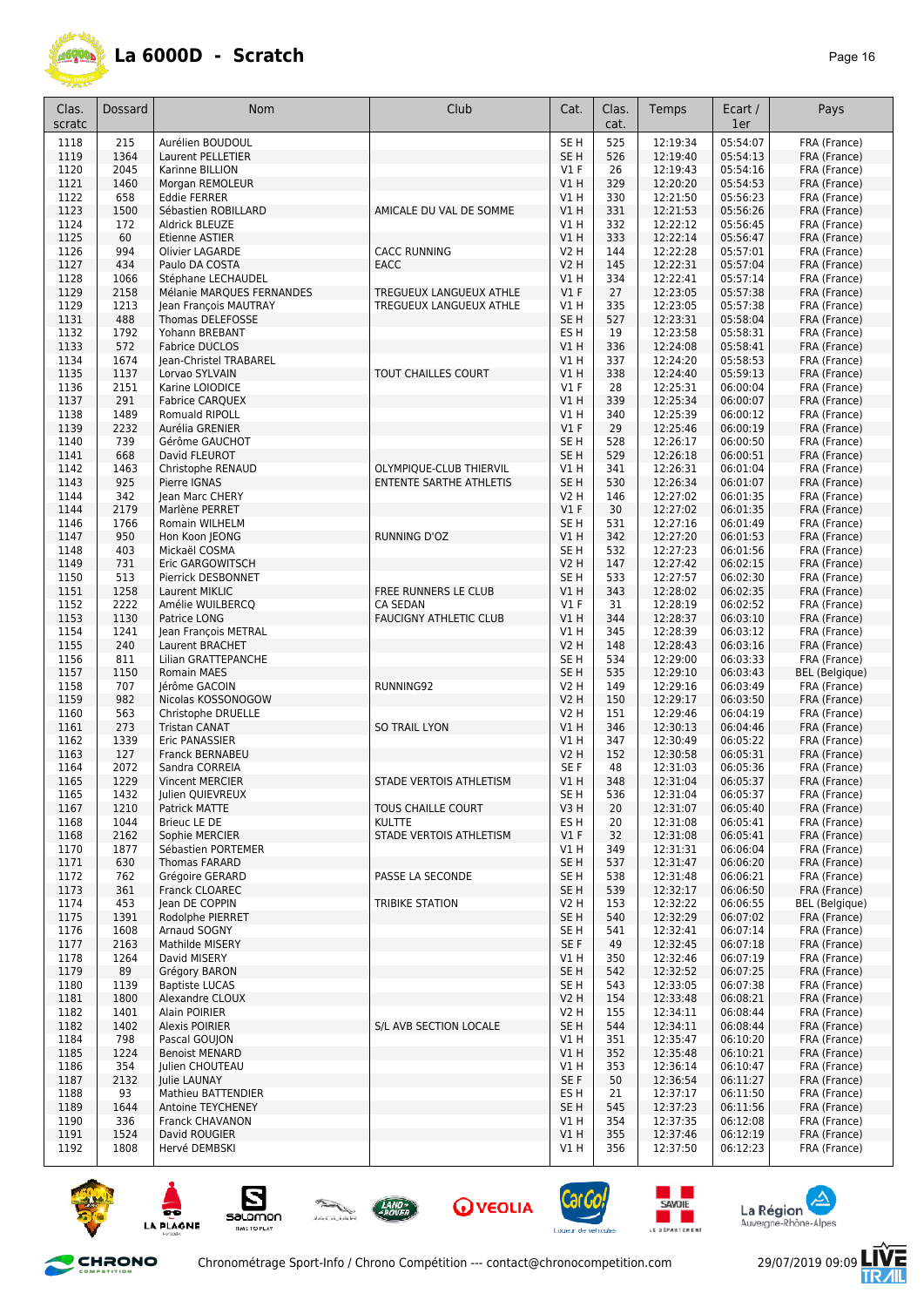

| Clas.<br>scratc | Dossard      | <b>Nom</b>                                  | Club                                          | Cat.                    | Clas.<br>cat. | Temps                | Ecart /<br>1er       | Pays                         |
|-----------------|--------------|---------------------------------------------|-----------------------------------------------|-------------------------|---------------|----------------------|----------------------|------------------------------|
| 1193            | 1588         | Maxime SENEZ                                |                                               | SE <sub>H</sub>         | 546           | 12:38:24             | 06:12:57             | FRA (France)                 |
| 1194            | 1031         | <b>Teddy LAVALLEE</b>                       |                                               | SE <sub>H</sub>         | 547           | 12:38:34             | 06:13:07             | FRA (France)                 |
| 1195            | 2038         | Audrey BERNARD                              | <b>SG HERICOURT</b>                           | $VI$ F                  | 33            | 12:38:40             | 06:13:13             | FRA (France)                 |
| 1196            | 2154         | Morgane MAGUET                              | DU SUZON A LA VAREZE                          | $VI$ F                  | 34            | 12:38:41             | 06:13:14             | FRA (France)                 |
| 1197<br>1198    | 388<br>860   | Joël CONTE<br>Jean Marc GUYON               | <b>SG HERICOURT</b>                           | V1 H<br>V2 H            | 357<br>156    | 12:38:42<br>12:39:19 | 06:13:15<br>06:13:52 | FRA (France)<br>FRA (France) |
| 1199            | 1823         | Gaëtan GENEVEE                              | <b>ESQUELRUN</b>                              | VIH                     | 358           | 12:39:28             | 06:14:01             | FRA (France)                 |
| 1200            | 469          | Frédéric DECHY                              | MIGENNES TRIATHLON                            | VIH                     | 359           | 12:39:29             | 06:14:02             | FRA (France)                 |
| 1201            | 1896         | Benoît VANACKER                             | LES COUREURS DU HOUTLAN                       | V1 H                    | 360           | 12:39:31             | 06:14:04             | FRA (France)                 |
| 1202            | 338          | <b>Christian CHENAVIER</b>                  | 3RA                                           | <b>V2 H</b>             | 157           | 12:39:34             | 06:14:07             | FRA (France)                 |
| 1203            | 370          | Stéphane COLAS                              | AI MONETEAU                                   | V1 H                    | 361           | 12:39:41             | 06:14:14             | FRA (France)                 |
| 1204<br>1205    | 1699<br>185  | Pascal VANHUYSSE                            | <b>ENDURANCE GRIGNON</b><br><b>ARSL ROCHE</b> | V3H<br>V3H              | 21<br>22      | 12:40:01<br>12:40:22 | 06:14:34             | FRA (France)<br>FRA (France) |
| 1206            | 40           | Philippe BOISSARD<br>Patrice ALLET          |                                               | <b>V2 H</b>             | 158           | 12:40:43             | 06:14:55<br>06:15:16 | FRA (France)                 |
| 1206            | 1061         | Jérôme LEBLANC                              |                                               | V1 H                    | 362           | 12:40:43             | 06:15:16             | FRA (France)                 |
| 1208            | 288          | Jean Claude CARPENTIER                      | COURIR A SAINT - GERVAI                       | V4 H                    | $\mathbf{1}$  | 12:40:54             | 06:15:27             | FRA (France)                 |
| 1209            | 1749         | Nicolas VOISIN                              | <b>VOIGUY TEAM X-TRAIL</b>                    | SE <sub>H</sub>         | 548           | 12:40:57             | 06:15:30             | FRA (France)                 |
| 1210            | 2120         | Sophie HOUDOU                               |                                               | V1F                     | 35            | 12:41:04             | 06:15:37             | FRA (France)                 |
| 1211            | 1300         | Eric NAVEZ                                  |                                               | V1H                     | 363           | 12:41:05             | 06:15:38             | <b>BEL</b> (Belgique)        |
| 1212<br>1213    | 1202<br>1260 | Laurent MASSET<br>Jean Claude MILCENT       |                                               | <b>V2 H</b><br>V1 H     | 159<br>364    | 12:41:14<br>12:41:26 | 06:15:47<br>06:15:59 | FRA (France)                 |
| 1214            | 1177         | Luderce MARGUERITE                          |                                               | V1H                     | 365           | 12:41:27             | 06:16:00             | FRA (France)<br>FRA (France) |
| 1215            | 1437         | Christophe RAIMBAULT                        |                                               | <b>V2 H</b>             | 160           | 12:41:30             | 06:16:03             | FRA (France)                 |
| 1216            | 712          | Franck GALANT                               |                                               | <b>V2 H</b>             | 161           | 12:42:05             | 06:16:38             | FRA (France)                 |
| 1217            | 792          | Vincent GORSE                               | AS ROMAGNAT ATHLETISME                        | <b>V2 H</b>             | 162           | 12:42:20             | 06:16:53             | FRA (France)                 |
| 1218            | 334          | Eric CHAUVEAU                               |                                               | <b>V2 H</b>             | 163           | 12:42:40             | 06:17:13             | FRA (France)                 |
| 1219            | 335          | Guillaume CHAUVEAU                          | <b>KULTTE</b>                                 | SE H                    | 549           | 12:42:42             | 06:17:15             | FRA (France)                 |
| 1220            | 1128         | Cédric LOISON                               |                                               | V1 H                    | 366           | 12:43:33             | 06:18:06             | FRA (France)                 |
| 1221<br>1222    | 269<br>454   | Olivier CALVEZ<br>Thibaud DE LA PORTE       |                                               | V1 H<br>SE <sub>H</sub> | 367<br>550    | 12:43:34<br>12:43:49 | 06:18:07<br>06:18:22 | FRA (France)<br>FRA (France) |
| 1223            | 497          | Alexandre DELPORTE                          |                                               | SE <sub>H</sub>         | 551           | 12:43:53             | 06:18:26             | FRA (France)                 |
| 1224            | 1842         | Olivier JASON                               |                                               | VIH                     | 368           | 12:44:06             | 06:18:39             | FRA (France)                 |
| 1225            | 440          | Jérôme DALLE                                |                                               | V1 H                    | 369           | 12:44:16             | 06:18:49             | FRA (France)                 |
| 1226            | 1584         | Didier SCHWARZ                              |                                               | <b>V2 H</b>             | 164           | 12:44:22             | 06:18:55             | FRA (France)                 |
| 1227            | 161          | Christophe BIZET                            |                                               | VIH                     | 370           | 12:44:27             | 06:19:00             | FRA (France)                 |
| 1228<br>1229    | 128<br>1764  | Alain BERNARD                               | TEAM TRAIL ABER BENOIT                        | V3H<br>V1H              | 23<br>371     | 12:44:31             | 06:19:04<br>06:19:06 | FRA (France)                 |
| 1230            | 1212         | Julien WELSCH<br>Jérôme MAUGE               |                                               | SE <sub>H</sub>         | 552           | 12:44:33<br>12:44:36 | 06:19:09             | FRA (France)<br>FRA (France) |
| 1231            | 1767         | Yoann WITKOWSKI                             | CAC LA CALOTERIE                              | SE <sub>H</sub>         | 553           | 12:44:53             | 06:19:26             | FRA (France)                 |
| 1232            | 1633         | Julien TAILLARDAS                           | CAC                                           | SE <sub>H</sub>         | 554           | 12:44:58             | 06:19:31             | FRA (France)                 |
| 1233            | 2034         | Véronique BEGON                             |                                               | <b>V2F</b>              | 14            | 12:45:05             | 06:19:38             | FRA (France)                 |
| 1234            | 830          | Dominique GRUCHY                            |                                               | SE <sub>H</sub>         | 555           | 12:45:15             | 06:19:48             | FRA (France)                 |
| 1235<br>1236    | 2028<br>1151 | Géraldine BAGOUT<br>Luis MAGALHAES          | <b>TSB</b>                                    | $VI$ F<br>VIH           | 36<br>372     | 12:45:45<br>12:45:56 | 06:20:18<br>06:20:29 | FRA (France)<br>FRA (France) |
| 1237            | 1637         | Donato TANCREDI                             | CABBA                                         | SE H                    | 556           | 12:46:18             | 06:20:51             | FRA (France)                 |
| 1238            | 1068         | Francis LECOMTE                             |                                               | V2 H                    | 165           | 12:46:21             | 06:20:54             | FRA (France)                 |
| 1239            | 1104         | Ludovic LEROUX                              |                                               | SE H                    | 557           | 12:46:22             | 06:20:55             | FRA (France)                 |
| 1240            | 907          | Patrick HOLOT                               | <b>MACADAM ST VITOIS</b>                      | V3H                     | 24            | 12:46:42             | 06:21:15             | FRA (France)                 |
| 1241            | 2080         | Géraldine DANIELOU KEREBEL                  |                                               | SE F                    | 51            | 12:46:46             | 06:21:19             | FRA (France)                 |
| 1242<br>1243    | 1575         | <b>Baptiste SCHAAD</b><br>Etienne BRIOLLAND |                                               | V1H<br>V2 H             | 373<br>166    | 12:46:48<br>12:46:54 | 06:21:21<br>06:21:27 | FRA (France)                 |
| 1244            | 252<br>230   | <b>Arnaud BOURLIER</b>                      | LE GANG DES BARBUS                            | V1 H                    | 374           | 12:46:59             | 06:21:32             | FRA (France)<br>FRA (France) |
| 1245            | 320          | <b>Bernard CHAPAS</b>                       |                                               | V2 H                    | 167           | 12:47:17             | 06:21:50             | FRA (France)                 |
| 1246            | 1551         | Jérôme SAFFIOTI                             |                                               | V1H                     | 375           | 12:47:41             | 06:22:14             | SUI (Suisse)                 |
| 1247            | 980          | Dimitri KOENIG                              |                                               | V1 H                    | 376           | 12:47:43             | 06:22:16             | FRA (France)                 |
| 1248            | 1083         | Thomas LEFRANCOIS                           |                                               | SE <sub>H</sub>         | 558           | 12:48:12             | 06:22:45             | FRA (France)                 |
| 1249            | 704          | Christophe GABET                            | <b>TEAM HOLNON</b>                            | V1 H                    | 377           | 12:48:13             | 06:22:46             | FRA (France)                 |
| 1250<br>1251    | 84<br>348    | Jérôme BARATANGE<br>Nicolas CHIRON          |                                               | VIH<br>V1 H             | 378<br>379    | 12:48:46<br>12:48:57 | 06:23:19<br>06:23:30 | FRA (France)<br>FRA (France) |
| 1252            | 726          | Mathieu GANSEMAN                            |                                               | SE <sub>H</sub>         | 559           | 12:49:00             | 06:23:33             | FRA (France)                 |
| 1253            | 656          | Davy FERRARIO                               |                                               | SE H                    | 560           | 12:49:02             | 06:23:35             | FRA (France)                 |
| 1254            | 1335         | <b>Iulien PAIMBOEUF</b>                     |                                               | V1H                     | 380           | 12:49:13             | 06:23:46             | FRA (France)                 |
| 1255            | 306          | Gilles CERF                                 | <b>TEAM HOLNON</b>                            | V3H                     | 25            | 12:49:18             | 06:23:51             | FRA (France)                 |
| 1256            | 733          | Jean Pierre GARNIER                         |                                               | <b>V2 H</b>             | 168           | 12:49:27             | 06:24:00             | FRA (France)                 |
| 1257            | 1527         | Julien ROUSIC                               |                                               | SE H                    | 561           | 12:49:33             | 06:24:06             | FRA (France)                 |
| 1258<br>1259    | 1528<br>995  | Matthieu ROUSIC<br><b>Emmanuel LAGARDE</b>  | S/L ATHLETISME ST PANT                        | SE H<br>V1 H            | 562<br>381    | 12:49:41<br>12:49:43 | 06:24:14<br>06:24:16 | FRA (France)<br>FRA (France) |
| 1260            | 2085         | Florence DELACROIX                          |                                               | V2F                     | 15            | 12:49:48             | 06:24:21             | FRA (France)                 |
| 1261            | 108          | Francis BELARD                              |                                               | <b>V2 H</b>             | 169           | 12:49:50             | 06:24:23             | FRA (France)                 |
| 1262            | 1125         | Jean Christophe LINGER                      |                                               | V1H                     | 382           | 12:49:53             | 06:24:26             | FRA (France)                 |
| 1263            | 864          | Raouf HAFSAOUI                              |                                               | SE H                    | 563           | 12:50:09             | 06:24:42             | FRA (France)                 |
| 1264            | 192          | Arnaud BONAL                                |                                               | V1 H                    | 383           | 12:51:08             | 06:25:41             | FRA (France)                 |
| 1265<br>1266    | 58<br>258    | Mohamed ASLY<br>Luc BUCAMP                  |                                               | SE H<br><b>V2 H</b>     | 564<br>170    | 12:51:12<br>12:52:18 | 06:25:45<br>06:26:51 | FRA (France)<br>FRA (France) |
| 1267            | 1714         | Thierry VERGER                              |                                               | V1 H                    | 384           | 12:52:28             | 06:27:01             | FRA (France)                 |
|                 |              |                                             |                                               |                         |               |                      |                      |                              |















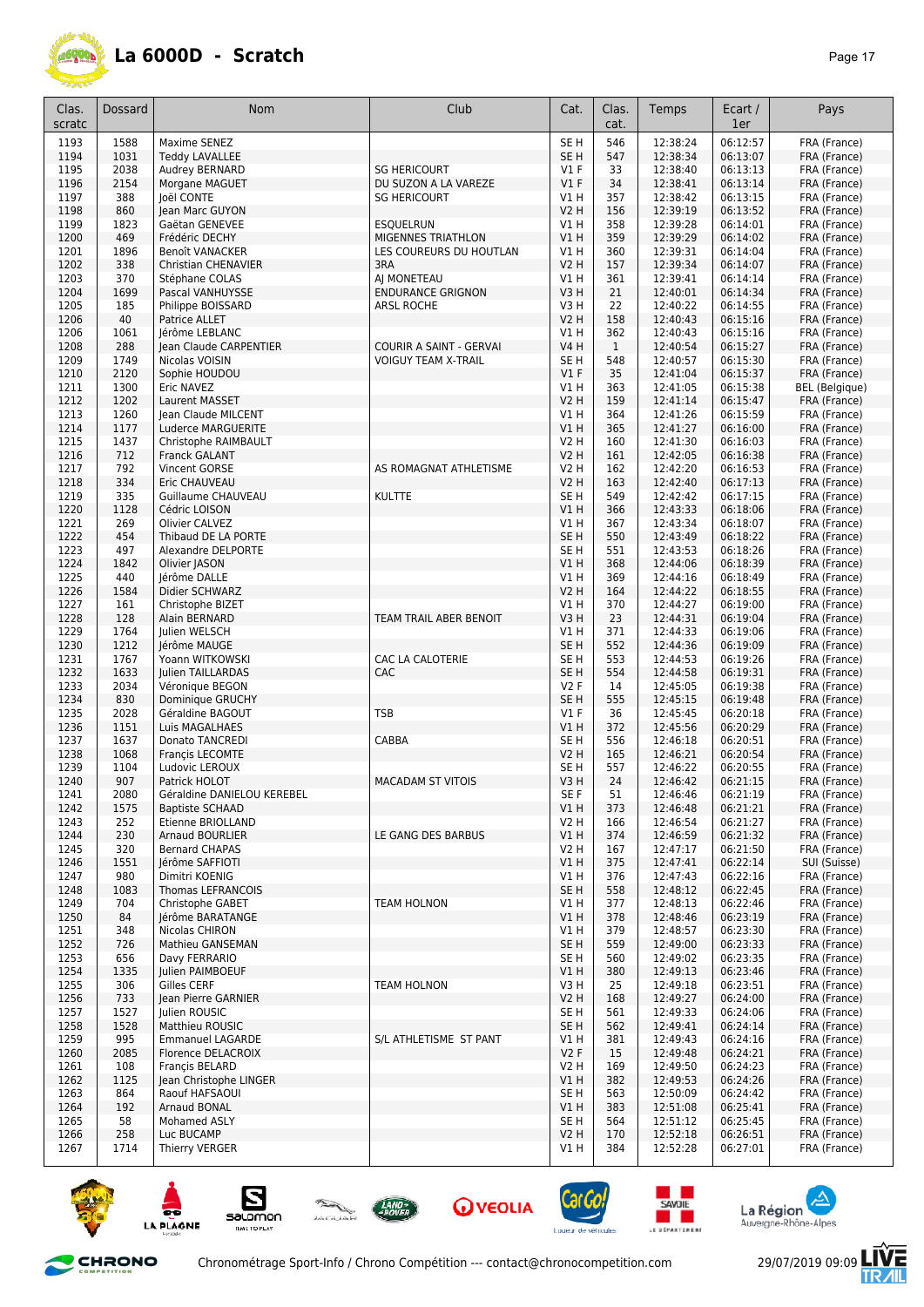

| Clas.<br>scratc | Dossard      | <b>Nom</b>                                 | Club                       | Cat.                               | Clas.<br>cat. | Temps                | Ecart /<br>1er       | Pays                         |
|-----------------|--------------|--------------------------------------------|----------------------------|------------------------------------|---------------|----------------------|----------------------|------------------------------|
| 1268            | 542          | Cédric DIRAISON                            |                            | <b>V1 H</b>                        | 385           | 12:52:33             | 06:27:06             | FRA (France)                 |
| 1269            | 543          | Frédéric DIRAISON                          |                            | V1H                                | 386           | 12:52:35             | 06:27:08             | FRA (France)                 |
| 1270<br>1271    | 389<br>68    | Romain COOMBES                             | <b>RCN THOUARE MAUVES</b>  | SE <sub>H</sub><br>V1H             | 565<br>387    | 12:52:43<br>12:52:46 | 06:27:16<br>06:27:19 | FRA (France)<br>FRA (France) |
| 1272            | 2137         | Philippe AUNAY<br>Aude LE LEUCH            |                            | V1 F                               | 37            | 12:52:49             | 06:27:22             | FRA (France)                 |
| 1273            | 2194         | <b>Emilie RICHARD</b>                      |                            | SE F                               | 52            | 12:53:41             | 06:28:14             | FRA (France)                 |
| 1274            | 1417         | Eric POUTEAU                               | <b>BUSSY RUNNING</b>       | V2 H                               | 171           | 12:53:46             | 06:28:19             | FRA (France)                 |
| 1275            | 1505         | <b>Fabien ROGER</b>                        | SDA AIX EN OTHE            | V1H                                | 388           | 12:53:47             | 06:28:20             | FRA (France)                 |
| 1276            | 1805         | Remy DECOOPMAN                             |                            | SE H                               | 566           | 12:53:53             | 06:28:26             | FRA (France)                 |
| 1277            | 522          | Robert DESMOUILLER                         | A.S. CALUIRE ET CUIRE      | VIH                                | 389           | 12:53:56             | 06:28:29             | FRA (France)                 |
| 1278<br>1279    | 1624<br>1506 | Arnaud STRACZEK<br><b>Benoit ROGER</b>     | COUV'RUN<br>COUV'RUN       | V1 H<br>V1H                        | 390<br>391    | 12:54:08<br>12:54:09 | 06:28:41<br>06:28:42 | FRA (France)<br>FRA (France) |
| 1280            | 746          | <b>Tony GAUTHIER</b>                       | SPORT ET AMITIE MONTCOR    | V1 H                               | 392           | 12:55:29             | 06:30:02             | FRA (France)                 |
| 1281            | 1786         | Eric BODZEN                                |                            | SE <sub>H</sub>                    | 567           | 12:56:00             | 06:30:33             | FRA (France)                 |
| 1282            | 1466         | Thomas RENOUD                              |                            | SE <sub>H</sub>                    | 568           | 12:56:04             | 06:30:37             | FRA (France)                 |
| 1283            | 820          | Gérard GREPELUT                            |                            | V3H                                | 26            | 12:56:10             | 06:30:43             | FRA (France)                 |
| 1284            | 2219         | Claudia WEHNERT                            |                            | <b>V1 F</b>                        | 38            | 12:56:15             | 06:30:48             | GER (Allemagne)              |
| 1285            | 1727         | Raphaël VIENNE                             |                            | SE <sub>H</sub>                    | 569           | 12:56:30             | 06:31:03             | FRA (France)                 |
| 1286<br>1287    | 409<br>1230  | Alain COUDERC<br>Julien MERCIER            | <b>PNA SARLAT</b>          | V3H<br>V1 H                        | 27<br>393     | 12:56:48<br>12:57:09 | 06:31:21<br>06:31:42 | FRA (France)<br>FRA (France) |
| 1288            | 239          | Cyril BOZENHARDT                           |                            | V1 H                               | 394           | 12:57:27             | 06:32:00             | FRA (France)                 |
| 1289            | 1354         | Jean Louis PEDARD                          |                            | V3H                                | 28            | 12:58:41             | 06:33:14             | FRA (France)                 |
| 1290            | 1356         | Thibaud PEDARD                             |                            | SE H                               | 570           | 12:58:43             | 06:33:16             | FRA (France)                 |
| 1291            | 1081         | Stéphane LEFEVRE                           | ATHLETIC BELAIR CLUB       | V1 H                               | 395           | 12:58:51             | 06:33:24             | FRA (France)                 |
| 1292            | 1003         | Rémi LAMBERT                               | LE GANG DES BARBUS         | SE <sub>H</sub>                    | 571           | 12:58:57             | 06:33:30             | FRA (France)                 |
| 1293            | 2047         | <b>Emmanuel BLIN</b>                       |                            | <b>V1 H</b>                        | 396           | 12:59:58             | 06:34:31             | FRA (France)                 |
| 1294            | 1461         | Pierre RENAHY                              | A.M.A.A.C                  | SE <sub>H</sub>                    | 572           | 13:00:12             | 06:34:45             | FRA (France)                 |
| 1295<br>1296    | 1462<br>1529 | <b>Kevin RENAHY</b><br>Arnaud ROUSSE       |                            | SE <sub>H</sub><br>SE <sub>H</sub> | 573<br>574    | 13:00:14<br>13:00:28 | 06:34:47<br>06:35:01 | FRA (France)<br>FRA (France) |
| 1297            | 831          | Vincent GUENE                              |                            | SE <sub>H</sub>                    | 575           | 13:00:39             | 06:35:12             | FRA (France)                 |
| 1298            | 412          | Anthony COULON                             |                            | V1H                                | 397           | 13:01:04             | 06:35:37             | FRA (France)                 |
| 1299            | 843          | Guillaume GUET                             |                            | SE <sub>H</sub>                    | 576           | 13:01:19             | 06:35:52             | FRA (France)                 |
| 1300            | 844          | Cyrille GUET                               |                            | SE <sub>H</sub>                    | 577           | 13:01:24             | 06:35:57             | FRA (France)                 |
| 1301            | 756          | Damien GEOFFROY                            | TRIATHLON CLUB MUSSIPON    | VIH                                | 398           | 13:01:47             | 06:36:20             | FRA (France)                 |
| 1301            | 2104         | <b>Emeline GEOFFROY</b>                    | TRIATHLON CLUB MUSSIPON    | V1 F                               | 39            | 13:01:47             | 06:36:20             | FRA (France)                 |
| 1303            | 1852         | Lionel LE DRIANT                           | ENAA S/L UA CHAUNY         | V3H                                | 29            | 13:01:57             | 06:36:30             | FRA (France)                 |
| 1304            | 1695<br>581  | Mathieu VAN DER PUTTEN                     |                            | SE <sub>H</sub>                    | 578<br>172    | 13:02:44             | 06:37:17<br>06:37:27 | FRA (France)                 |
| 1305<br>1306    | 1394         | René DUMONT<br>Johann PINAT                | CHAMONIX MONT BLANC MAR    | <b>V2 H</b><br>SE <sub>H</sub>     | 579           | 13:02:54<br>13:03:37 | 06:38:10             | FRA (France)<br>FRA (France) |
| 1307            | 584          | Dimitri DUPONT                             |                            | V1H                                | 399           | 13:03:42             | 06:38:15             | <b>BEL</b> (Belgique)        |
| 1308            | 1729         | Didier VIGNON                              | <b>TEAM TUCHES</b>         | V1 H                               | 400           | 13:04:01             | 06:38:34             | FRA (France)                 |
| 1309            | 70           | <b>Cvril AUVINET</b>                       |                            | VIH                                | 401           | 13:04:13             | 06:38:46             | FRA (France)                 |
| 1310            | 2180         | Nelly PERRILLAT AMEDE                      |                            | SE F                               | 53            | 13:04:55             | 06:39:28             | FRA (France)                 |
| 1311            | 1752         | Philippe VONRUFS                           | VAL D'EUROPE ATHLETISME    | V2 H                               | 173           | 13:05:00             | 06:39:33             | FRA (France)                 |
| 1312            | 2073         | Martine COTTIN                             | <b>COEUR DE RUNNEUSES</b>  | V3F                                | $\mathbf{1}$  | 13:05:19             | 06:39:52             | FRA (France)                 |
| 1313<br>1314    | 391<br>1478  | <b>Emmanuel CORBEIL</b><br>Robert RICHARTE |                            | V2 H<br>V2 H                       | 174<br>175    | 13:05:50<br>13:06:51 | 06:40:23<br>06:41:24 | FRA (France)<br>FRA (France) |
| 1315            | 154          | Michaël BIHAN                              |                            | SE <sub>H</sub>                    | 580           | 13:08:02             | 06:42:35             | FRA (France)                 |
| 1316            | 1876         | Antoine PLANCHON                           |                            | SE H                               | 581           | 13:08:09             | 06:42:42             | FRA (France)                 |
| 1317            | 1072         | David LECOUFLET                            | LC BRETTEVILLE SUR ODON    | V1H                                | 402           | 13:08:35             | 06:43:08             | FRA (France)                 |
| 1318            | 325          | Gaël CHARLOT                               |                            | SE H                               | 582           | 13:09:31             | 06:44:04             | FRA (France)                 |
| 1319            | 2105         | Sandra GIOANNI                             |                            | $VI$ F                             | 40            | 13:09:38             | 06:44:11             | FRA (France)                 |
| 1320            | 1645         | <b>Rob THACKER</b>                         | HALSTEAD ROAD RUNNERS      | V1 H                               | 403           | 13:10:03             | 06:44:36             | GBR (Royaume-Uni)            |
| 1321<br>1321    | 1779         | <b>Guillaume BELNAT</b>                    |                            | SE <sub>H</sub><br>SE <sub>H</sub> | 583           | 13:11:47<br>13:11:47 | 06:46:20<br>06:46:20 | FRA (France)<br>FRA (France) |
| 1323            | 1053<br>1367 | Bertrand LE MAROUILLE<br>Cosme PEREZ       |                            | <b>V2 H</b>                        | 583<br>176    | 13:12:27             | 06:47:00             | FRA (France)                 |
| 1324            | 771          | Samuel GIBET                               | <b>VAL ANDRE TRIATHLON</b> | V1 H                               | 404           | 13:12:56             | 06:47:29             | FRA (France)                 |
| 1325            | 442          | David DANGUIEN                             |                            | SE <sub>H</sub>                    | 585           | 13:13:11             | 06:47:44             | FRA (France)                 |
| 1326            | 855          | Jean Michel GUILLON                        |                            | V2 H                               | 177           | 13:13:20             | 06:47:53             | FRA (France)                 |
| 1327            | 1100         | Fabien LEPROUX                             |                            | SE <sub>H</sub>                    | 586           | 13:13:22             | 06:47:55             | FRA (France)                 |
| 1328            | 985          | Laurent KUPERAS                            |                            | V1 H                               | 405           | 13:13:50             | 06:48:23             | FRA (France)                 |
| 1329            | 802          | Daniel GRAMONDO                            | ATHLETISME SIX-FOURS       | <b>V2 H</b>                        | 178           | 13:14:47             | 06:49:20             | FRA (France)                 |
| 1330            | 1583         | Jean Christophe SCHWACH                    |                            | <b>V2 H</b>                        | 179<br>180    | 13:14:51             | 06:49:24             | FRA (France)                 |
| 1331<br>1332    | 1227<br>1847 | Luca MENGHINI<br>Yann LABARTHE             |                            | <b>V2 H</b><br>SE H                | 587           | 13:14:54<br>13:15:02 | 06:49:27<br>06:49:35 | ITA (Italie)<br>FRA (France) |
| 1333            | 53           | Geoffrey ARNAUDO                           |                            | SE <sub>H</sub>                    | 588           | 13:16:47             | 06:51:20             | FRA (France)                 |
| 1334            | 198          | Corentin BONHOMME                          |                            | SE H                               | 589           | 13:17:42             | 06:52:15             | FRA (France)                 |
| 1335            | 1556         | Bruno SALADINO                             |                            | V1H                                | 406           | 13:17:45             | 06:52:18             | FRA (France)                 |
| 1336            | 1332         | James PADRE                                |                            | V1 H                               | 407           | 13:18:38             | 06:53:11             | FRA (France)                 |
| 1337            | 529          | Chris DEVOIZE                              |                            | SE <sub>H</sub>                    | 590           | 13:19:11             | 06:53:44             | FRA (France)                 |
| 1338            | 858          | Pascal GUTH                                |                            | V1 H                               | 408           | 13:19:34             | 06:54:07             | FRA (France)                 |
| 1339            | 931          | Grégory IVENS                              |                            | V1H                                | 409           | 13:19:43             | 06:54:16             | FRA (France)                 |
| 1340<br>1341    | 631<br>714   | Robin FARAUT<br>Frédéric GALIO             |                            | V1 H<br><b>V2 H</b>                | 410<br>181    | 13:20:22<br>13:20:24 | 06:54:55<br>06:54:57 | FRA (France)<br>FRA (France) |
| 1341            | 1099         | Jean Claude LEPRETRE                       |                            | V3 H                               | 30            | 13:20:24             | 06:54:57             | FRA (France)                 |
|                 |              |                                            |                            |                                    |               |                      |                      |                              |











and the second